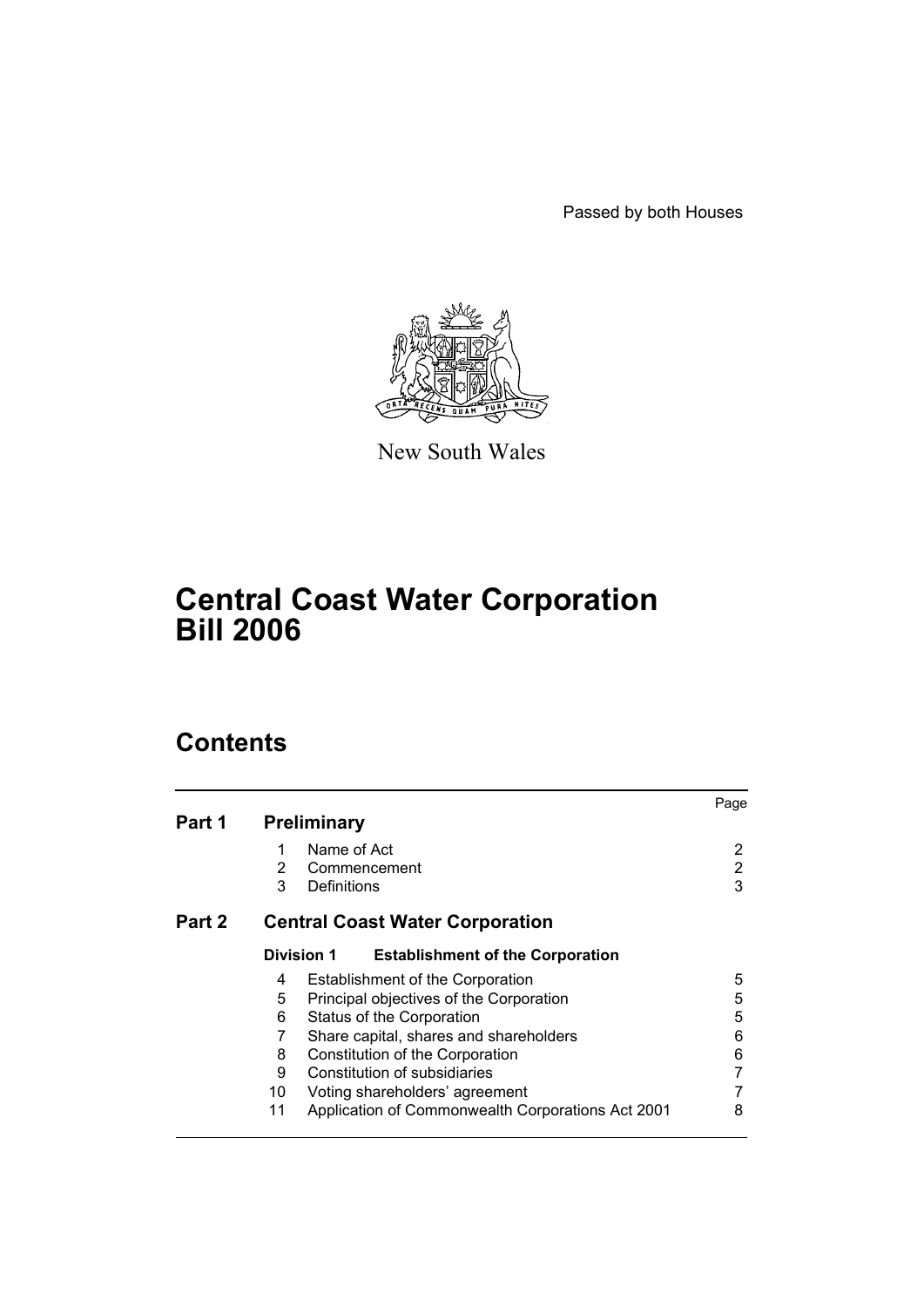Contents

|                   |                 |                   |                                                                       | Page     |
|-------------------|-----------------|-------------------|-----------------------------------------------------------------------|----------|
|                   |                 | <b>Division 2</b> | Operation and management of the<br>Corporation                        |          |
|                   | 12 <sup>2</sup> |                   | Board of directors                                                    | 9        |
|                   | 13              |                   | Chief executive officer                                               | 10       |
|                   | 14              |                   | Operation and management                                              | 10       |
|                   | 15              | Staff             |                                                                       | 10       |
|                   | 16              |                   | Non-commercial activities                                             | 11       |
|                   | 17              |                   | Power of voting shareholders to notify Board of<br>council policies   | 12       |
|                   | 18              |                   | Power of voting shareholders to give directions in<br>public interest | 12       |
|                   | 19              | <b>Dividends</b>  |                                                                       | 13       |
|                   | 20              |                   | Tax-equivalents                                                       | 13       |
|                   | 21              |                   | Corporation's obligations not guaranteed by<br>constituent councils   | 14       |
|                   | 22              |                   | State taxation                                                        | 15       |
|                   | 23<br>24        |                   | Private corporations and subsidiaries                                 | 15       |
|                   |                 | liabilities       | Acquisition and disposal of assets, investments and                   | 16       |
|                   | 25              |                   | Sale or disposal of main undertaking                                  | 17       |
|                   |                 | <b>Division 3</b> | Legal capacity and powers of the<br>Corporation                       |          |
|                   | 26              | Interpretation    |                                                                       | 17       |
|                   | 27              |                   | Objects of Division                                                   | 18       |
|                   | 28              |                   | General powers of the Corporation                                     | 18       |
|                   | 29              |                   | Restrictions on the Corporation                                       | 18       |
|                   | 30              |                   | Persons having dealings with the Corporation or                       |          |
|                   | 31              | property          | <b>Effect of fraud</b>                                                | 19<br>21 |
|                   |                 | <b>Division 4</b> | Transfer of staff, assets, rights and<br><b>liabilities</b>           |          |
|                   | 32              |                   | Transfer of staff, assets, rights and liabilities                     | 21       |
| Part <sub>3</sub> |                 |                   | <b>Operating licences</b>                                             |          |
|                   | 33              |                   | Grant of operating licence                                            | 23       |
|                   | 34              |                   | Terms and conditions of operating licences                            | 23       |
|                   | 35              |                   | Amendment of operating licence                                        | 24       |
|                   | 36              |                   | Term of operating licence                                             | 24       |
|                   | 37              |                   | Annual licence fees                                                   | 24       |
|                   | 38              |                   | Area covered by operating licence                                     | 24       |
|                   | 39              |                   | Contravention of operating licence                                    | 25       |
|                   | 40              |                   | Enforcement of operating licence by IPART                             | 25       |
|                   | 41              |                   | Cancellation of operating licence                                     | 26       |
|                   |                 |                   |                                                                       |          |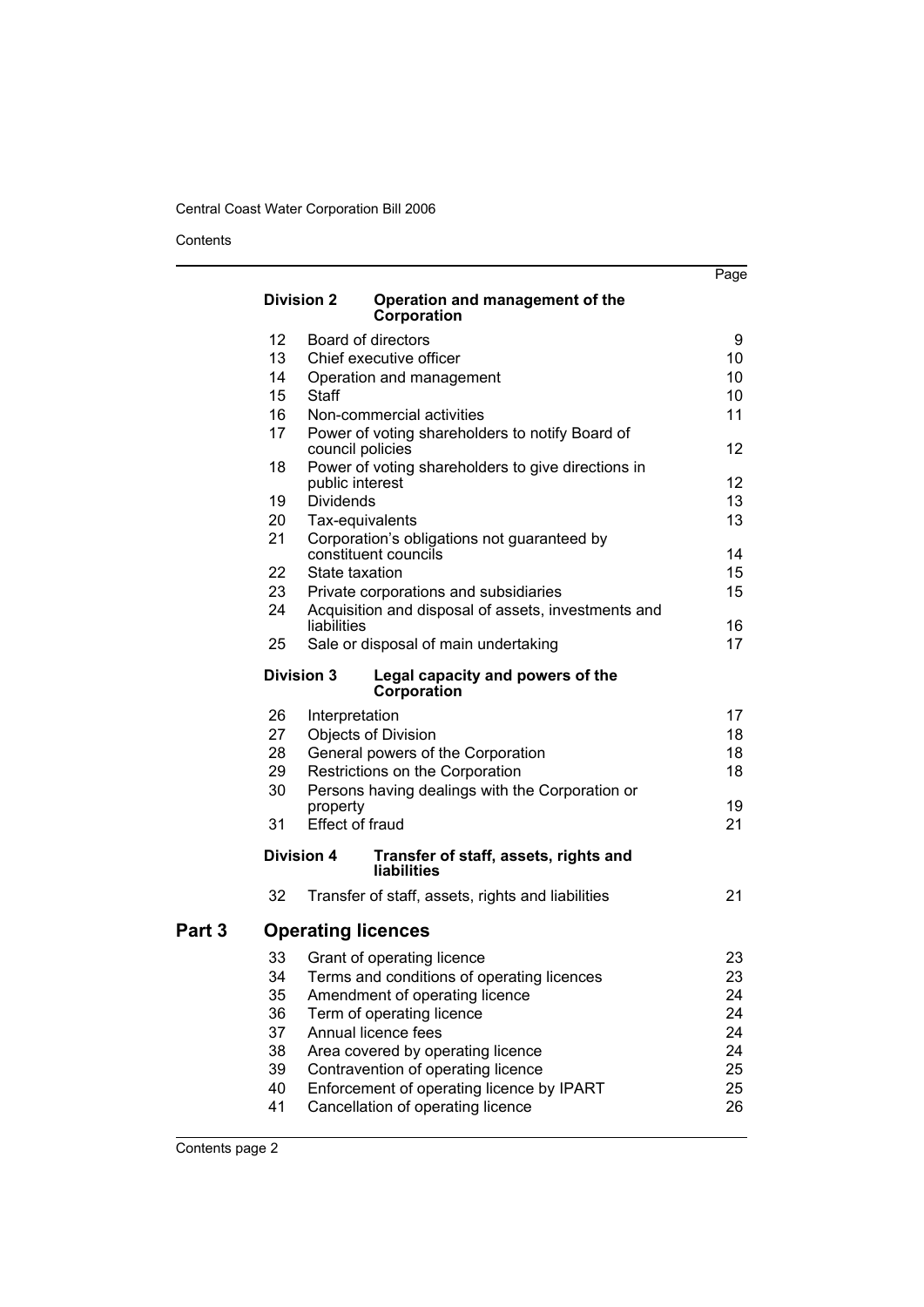**Contents** 

|        |    |                                                                      | Page |
|--------|----|----------------------------------------------------------------------|------|
| Part 4 |    | <b>Accountability</b>                                                |      |
|        | 42 | Statement of corporate intent: timetable and<br>procedure            | 28   |
|        | 43 | Statement of corporate intent: contents                              | 29   |
|        | 44 | Half-yearly reports                                                  | 29   |
|        | 45 | Annual reports and financial reports                                 | 29   |
|        | 46 | Special reports of Auditor-General                                   | 30   |
|        | 47 | Information to be laid before Parliament                             | 30   |
|        | 48 | Procedure if Parliament not in session                               | 32   |
|        | 49 | Other information to be supplied                                     | 32   |
|        | 50 | Application of this Part where no subsidiaries                       | 32   |
| Part 5 |    | <b>Independent Pricing and Regulatory Tribunal</b>                   |      |
|        | 51 | Regulatory functions of IPART                                        | 33   |
|        | 52 | Operational and other audits                                         | 33   |
| Part 6 |    | <b>Miscellaneous</b>                                                 |      |
|        | 53 | Act binds Crown                                                      | 34   |
|        | 54 | Operation of Act                                                     | 34   |
|        | 55 | Duties and liabilities of directors and other officers               | 34   |
|        | 56 | Liability of directors and other officers in respect                 |      |
|        |    | of particular obligations                                            | 34   |
|        | 57 | Offences                                                             | 35   |
|        | 58 | Application of Public Finance and Audit Act 1983                     | 35   |
|        | 59 | Application of Independent Commission Against<br>Corruption Act 1988 | 35   |
|        | 60 | Regulations                                                          | 35   |
|        | 61 | Amendment of other Acts                                              | 35   |
|        | 62 | Savings and transitional provisions                                  | 36   |
|        | 63 | Review of Act                                                        | 36   |

| <b>Schedule 1</b> | Provisions for inclusion in constitution of<br>the Corporation | 37 |
|-------------------|----------------------------------------------------------------|----|
| <b>Schedule 2</b> | Provisions for inclusion in constitutions of<br>subsidiaries   | 39 |
| <b>Schedule 3</b> | <b>Constitution and procedure of Board</b>                     | 41 |
| <b>Schedule 4</b> | <b>Chief executive officer</b>                                 | 46 |
| <b>Schedule 5</b> | Transfer of staff, assets, rights and liabilities              | 48 |
| <b>Schedule 6</b> | Duties and liabilities of directors and other                  |    |
|                   | officers                                                       | 52 |
| <b>Schedule 7</b> | <b>Amendment of other Acts</b>                                 | 63 |
| <b>Schedule 8</b> | Savings, transitional and other provisions                     | 65 |
|                   |                                                                |    |

Contents page 3

Page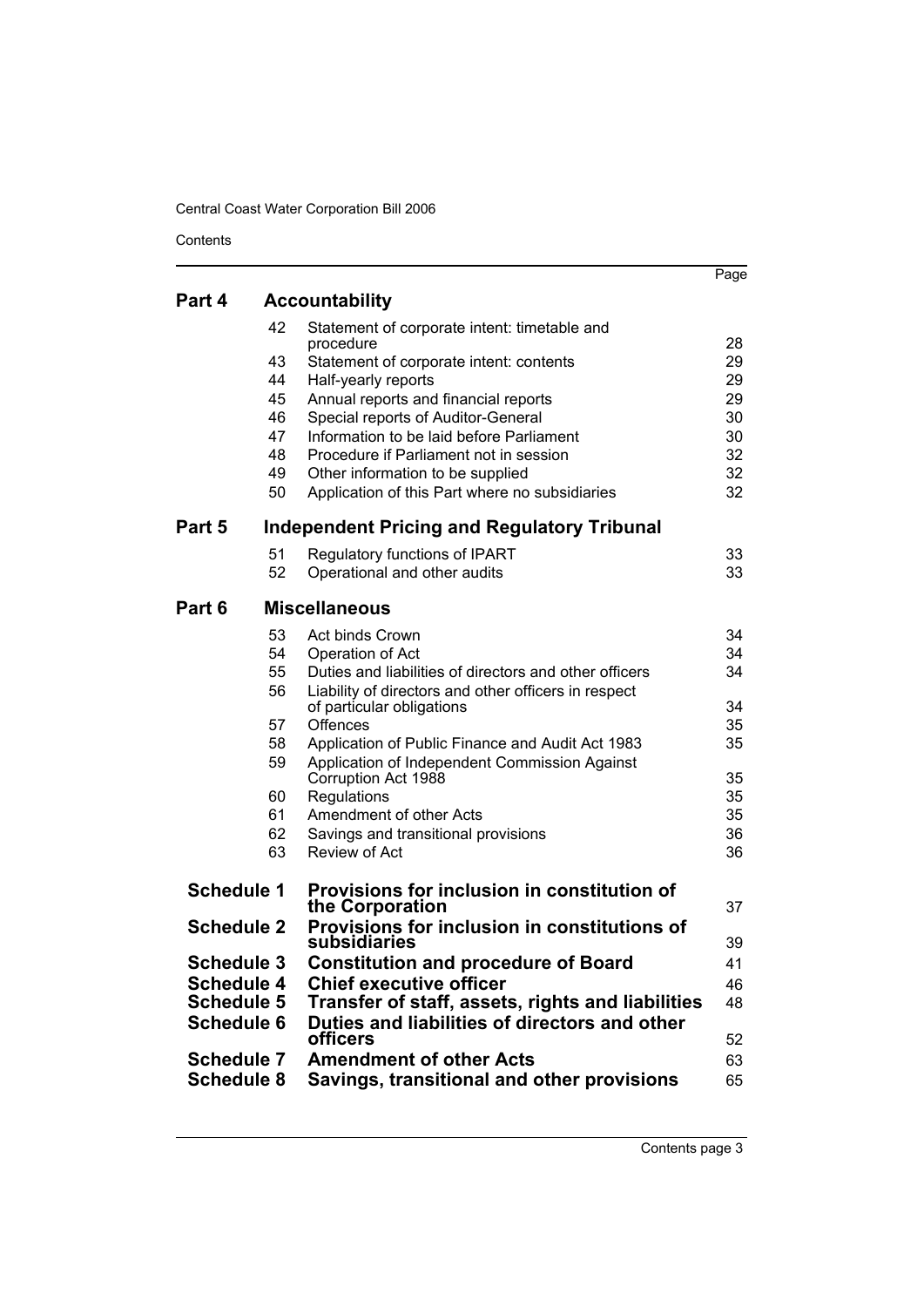*I certify that this PUBLIC BILL, which originated in the LEGISLATIVE ASSEMBLY, has finally passed the LEGISLATIVE COUNCIL and the LEGISLATIVE ASSEMBLY of NEW SOUTH WALES.*

> *Clerk of the Legislative Assembly. Legislative Assembly, Sydney, , 2006*



New South Wales

# **Central Coast Water Corporation Bill 2006**

Act No , 2006

An Act to provide for the constitution and functions of the Central Coast Water Corporation and for its establishment as a water supply authority under the *Water Management Act 2000*; and for other purposes.

*I have examined this Bill, and find it to correspond in all respects with the Bill as finally passed by both Houses.*

*Chairman of Committees of the Legislative Assembly.*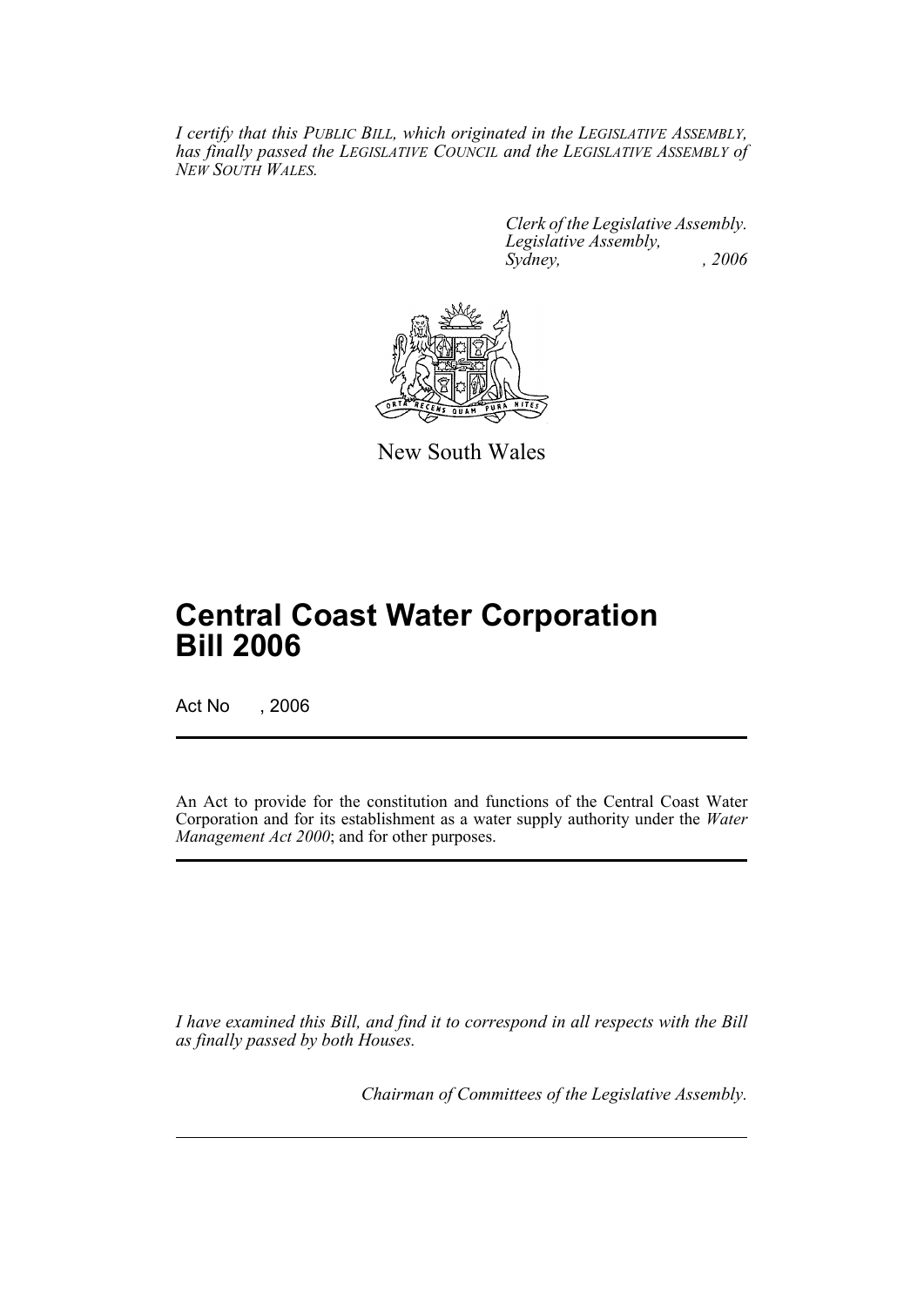### Clause 1 Central Coast Water Corporation Bill 2006

Part 1 Preliminary

**The Legislature of New South Wales enacts:**

## <span id="page-4-1"></span><span id="page-4-0"></span>**Part 1 Preliminary**

### **1 Name of Act**

This Act is the *Central Coast Water Corporation Act 2006*.

### <span id="page-4-2"></span>**2 Commencement**

- (1) This Act commences on a day or days to be appointed by proclamation, subject to this section.
- (2) The proclamation to commence section 4 (the *proclamation constituting the Corporation*) may not be made except on the Minister's recommendation.
- (3) The Minister's recommendation for the proclamation constituting the Corporation may not be given unless each of the constituent councils:
	- (a) has, by a resolution of the council, approved a constitution for the Corporation, being a constitution that complies with section 8, and
	- (b) has, pursuant to a resolution of the council, entered into a voting shareholders' agreement with the other constituent council, being an agreement that complies with section 10, and
	- (c) has, pursuant to a resolution of the council, requested the making of the recommendation.
- (4) A constituent council may not take any action under subsection (3) except with the consent of the Minister and subject to such conditions, if any, as the Minister may specify and, for the avoidance of doubt, section 358 of the *Local Government Act 1993* does not apply to or in respect of any such action.
- (5) Schedule 7.2 [4] commences:
	- (a) except as provided by paragraph (b), on the first anniversary of the commencement of section 4, or
	- (b) if a proclamation commencing Schedule 7.2 [4] (the *proclamation establishing the Corporation as a water supply authority*) is made before that anniversary, on the day appointed by that proclamation.
- (6) The day appointed by the proclamation establishing the Corporation as a water supply authority may be a day occurring any time before, or within 12 months after, the first anniversary of the commencement of section 4.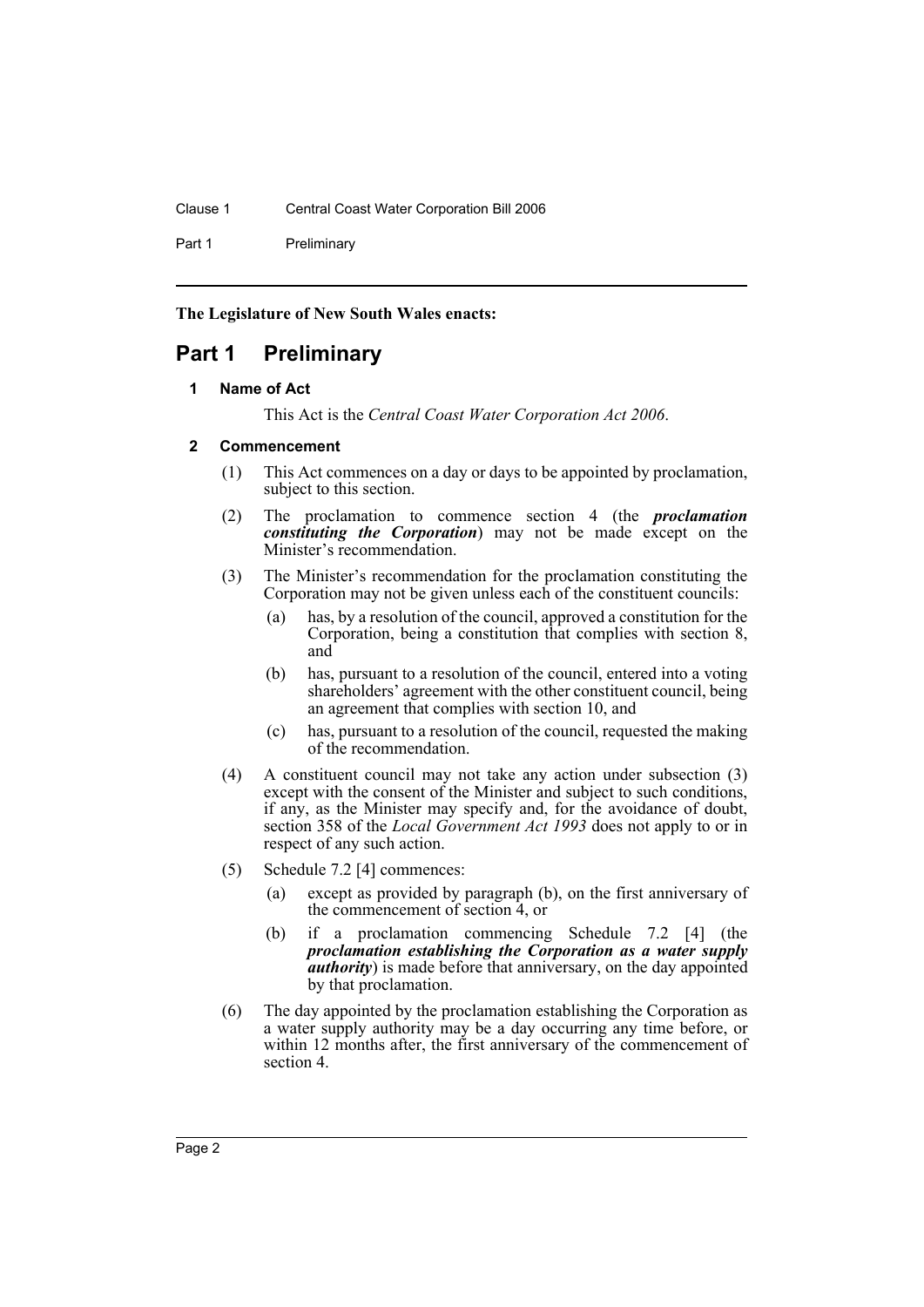Central Coast Water Corporation Bill 2006 Clause 3

Preliminary **Preliminary** Part 1

- 
- (7) The proclamation establishing the Corporation as a water supply authority may not be made except on the Minister's recommendation.
- (8) The Minister's recommendation for the proclamation establishing the Corporation as a water supply authority may not be given unless each of the constituent councils has, pursuant to a resolution of the council, requested the making of the recommendation.
- <span id="page-5-0"></span>**3 Definitions** (cf State Owned Corporations Act 1989, section 3)
	- (1) In this Act:

*area of operations*, in relation to the Corporation, means the area to which its operating licence applies, as referred to in section 38.

*assets* means any legal or equitable estate or interest (whether present or future and whether vested or contingent) in real or personal property of any description (including money), and includes securities, choses in action and documents.

*Board*, in relation to the Corporation, means the board of directors of the Corporation.

*board*, in relation to a subsidiary of the Corporation, means the board of directors of the subsidiary.

*constituent council* means the Gosford City Council or the Wyong Shire Council.

*constitution* means:

- (a) in relation to the Corporation, the constitution of the Corporation referred to in section 8, or
- (b) in relation to any of the Corporation's subsidiaries that is a company within the meaning of the *Corporations Act 2001* of the Commonwealth, the constitution of the company within the meaning of that Act, or
- (c) in relation to any of the Corporation's subsidiaries that is not such a company, the subsidiary's charter or memorandum and articles of association.

*director* means:

- (a) in relation to the Corporation, a member of the Board of the Corporation, and
- (b) in relation to a subsidiary of the Corporation, a member of the board of the subsidiary.

*exercise* a function includes perform a duty.

*function* includes power, authority and duty.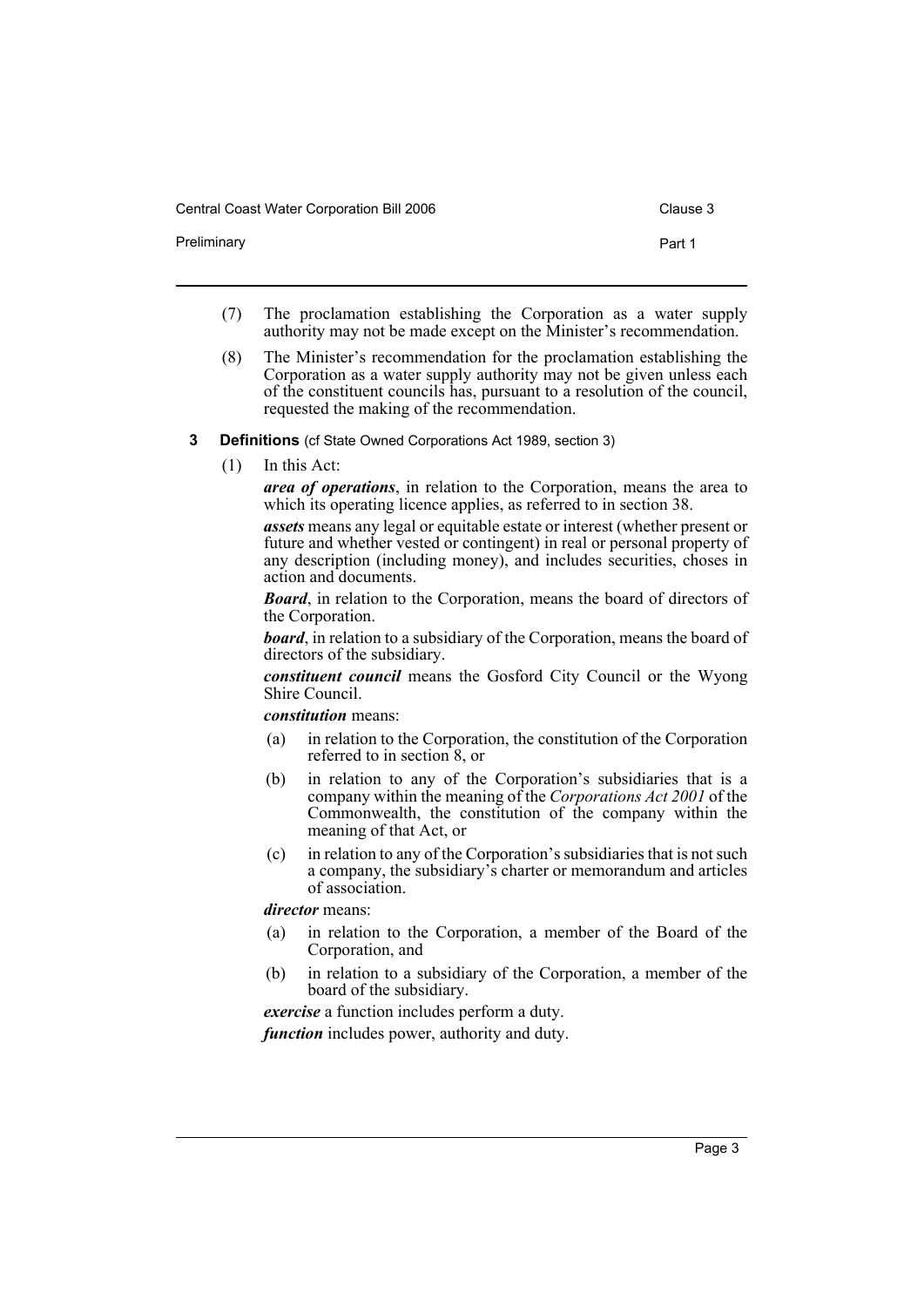#### Clause 3 Central Coast Water Corporation Bill 2006

Part 1 Preliminary

*government entity* means:

- (a) a State department, administrative office, instrumentality, agency, authority or entity, that is not a corporation, or
- (b) a division, branch or other part of such a department, office, instrumentality, agency, authority or entity.

*IPART* means the Independent Pricing and Regulatory Tribunal.

*liabilities* means liabilities, debts and obligations (whether present or future and whether vested or contingent).

*operating licence* means an operating licence granted under section  $33(1)$ .

*rights* means all rights, powers, privileges and immunities (whether present or future and whether vested or contingent).

*subsidiary* means a body corporate that would be a subsidiary of the Corporation if the Corporation were a company registered under the *Corporations Act 2001* of the Commonwealth.

*the Corporation* means the Central Coast Water Corporation referred to in section 4.

*the State* includes the Crown in right of New South Wales and the Government of New South Wales.

*transfer order* means an order referred to in section 32 (1) or (2) or section 41 $(3)$ .

*voting shareholders*, in relation to the Corporation or any of its subsidiaries, means the shareholders of the Corporation as referred to in section 7, in their capacities as shareholders in the Corporation.

*water supply authority* has the same meaning as it has in the *Water Management Act 2000*.

(2) Notes included in this Act do not form part of this Act.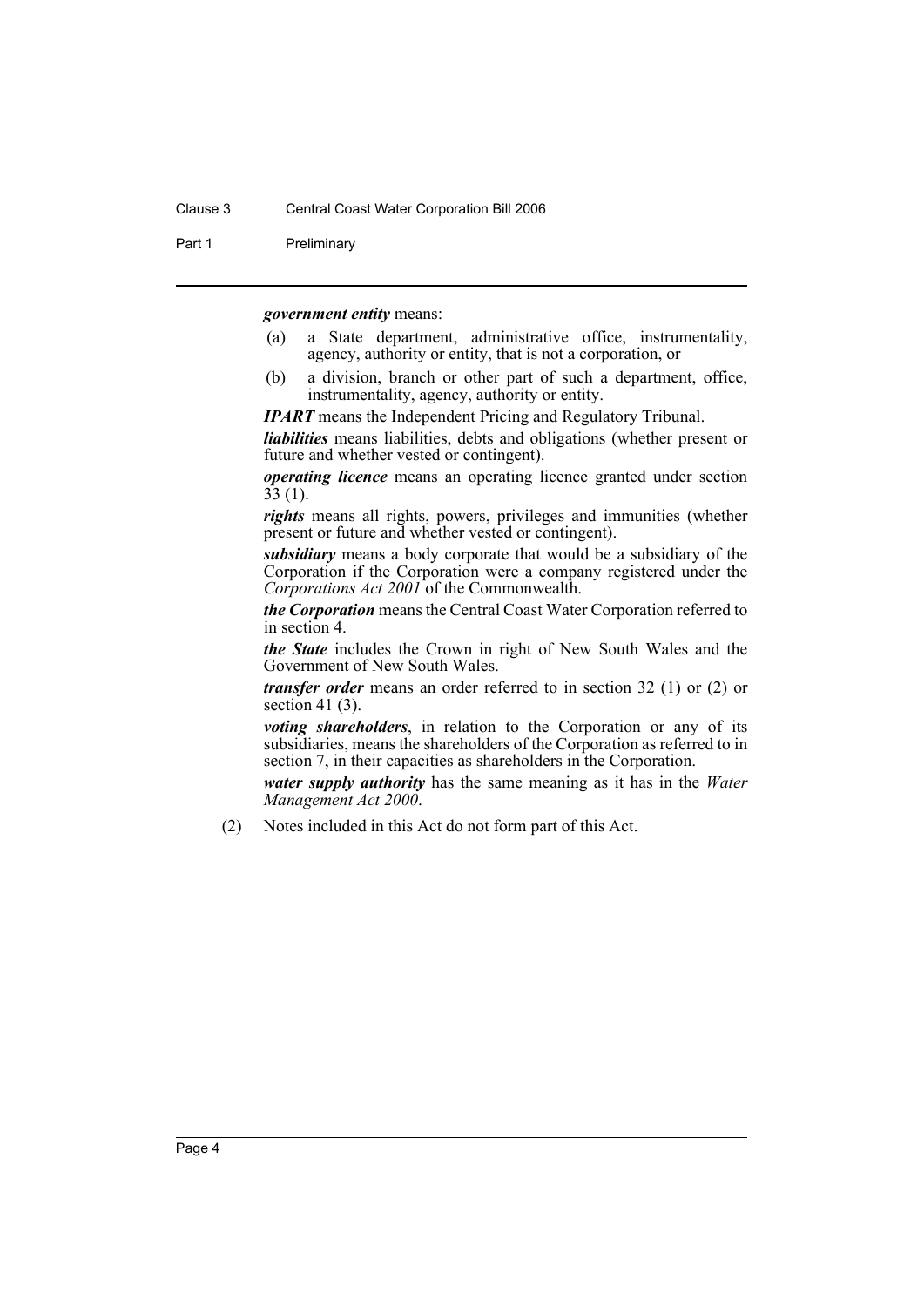Central Coast Water Corporation **Part 2** 

## <span id="page-7-0"></span>**Part 2 Central Coast Water Corporation**

### <span id="page-7-2"></span><span id="page-7-1"></span>**Division 1 Establishment of the Corporation**

**4 Establishment of the Corporation** (cf State Owned Corporations Act 1989, section 20A)

> There is constituted by this Act a corporation under the name of the Central Coast Water Corporation.

- <span id="page-7-3"></span>**5 Principal objectives of the Corporation** (cf State Owned Corporations Act 1989, section 20E)
	- (1) The principal objectives of the Corporation are as follows:
		- (a) to promote the efficient delivery of water supply, sewerage and drainage services for the long-term interests of consumers with respect to price, quality, safety, reliability and security of supply,
		- (b) to maximise water conservation, demand management and the use of recycled water,
		- (c) to be a successful business and, to this end:
			- (i) to operate at least as efficiently as any comparable business, and
			- (ii) to maximise the net worth of the constituent councils' investment in the Corporation,
		- (d) to exhibit a sense of social responsibility by having regard to the interests of the community in which it operates,
		- (e) where its activities affect the environment, to conduct its operations in compliance with the principles of ecologically sustainable development contained in section 6 (2) of the *Protection of the Environment Administration Act 1991*.
	- (2) Each of the principal objectives of the Corporation is of equal importance.
- <span id="page-7-4"></span>**6 Status of the Corporation** (cf State Owned Corporations Act 1989, section 20F)

The Corporation or any of its subsidiaries:

- (a) is not and does not represent the constituent councils or the State, and
- (b) is not exempt from any rate, tax, duty or other impost imposed by or under any law of the State merely because it is the Corporation, and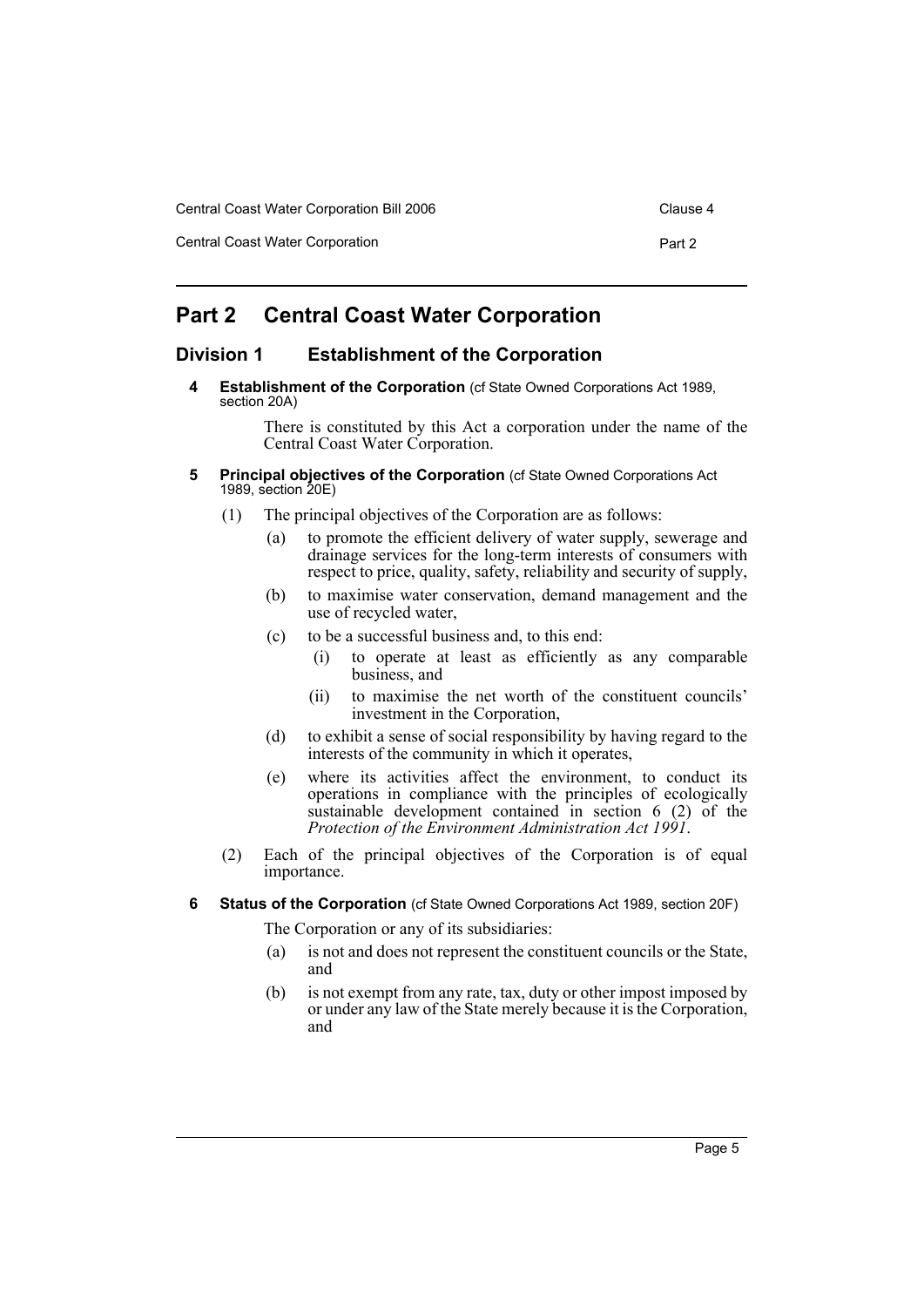#### Clause 7 Central Coast Water Corporation Bill 2006

Part 2 **Central Coast Water Corporation** 

(c) cannot render the constituent councils or the State liable for any debts, liabilities or obligations of the Corporation or any of its subsidiaries,

unless this or any other Act otherwise expressly provides.

- <span id="page-8-0"></span>**7 Share capital, shares and shareholders** (cf State Owned Corporations Act 1989, section 20H)
	- (1) The Corporation is to have a share capital and shares as provided in its constitution.
	- (2) The shareholders are to be the constituent councils.
	- (3) Each shareholder must at all times have an equal number of shares in the Corporation.
	- (4) Each shareholder must at all times be entitled to rights equal to those to which the other shareholder is entitled.

#### <span id="page-8-1"></span>**8 Constitution of the Corporation** (cf State Owned Corporations Act 1989, section 20Q)

- (1) The Corporation is to have a constitution.
- (2) As far as practicable, the constitution of the Corporation is to have the same operation and effect in relation to the Corporation as the constitution of a company has in relation to the company.
- (3) The voting shareholders are responsible for ensuring that the constitution of the Corporation at all times contains provisions to the effect of:
	- (a) those set out in Schedule 1, and
	- (b) such others as are prescribed by the regulations.
- (4) The constitution of the Corporation may contain matters that, for a company, would be found in the *Corporations Act 2001* of the Commonwealth.
- (5) The constitution of the Corporation may make provision for or with respect to the provision, form, custody and use of the seal of the Corporation. Any such provisions have effect despite section 50 of the *Interpretation Act 1987*.
- (6) The constitution of the Corporation may contain provisions regarding the manner of alteration or replacement of the constitution.
- (7) The constitution of the Corporation may contain other provisions, so long as they are not inconsistent with the provisions referred to in subsection  $(3)$  or any other provisions of this Act or the regulations.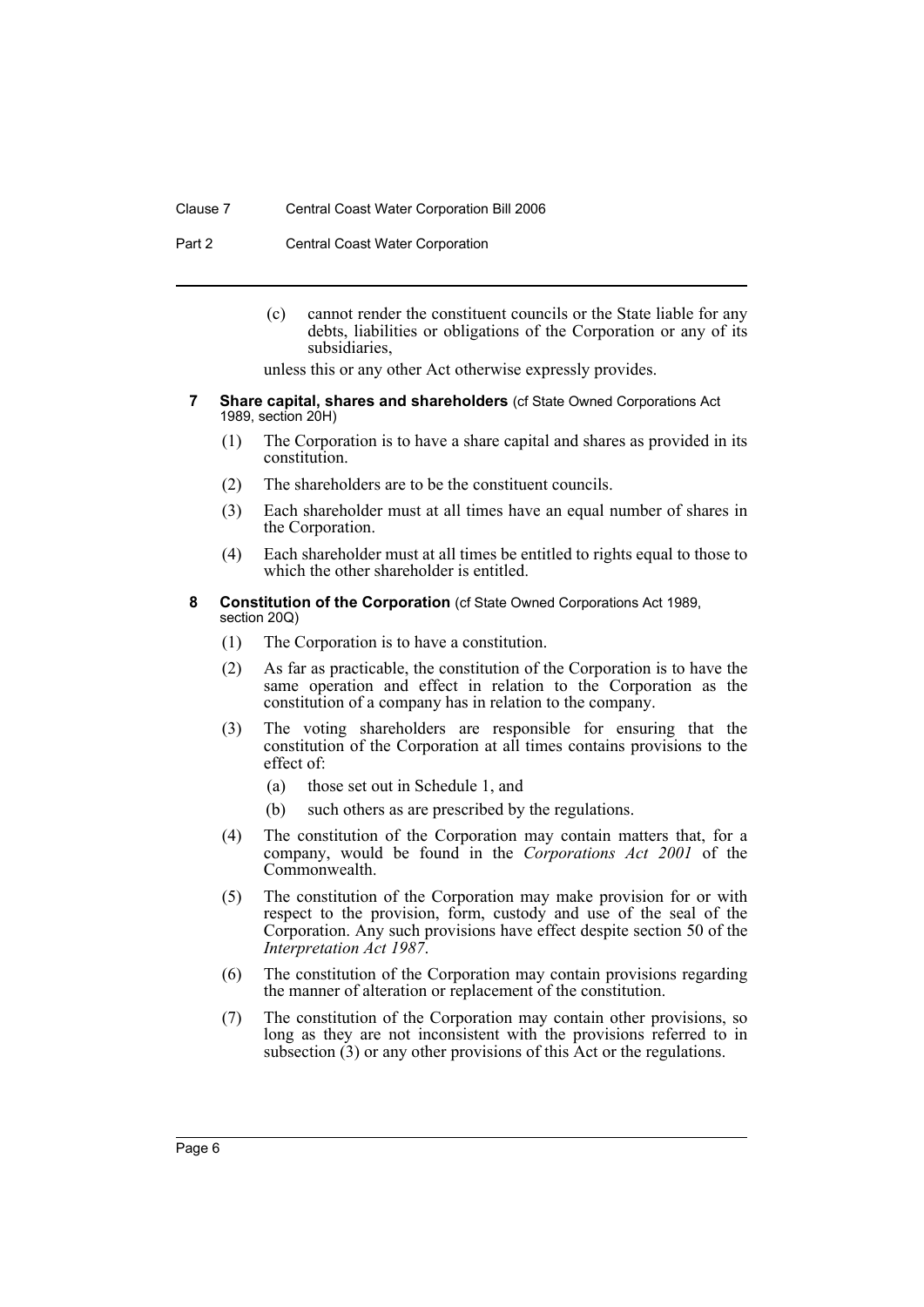| Central Coast Water Corporation Bill 2006 | Clause 9 |
|-------------------------------------------|----------|
| Central Coast Water Corporation           | Part 2   |

#### <span id="page-9-0"></span>**9 Constitution of subsidiaries** (cf State Owned Corporations Act 1989, section 20R)

- (1) The voting shareholders are responsible for ensuring that the constitution of every subsidiary at all times contains provisions to the effect of:
	- (a) those set out in Schedule 2, and
	- (b) such others as are prescribed by the regulations.
- (2) The provisions of subsection (1) are declared to be Corporations legislation displacement provisions for the purposes of section 5G of the *Corporations Act 2001* of the Commonwealth in relation to the provisions of the Corporations legislation generally.

**Note.** Section 5G (9) of the *Corporations Act 2001* of the Commonwealth provides that if a provision of a law of a State or Territory provides that a provision is included, or taken to be included, in a company's constitution, the provision is included in the company's constitution even though the procedures and other requirements of that Act are not complied with in relation to the provision.

However, section 5G (3) of the *Corporations Act 2001* of the Commonwealth provides that section 5G will only apply to a provision of a law of a State or Territory enacted after the commencement of that Act if a law of the State or Territory declares the provision to be a Corporations legislation displacement provision for the purposes of that section.

(3) The constitution of a subsidiary may contain other provisions, so long as they are not inconsistent with the provisions referred to in subsection (1) or any other provisions of this Act or the regulations.

## <span id="page-9-1"></span>**10 Voting shareholders' agreement**

- (1) The constituent councils are to enter into an agreement as to the manner in which their rights as voting shareholders are to be exercised.
- (2) Such an agreement must make provision with respect to:
	- (a) the manner in which the voting shareholders are to make:
		- (i) any request referred to in section 2 (3) (c) or  $(8)$ , and
		- (ii) any recommendation referred to in section 12 (3), and
		- (iii) any recommendation referred to in clause  $2(3)$  or  $6(2)$  of Schedule 3, and
	- (b) the procedures to be followed to resolve any disputes in relation to the exercise of the constituent councils' rights as voting shareholders, and
	- (c) such other matters as are prescribed by the regulations.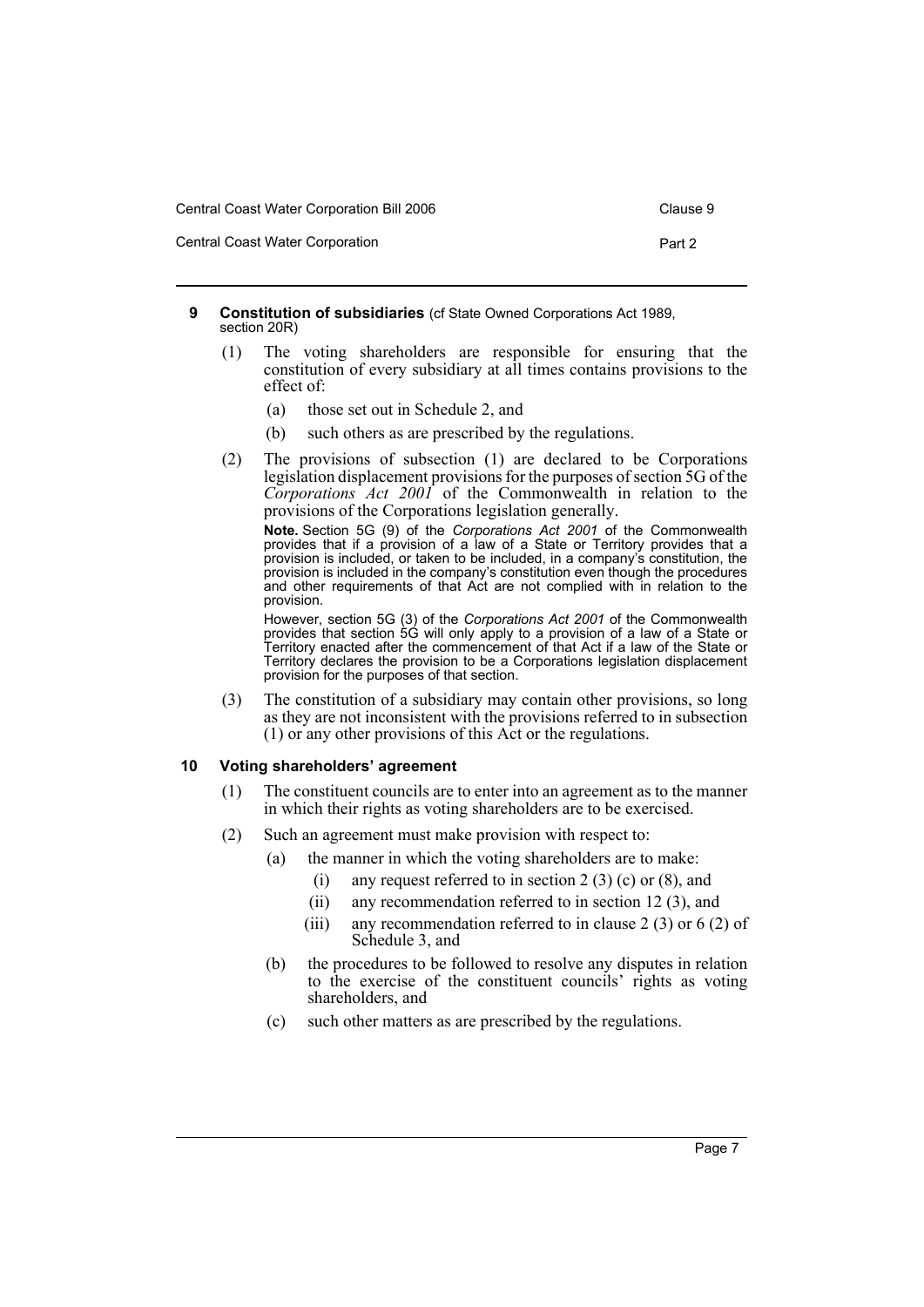#### Clause 11 Central Coast Water Corporation Bill 2006

Part 2 **Central Coast Water Corporation** 

#### <span id="page-10-0"></span>**11 Application of Commonwealth Corporations Act 2001** (cf State Owned Corporations Act 1989, section 20G)

(1) The Corporation is declared to be an excluded matter for the purposes of section 5F of the *Corporations Act 2001* of the Commonwealth in relation to the whole of the Corporations legislation except to the extent specified by the regulations for the purposes of this subsection. **Note.** Section 5F of the *Corporations Act 2001* of the Commonwealth provides

that if a State law declares a matter to be an excluded matter for the purposes of that section in relation to all or part of the Corporations legislation of the Commonwealth, then the provisions that are the subject of the declaration will not apply in relation to that matter in the State concerned.

- (2) The regulations may declare the Corporation, and any matter relating to the Corporation (including the winding up of the Corporation), to be an applied Corporations legislation matter for the purposes of Part 3 of the *Corporations (Ancillary Provisions) Act 2001* in relation to:
	- (a) the whole of the Corporations legislation, or
	- (b) an Act, regulations or other instrument forming part of the Corporations legislation, or
	- (c) a provision or provisions of the Corporations legislation or of an Act, regulations or other instrument forming part of the Corporations legislation.

**Note.** Part 3 of the *Corporations (Ancillary Provisions) Act 2001* provides for the application of provisions of the *Corporations Act 2001* and Part 3 of the *Australian Securities and Investments Commission Act 2001* of the Commonwealth as laws of the State in respect of any matter declared by a law of the State (whether with or without modification) to be an applied Corporations legislation matter for the purposes of that Part in relation to those Commonwealth provisions. Section 14 (2) of the *Corporations (Ancillary Provisions) Act 2001* ensures that a declaration made for the purposes of Part 3 of that Act only operates to apply a provision of the Corporations legislation to a matter as a law of the State if that provision does not already apply to the matter as a law of the Commonwealth. If a provision referred to in a declaration already applies as a law of the Commonwealth, nothing in the declaration will affect its continued operation as a law of the Commonwealth.

- (3) A provision of the Corporations legislation that is the subject of any such declaration in the regulations has effect subject to the following modifications:
	- (a) the provision applies as if the Corporation were a public company and a company limited by shares,
	- (b) the provision applies as if shares in the Corporation held by the voting shareholders were shares held in the Corporation as a public company and a company limited by shares,
	- (c) such other modifications as may be prescribed by the regulations.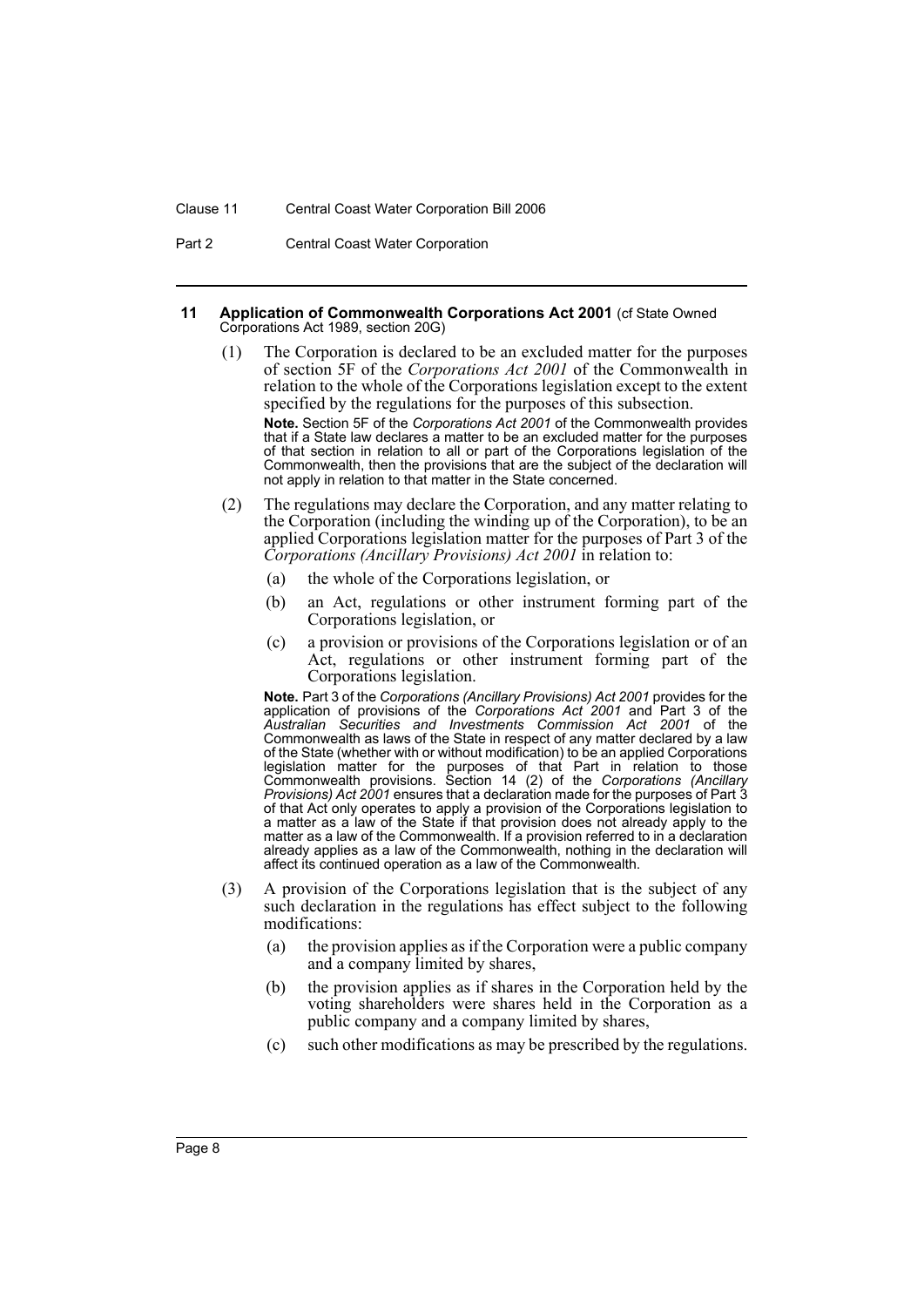- Central Coast Water Corporation **Part 2 Part 2** 
	- (4) Without limiting subsections (2) and (3) (c), any such regulations:
		- (a) may specify modifications to the definitions and other interpretative provisions of the Corporations legislation relevant to any provision of the Commonwealth legislation that is the subject of the declaration, and
		- (b) may provide for the Australian Securities and Investments Commission (*ASIC*) to exercise a function under any provision of the Corporations legislation that is the subject of the declaration, but only if:
			- (i) ASIC is to exercise that function pursuant to an agreement of the kind referred to in section 11 (8) or  $(9A)$  (b) of the *Australian Securities and Investments Commission Act 2001* of the Commonwealth, and
			- (ii) ASIC is authorised to exercise that function under section 11 of the *Australian Securities and Investments Commission Act 2001* of the Commonwealth, and
		- (c) may specify that a reference to ASIC in any provision of the Corporations legislation that is the subject of the declaration is to be read as a reference to another person, and
		- (d) may identify the provisions of the Corporations legislation to which the declaration relates by reference to that legislation as in force at a particular time, and
		- (e) may specify a court of this State (other than the Supreme Court) to exercise any function conferred on a court or the Court by any provision of the Corporations legislation to which the declaration relates.
	- (5) Subsection (2) does not apply to any provision of the Corporations legislation that applies to the Corporation as a law of the Commonwealth.
	- (6) Words and expressions used in this section and also in Part 3 of the *Corporations (Ancillary Provisions) Act 2001* have the same meanings as they have in that Part.

## <span id="page-11-0"></span>**Division 2 Operation and management of the Corporation**

- <span id="page-11-1"></span>**12 Board of directors** (cf State Owned Corporations Act 1989, section 20J)
	- (1) There is to be a board of directors of the Corporation.
	- (2) The Board is to consist of at least 3, but no more than 7, directors.
	- (3) The directors are to be appointed by the Governor on the recommendation of the voting shareholders.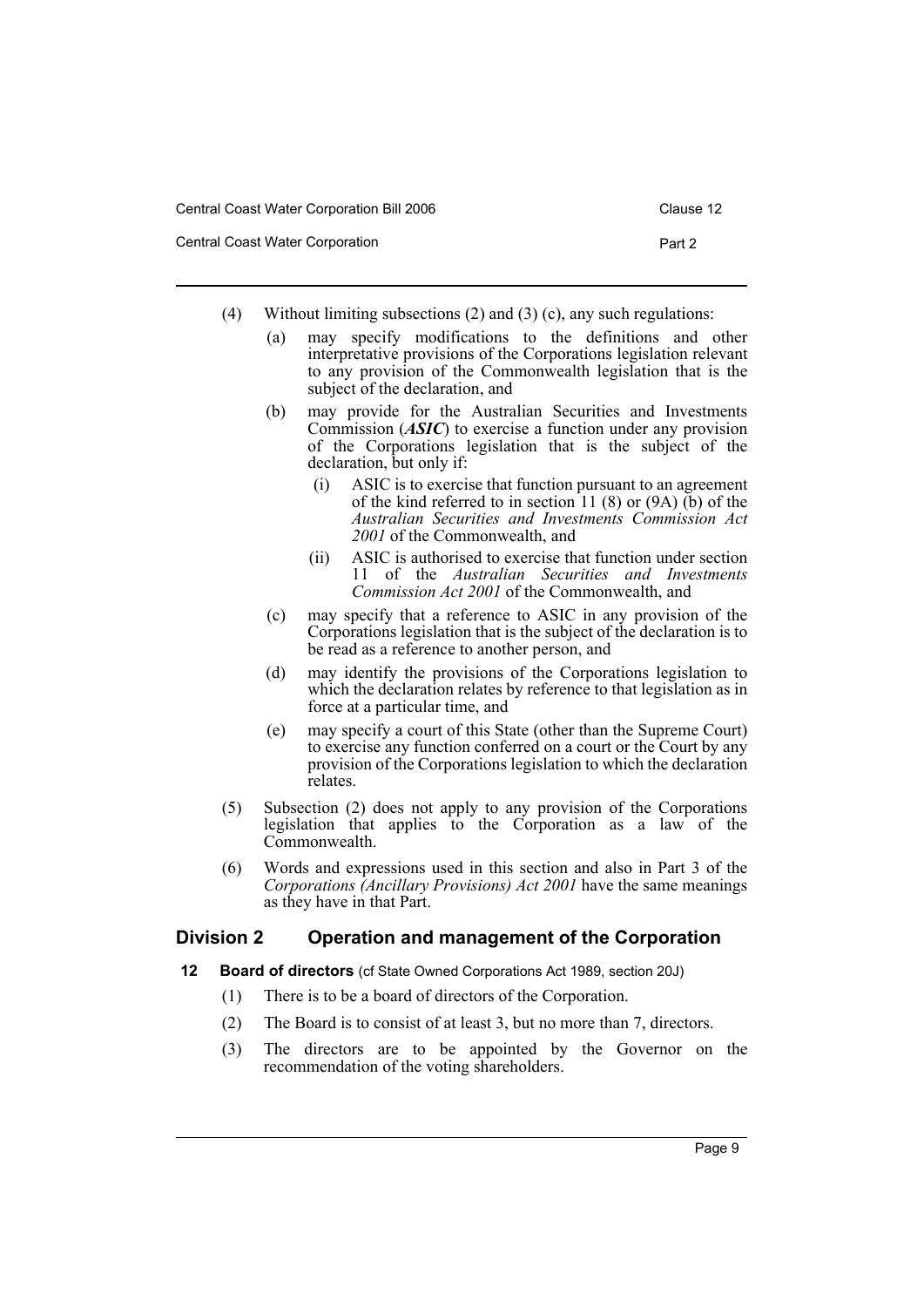#### Clause 13 Central Coast Water Corporation Bill 2006

Part 2 **Central Coast Water Corporation** 

- (4) Each person recommended for appointment as a director must be a person who, in the opinion of the voting shareholders, will assist the Corporation to achieve its principal objectives.
- (5) No more than 2 directors may be appointed from the councillors and employees of the constituent councils (one from each council) and, in that event, the minimum number of directors is to be 5 (not 3).
- (6) The chief executive officer of the Corporation may, but need not, be appointed as a director.
- (7) The Board is accountable to the voting shareholders in the manner set out in Part 4 and in the constitution of the Corporation.
- (8) Schedule 3 has effect with respect to the constitution and procedure of the Board.
- <span id="page-12-0"></span>**13 Chief executive officer** (cf Energy Services Corporations Act 1995, clause 2 of Schedule 2)
	- (1) The chief executive officer of the Corporation is to be appointed by the Board after consultation with the voting shareholders.
	- (2) Schedule 4 has effect with respect to the chief executive officer.
- <span id="page-12-1"></span>**14 Operation and management** (cf State Owned Corporations Act 1989, section 20L)
	- (1) All decisions relating to the operation of the Corporation are to be made by or under the authority of the Board.
	- (2) The chief executive officer of the Corporation is, subject to subsection (1), responsible for the day-to-day management of the operation of the Corporation in accordance with the general policies and specific directions of the Board.
- <span id="page-12-2"></span>**15 Staff** (cf State Owned Corporations Act 1989, section 20M)
	- (1) The Corporation may employ such staff as it requires to exercise its functions.
	- (2) The Corporation may fix the salary, wages and conditions of its staff in so far as they are not fixed by or under any other Act or law.
	- (3) The regulations:
		- (a) subject to paragraph (b), may make provision for or with respect to the employment of the staff of the Corporation, including the conditions of employment and the discipline of any such staff, and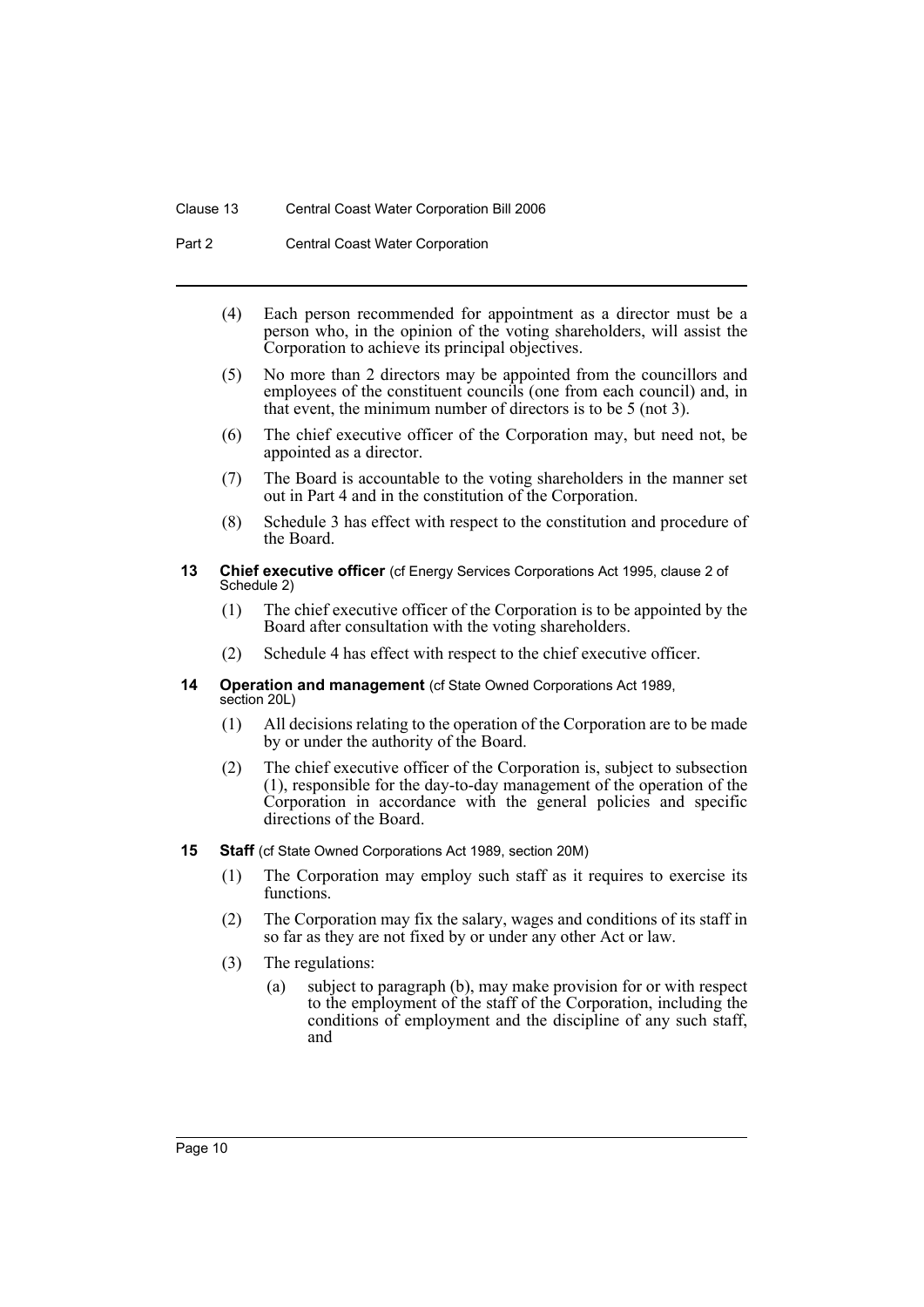Central Coast Water Corporation **Part 2 Part 2** 

- (b) must include provisions that have substantially the same effect in relation to the staff of the Corporation as the provisions of Part 4 of Chapter 11, and sections 348–350, of the *Local Government Act 1993* (provisions with respect to equal employment opportunity and merit appointment) have in relation to the staff of a council.
- (4) Regulations relating to the conditions of employment or the discipline of staff:
	- (a) have effect subject to any relevant award made by a competent industrial tribunal and to any industrial agreement or enterprise agreement to which the Corporation is a party, and
	- (b) have effect despite any determination of the Corporation under subsection (2).
- (5) Except as provided by the regulations, this section does not apply to the appointment, employment or conditions of employment of the chief executive officer of the Corporation.
- (6) Except as provided by the regulations, this section applies to a subsidiary of the Corporation (other than a company) and its staff in the same way as it applies to the Corporation and its staff.
- <span id="page-13-0"></span>**16 Non-commercial activities** (cf State Owned Corporations Act 1989, section 20N)
	- (1) If the voting shareholders wish the Corporation to perform activities, or to cease to perform activities, or not to perform activities, in circumstances where the Board considers that it is not in the commercial interests of the Corporation to do so, they may, by written notice to the Board, direct the Corporation to do so in accordance with any requirements set out or referred to in the notice.
	- (2) The Corporation is required to comply with any such direction.
	- (3) The Corporation is entitled to be reimbursed, from money advanced by the constituent councils for the purpose, amounts equal to:
		- (a) the net cost of performing any such activities, including the cost of capital, and
		- (b) the net cost of complying with a direction to cease to perform or not to perform any such activities.
	- (4) The amounts and times of payment of those amounts are as agreed between the constituent councils and the Corporation or (failing agreement) as determined by a suitably qualified person or persons nominated by the Minister.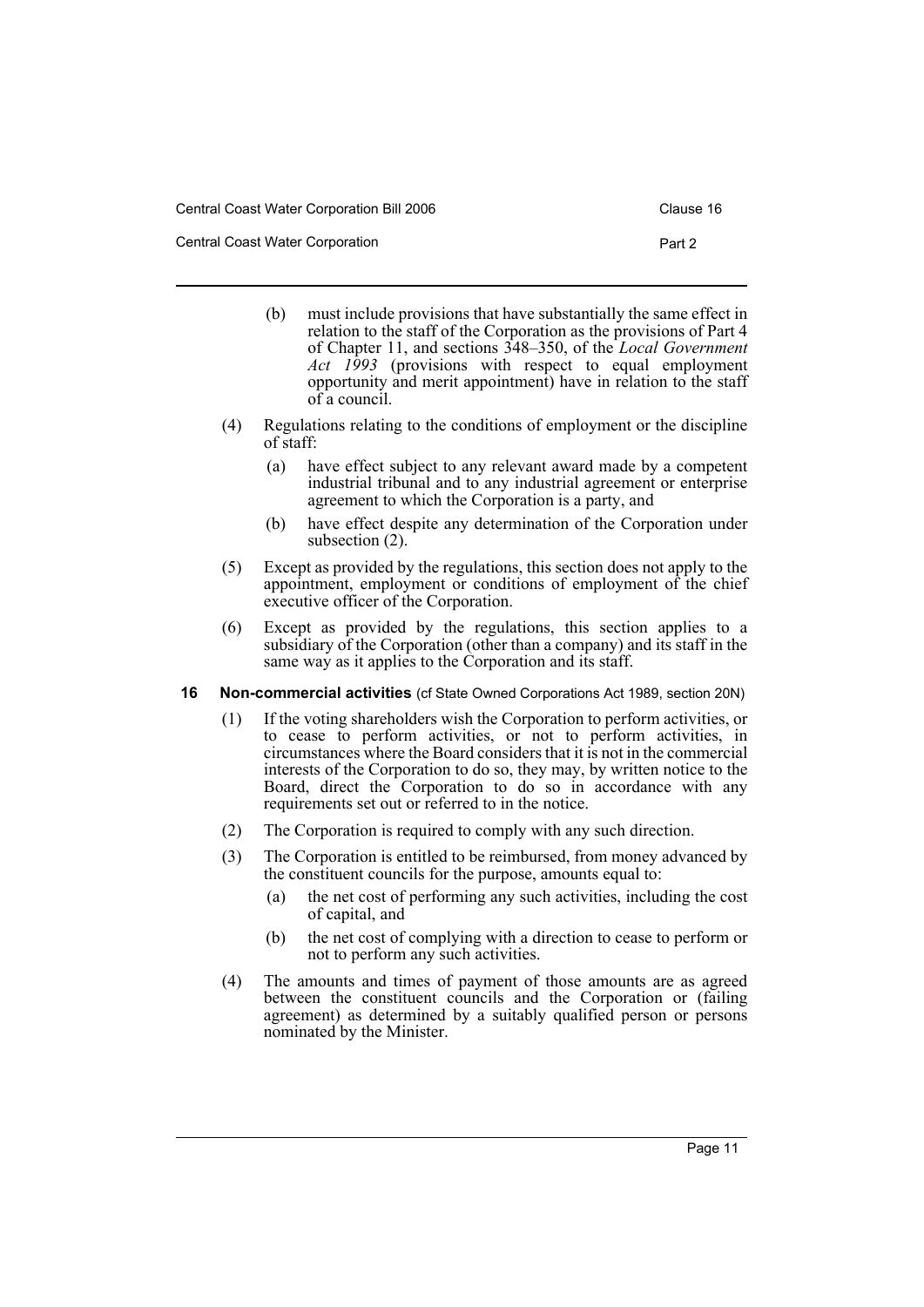#### Clause 17 Central Coast Water Corporation Bill 2006

Part 2 **Central Coast Water Corporation** 

(5) The Corporation may be reimbursed, from money advanced by the constituent councils for the purpose, amounts not exceeding the estimated net amount of revenue forgone through ceasing to perform or not performing any such activities, as determined by the constituent councils having regard to such factors as they consider relevant in the circumstances.

#### <span id="page-14-0"></span>**17 Power of voting shareholders to notify Board of council policies (cf State)** Owned Corporations Act 1989, section 20O)

- (1) The voting shareholders may notify the Board, in writing, of a policy adopted by the constituent councils that is to apply to the Corporation and its subsidiaries, if the voting shareholders are satisfied that it is necessary to give the notification in the public interest.
- (2) The Board must ensure that the policy is carried out in relation to the Corporation and must, as far as practicable, ensure that the policy is carried out in relation to its subsidiaries.
- (3) Before giving a notification under this section, the voting shareholders:
	- (a) must consult with the Board, and
	- (b) must request the Board to advise the voting shareholders whether, in its opinion, carrying out the policy would not be in the best interests of the Corporation or any of its subsidiaries.
- (4) The Corporation may be reimbursed, from money advanced by the constituent councils for the purpose, amounts not exceeding the estimated net cost of complying with such a notification, or the estimated net amount of revenue forgone through complying with such a notification, as determined by the voting shareholders having regard to such factors as they consider relevant in the circumstances.
- (5) The voting shareholders are required to cause a notice to be published in the Gazette setting out the reasons why a notification was given under this section and why it is in the public interest that the notification be given.
- (6) A notice referred to in subsection (5) is to be published within one month after the notification is given.
- <span id="page-14-1"></span>**18 Power of voting shareholders to give directions in public interest** (cf State Owned Corporations Act 1989, section 20P)
	- (1) The voting shareholders may give the Board a written direction in relation to the Corporation and its subsidiaries if they are satisfied that, because of exceptional circumstances, it is necessary to give the direction in the public interest.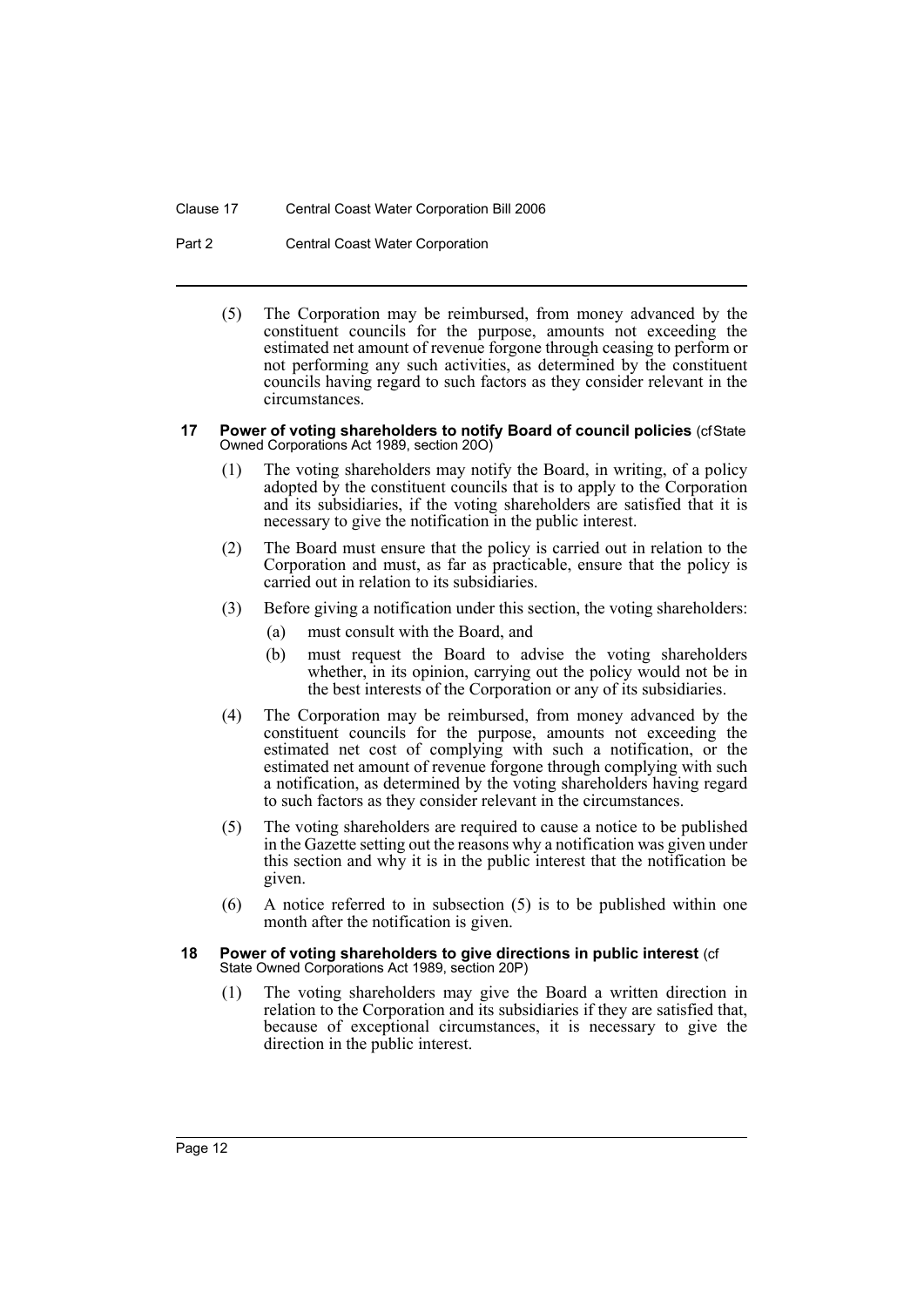| Central Coast Water Corporation Bill 2006 | Clause 19 |
|-------------------------------------------|-----------|
| Central Coast Water Corporation           | Part 2    |

- (2) The Board must ensure that the direction is carried out in relation to the Corporation and must, as far as practicable, ensure that the direction is complied with in relation to its subsidiaries.
- (3) Before giving a direction under this section, the voting shareholders:
	- (a) must consult with the Board, and
	- (b) must request the Board to advise the voting shareholders whether, in its opinion, complying with the direction would not be in the best interests of the Corporation or any of its subsidiaries.
- (4) The Corporation may be reimbursed, from money advanced by the constituent councils for the purpose, amounts not exceeding the estimated net cost of complying with such a direction, or the estimated net amount of revenue forgone through complying with such a direction, as determined by the voting shareholders having regard to such factors as they consider relevant in the circumstances.
- (5) The voting shareholders are required to cause a notice to be published in the Gazette setting out the reasons why a direction was given under this section and why it is in the public interest that the direction be given.
- (6) A notice referred to in subsection (5) is to be published within one month after the direction is given.
- <span id="page-15-0"></span>**19 Dividends** (cf State Owned Corporations Act 1989, section 20S)
	- (1) The Corporation is to have a share dividend scheme, as provided in its constitution, in a form approved by the constituent councils.
	- (2) The Board and the voting shareholders may agree that payments required to be made by the Corporation or any of its subsidiaries in respect of dividends will be applied in the purchase of shares by shareholders in the Corporation.
	- (3) Dividends declared for the Corporation or any of its subsidiaries and payable to voting shareholders are to be paid to the constituent councils.
- <span id="page-15-1"></span>**20 Tax-equivalents** (cf State Owned Corporations Act 1989, section 20T)
	- (1) The Corporation must from time to time pay to the constituent councils such amounts as the Tax Assessor determines to be equivalent to the amounts that would be payable by the Corporation if it were liable to pay taxes under the law of the Commonwealth.
	- (2) The Corporation is not required to make payments under this section to the extent to which it is or becomes liable to pay any such taxes.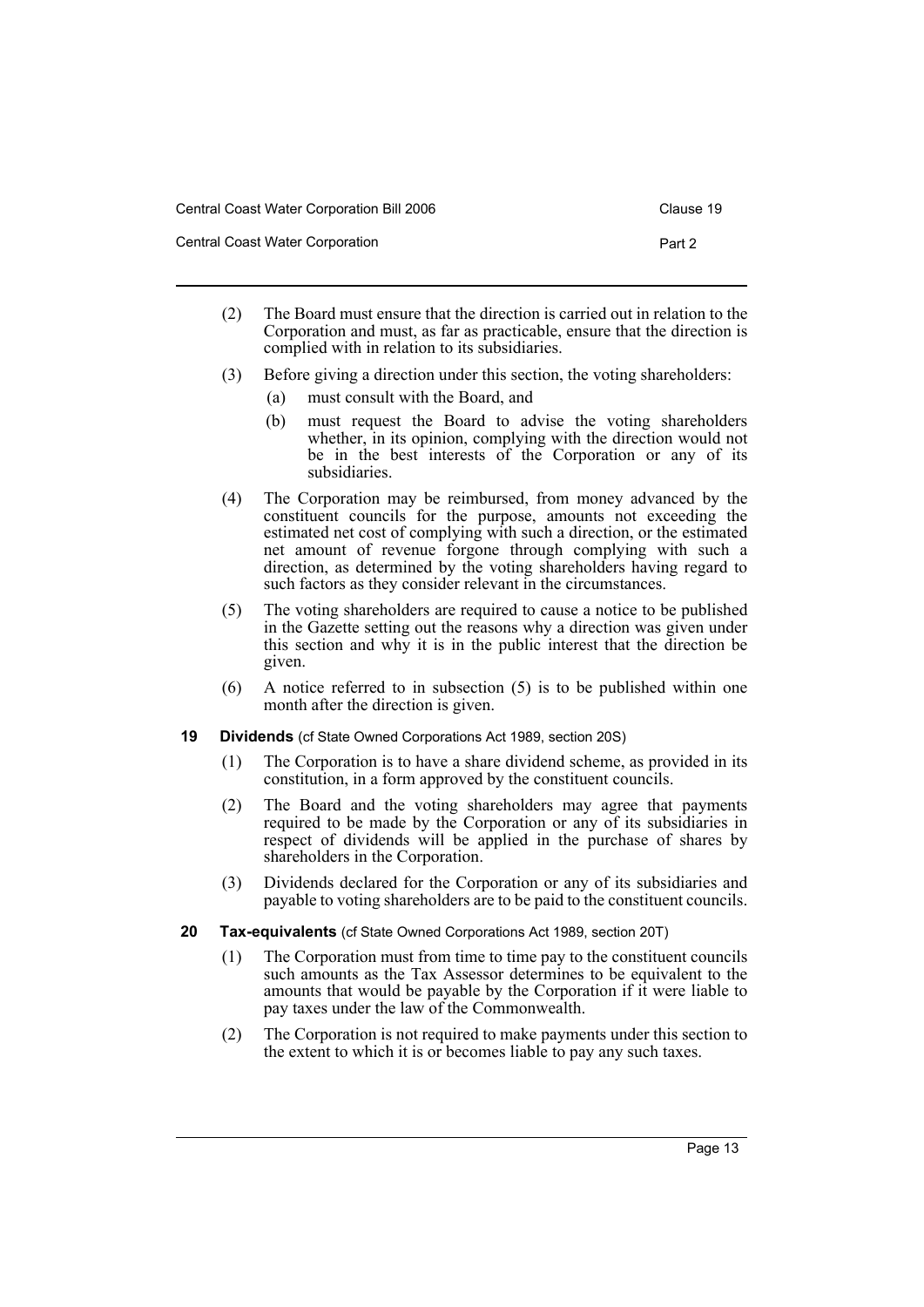#### Clause 21 Central Coast Water Corporation Bill 2006

Part 2 **Central Coast Water Corporation** 

- (3) Payments are to be made under this section on such terms as the Tax Assessor determines to be equivalent to the terms on which the amounts would be payable (including terms as to instalments and times of payment) if the Corporation were liable to pay corresponding taxes under the law of the Commonwealth.
- (4) The Corporation and the constituent councils may enter into agreements regarding the amounts to be paid under this section or the terms on which they are to be paid, and any such agreements have effect despite anything in subsections (1) and (3).
- (5) The determinations of the Tax Assessor under this section are to be made in such a way as to give effect to any such agreements.
- (6) Any such determination of the Tax Assessor is final, and the constituent councils and the Corporation are required to make all the necessary payments and refunds to give effect to the determination.
- (7) The Minister may nominate any person or persons to be the Tax Assessor for the Corporation, and may revoke any such nomination.
- (8) This section applies to the subsidiaries of the Corporation in the same way as it applies to the Corporation, and (where relevant) applies to the Corporation and its subsidiaries as a group.
- (9) Amounts required to be paid under this section are called tax-equivalents.
- (10) In this section, *Tax Assessor*, in relation to the Corporation, means the person nominated for the time being under subsection (7) as the Tax Assessor for the Corporation.

#### <span id="page-16-0"></span>**21 Corporation's obligations not guaranteed by constituent councils** (cf State Owned Corporations Act 1989, section 20U)

- (1) The obligations of the Corporation or any of its subsidiaries are not guaranteed by the constituent councils, except to the extent to which the Board and the constituent councils agree in writing.
- (2) The constituent councils may, after consultation with the Board, fix charges to be paid by the Corporation or any of its subsidiaries to the constituent councils in respect of an agreed guarantee, either generally or in so far as it relates to specified matters.
- (3) Payments by the Corporation or any of its subsidiaries to the constituent councils in respect of any such charges are required to be made at such times, and in such instalments, as the constituent councils determine.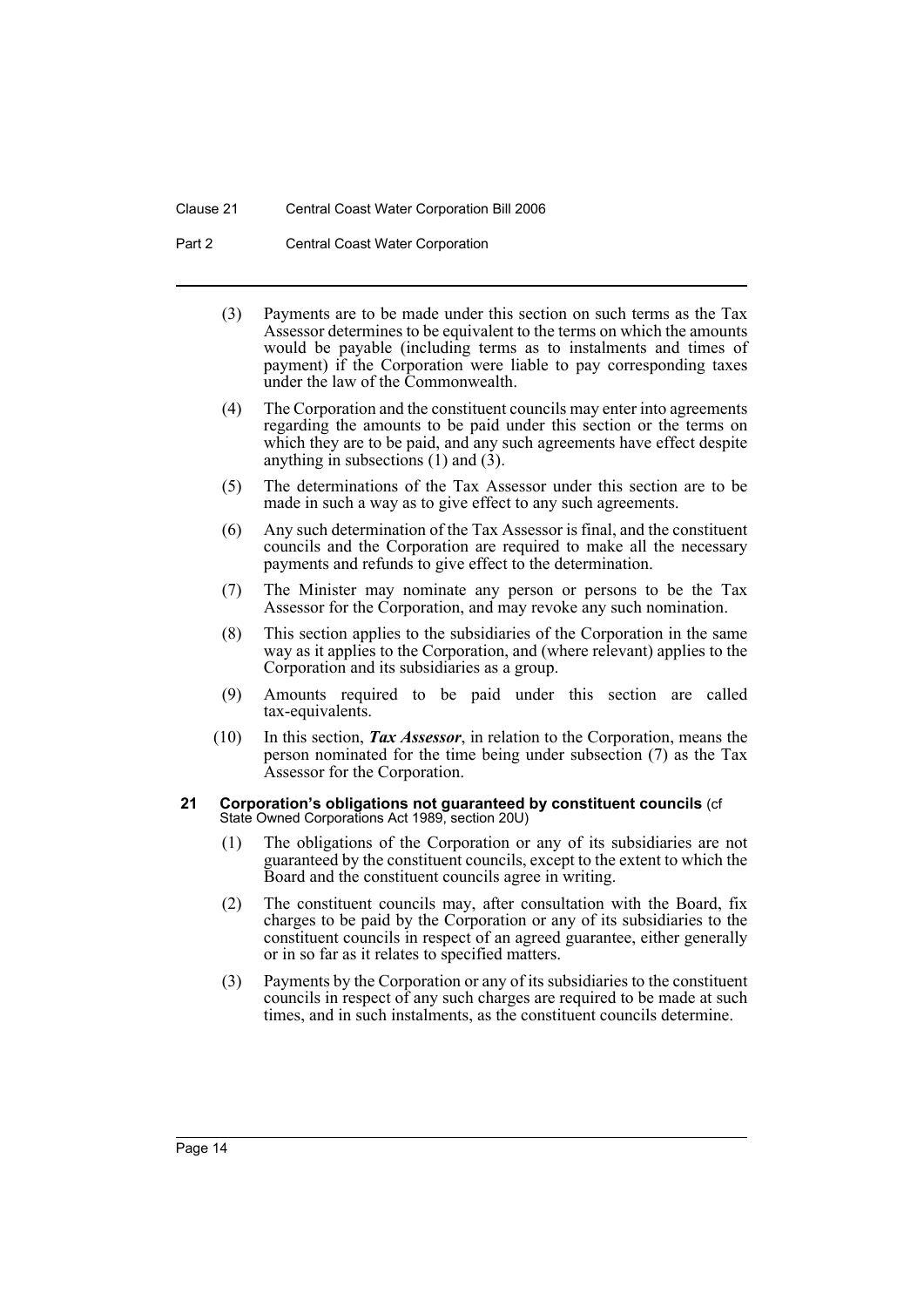Central Coast Water Corporation **Part 2** 

#### <span id="page-17-0"></span>**22 State taxation** (cf State Owned Corporations Act 1989, section 20V)

(1) In this section:

*exempt matter* means:

- (a) the issue of shares of the Corporation or any of its subsidiaries to the constituent councils, or
- (b) the transfer of assets, rights or liabilities to the Corporation or any of its subsidiaries pursuant to a transfer order, or
- (c) giving effect to any of the above.

*tax* includes stamp duty and any other tax, duty, fee, levy or charge, but does not include tax-equivalents.

- (2) Tax under a law of the State is not payable in relation to:
	- (a) an exempt matter, or
	- (b) anything done (including, for example, a transaction entered into or an instrument or document made, executed, lodged or given) because of, or for a purpose connected with or arising out of, an exempt matter.
- (3) The Treasurer or a person authorised by the Treasurer may, by a written instrument, certify that:
	- (a) a specified matter or thing is an exempt matter, or
	- (b) a specified thing was done (including, for example, a transaction entered into or an instrument or document made, executed, lodged or given) because of, or for a purpose connected with or arising out of, a specified exempt matter.
- (4) For all purposes and in all proceedings, a certificate under this section is conclusive evidence of the matters certified, except so far as the contrary is established.
- <span id="page-17-1"></span>**23 Private corporations and subsidiaries** (cf State Owned Corporations Act 1989, section 20W)
	- (1) The Corporation may, subject to this section:
		- (a) form or participate in the formation of private corporations, and
		- (b) acquire interests in private corporations, and
		- (c) sell or otherwise dispose of interests in private corporations,

but only if the activities or proposed activities of any such private corporation are related to the functions of the Corporation.

(2) The Corporation or any of its subsidiaries may not form, participate in the formation of or acquire subsidiaries without the prior written approval of the voting shareholders.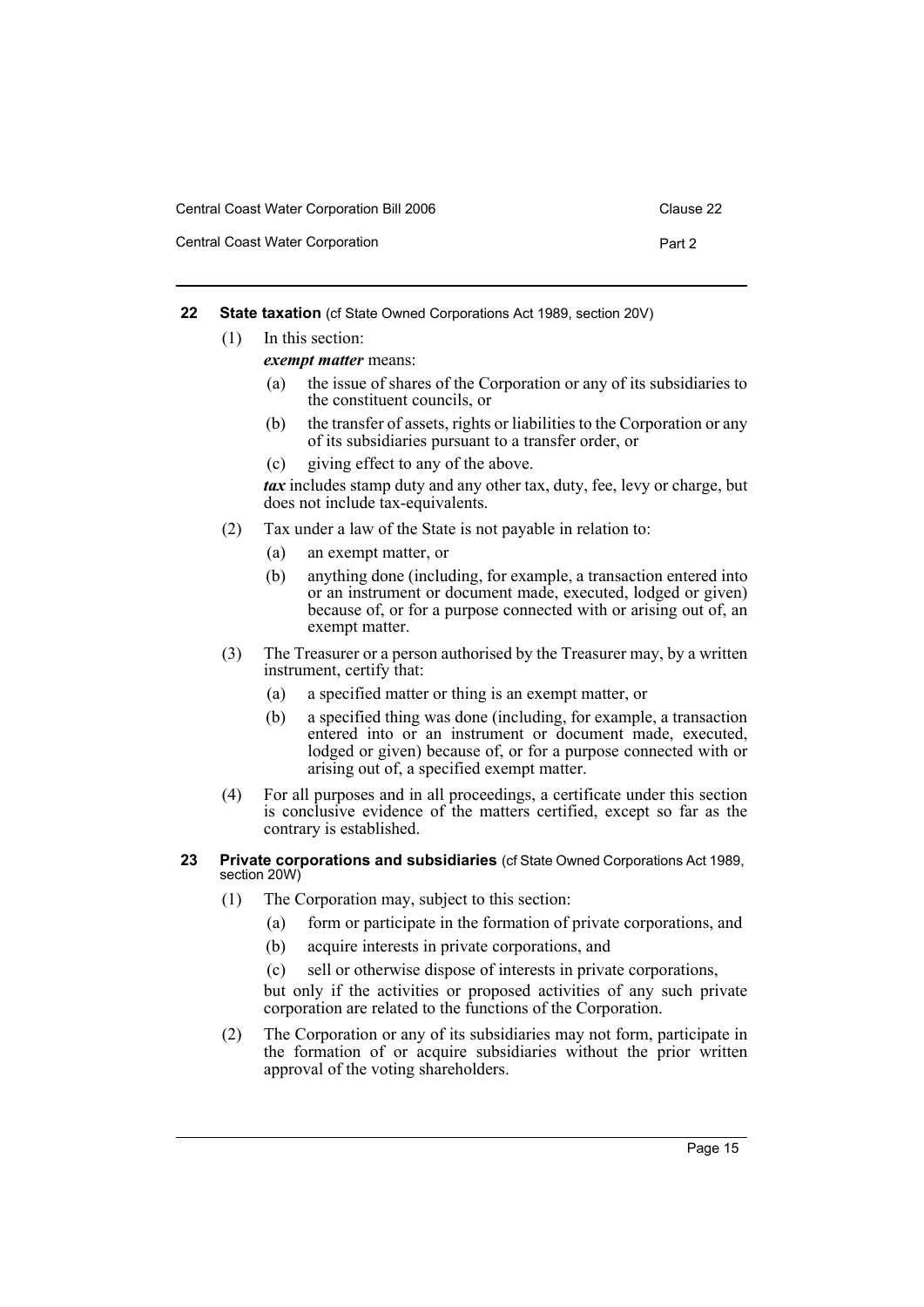#### Clause 24 Central Coast Water Corporation Bill 2006

Part 2 **Central Coast Water Corporation** 

- (3) The Corporation or any of its subsidiaries may not acquire or dispose of shares of a company, or participate in any other transaction, resulting in the company becoming or ceasing to be a subsidiary, without the prior written approval of the voting shareholders.
- (4) In seeking the approval of the voting shareholders, the Corporation or subsidiary is required to provide the voting shareholders with such information as they require, including such kinds of information (if any) as are prescribed by the regulations.
- (5) In this section, *private corporation* means a corporation within the meaning of the *Corporations Act 2001* of the Commonwealth formed in or outside New South Wales.

#### <span id="page-18-0"></span>**24 Acquisition and disposal of assets, investments and liabilities** (cf State Owned Corporations Act 1989, section 20X)

- (1) The Corporation or any of its subsidiaries may not acquire or dispose of fixed assets or investments, including shares in a company, without the prior written approval of the voting shareholders:
	- (a) if the total assets and investments being acquired or disposed of (together with any other such acquisitions or dispositions during the last 12 months) represent an amount in excess of the prescribed percentage of the written down value of the Corporation's consolidated fixed assets and investments as disclosed in its last audited financial report, or
	- (b) if it could reasonably be expected that the inclusion or exclusion, respectively, of the total current year's profit or loss of such acquisition or disposition (together with any other such acquisitions or dispositions during that year) would result in an increase in or diminution of the Corporation's consolidated pre-tax operating profit or loss for the year of acquisition or disposal in excess of the prescribed percentage compared with that consolidated pre-tax operating profit or loss disclosed in its last audited financial report.
- (2) The amount referred to in subsection (1) (a) is to be calculated by reference to:
	- (a) in the case of an acquisition to which this section applies, the cost price of the asset or investment, or
	- (b) in the case of a disposition to which this section applies, the book value of the consideration or disposal, whichever is the greater.
- (3) The Corporation or any of its subsidiaries may not acquire or dispose of any assets or liabilities, in contravention of any requirements of the regulations.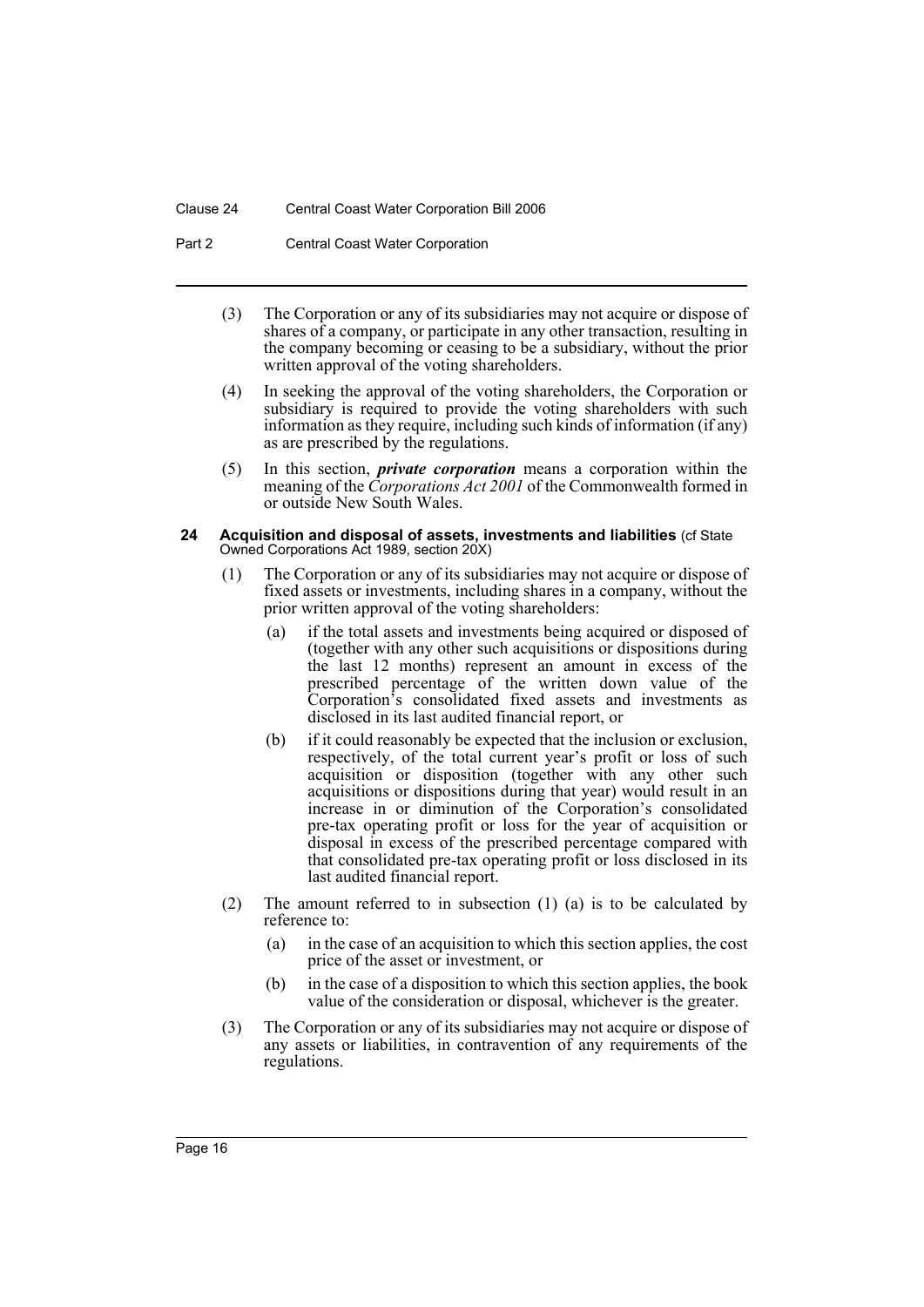| Central Coast Water Corporation Bill 2006 | Clause 25 |
|-------------------------------------------|-----------|
| Central Coast Water Corporation           | Part 2    |

- (4) In seeking the approval of the voting shareholders under this section, the Corporation or subsidiary is required to provide the voting shareholders with such information as they require, including such kinds of information (if any) as are prescribed by the regulations.
- (5) The *prescribed percentage* is 10 per cent or such other percentage as is prescribed by the regulations.
- (6) All or any specified requirements of subsections  $(1)$  and  $(2)$  do not apply in such circumstances as are specified in a written notice given to the Corporation or a subsidiary of the Corporation by the voting shareholders.
- (7) The voting shareholders may not give such a notice unless satisfied that the requirements are incapable of application to the Corporation or subsidiary in the circumstances or would apply to it in a clearly inappropriate manner.
- (8) The voting shareholders may, by written notice, direct the Corporation or its subsidiaries not to dispose of any specified asset.
- <span id="page-19-0"></span>**25 Sale or disposal of main undertaking** (cf State Owned Corporations Act 1989, section 20Y)
	- (1) None of the main undertakings of the Corporation, and none of the main undertakings of any of its subsidiaries, may be sold or disposed of except with the prior written approval of the voting shareholders.
	- (2) The main undertakings are as specified in the most recent statement of corporate intent of the Corporation.

## <span id="page-19-1"></span>**Division 3 Legal capacity and powers of the Corporation**

- <span id="page-19-2"></span>**26 Interpretation** (cf State Owned Corporations Act 1989, section 20Z)
	- (1) In this Division:

*officer* of the Corporation means:

- (a) a director of the Corporation, or
- (b) the chief executive officer of the Corporation, or
- (c) an employee of the Corporation.

*restriction* includes prohibition.

- (2) In this Division:
	- (a) a reference to the doing of an act by the Corporation includes a reference to the making of an agreement by the Corporation and a reference to a transfer of property to or by the Corporation, and
	- (b) a reference to power includes a reference to legal capacity.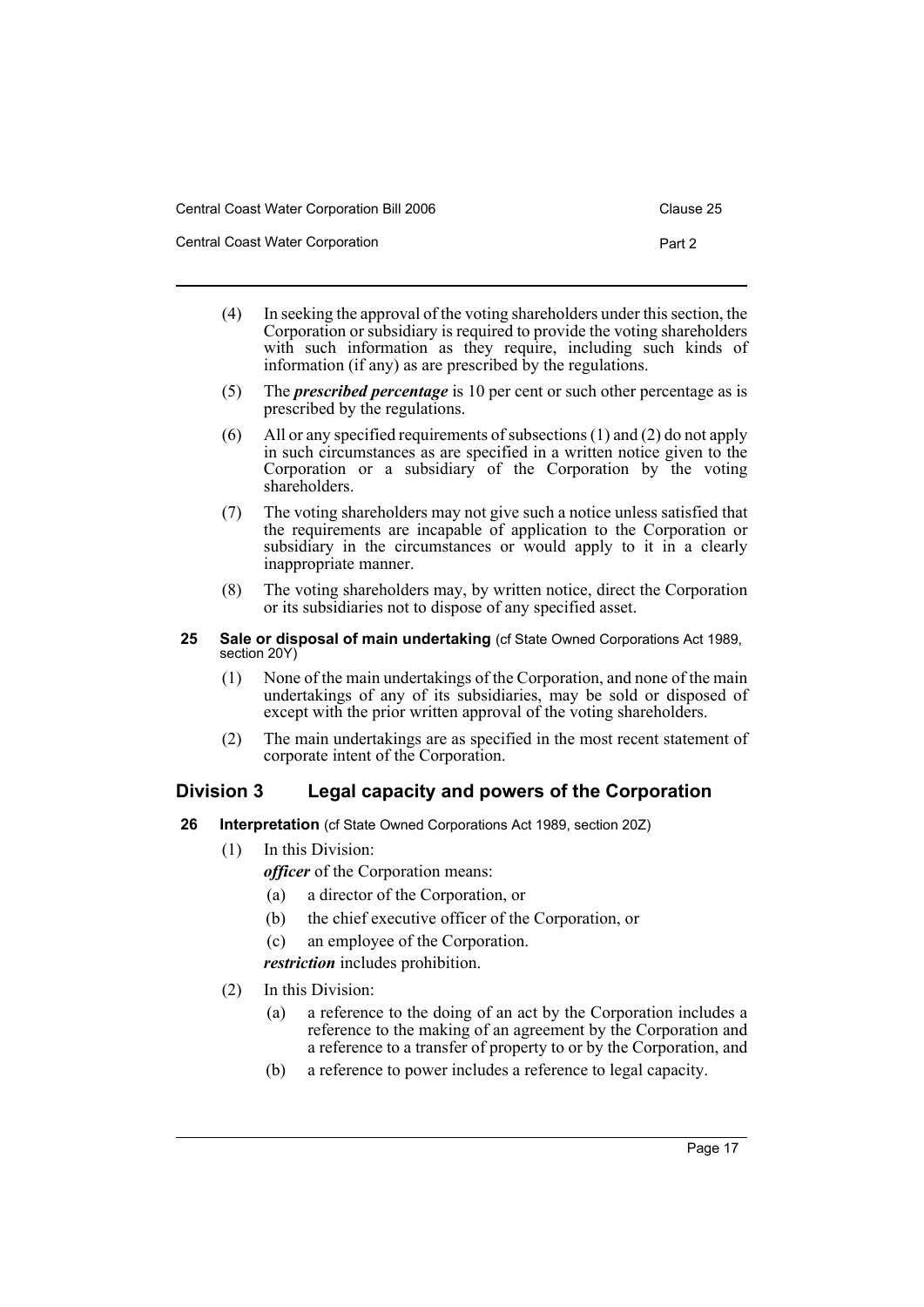#### Clause 27 Central Coast Water Corporation Bill 2006

Part 2 **Central Coast Water Corporation** 

### <span id="page-20-0"></span>**27 Objects of Division** (cf State Owned Corporations Act 1989, section 20ZA)

- (1) The objects of this Division include:
	- (a) providing that the doctrine of ultra vires does not apply to the Corporation, and
	- (b) ensuring that the Corporation gives effect to any restrictions on its objects or powers, but without affecting the validity of its dealings with outsiders.
- (2) This Division is to be construed and have effect accordingly.
- <span id="page-20-1"></span>**28 General powers of the Corporation** (cf State Owned Corporations Act 1989, section 20ZB)
	- (1) The Corporation has, for or in connection with the performance of its functions, all the powers of a natural person, including for example, the power:
		- (a) to enter into contracts, and
		- (b) to acquire, hold, dispose of and deal with property, and
		- (c) to appoint agents and attorneys, and
		- (d) to charge, and fix terms, for goods, services and information supplied by it, and
		- (e) to engage consultants, and
		- (f) to do all other things necessary or convenient to be done for, or in connection with, the performance of its functions.
	- (2) Without limiting subsection (1), the Corporation has the powers that are conferred on it by or under this or any other Act.
	- (3) The Corporation may exercise its powers within or outside the State.
	- (4) Without limiting subsection (3), the Corporation may exercise its powers outside Australia.
	- (5) The fact that the doing of an act by the Corporation would not be, or is not, in its best interests does not affect its legal capacity to do the act.
- <span id="page-20-2"></span>**29 Restrictions on the Corporation** (cf State Owned Corporations Act 1989, section 20ZC)
	- (1) Section 28 has effect in relation to the Corporation subject to any restrictions on the Corporation's powers expressly imposed by or under this or any other Act.
	- (2) Section 28 also has effect in relation to the Corporation subject to any restrictions expressly imposed by:
		- (a) the Corporation's constitution, or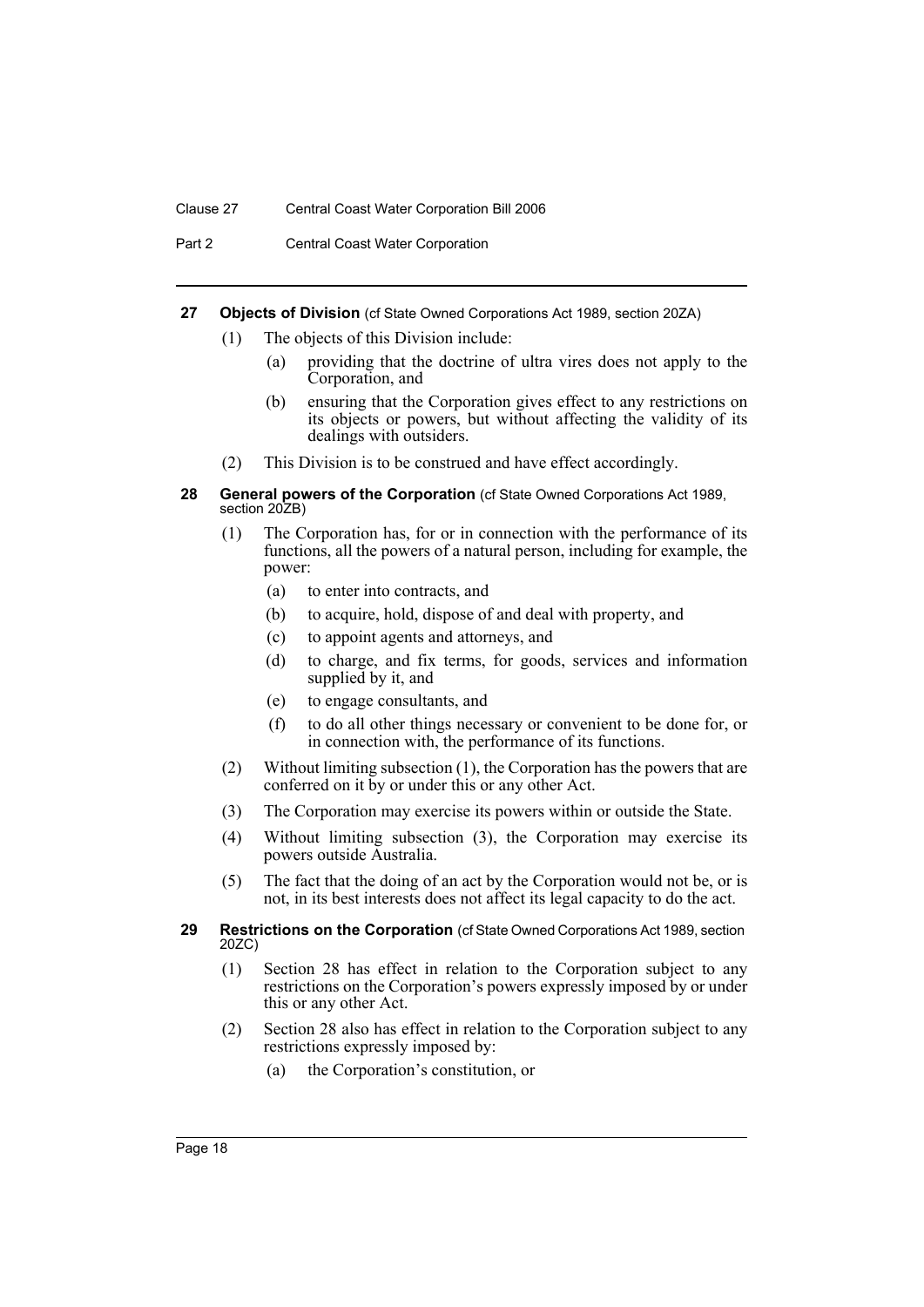Central Coast Water Corporation **Part 2 Part 2** 

- (b) any relevant statement of corporate intent of the Corporation, or
- (c) any relevant directions, notifications or approvals given to the Corporation by the voting shareholders.
- (3) If the Corporation:
	- (a) exercises a power contrary to a restriction mentioned in subsection  $(1)$  or  $(2)$ , or
	- (b) does an act otherwise than in pursuance of its objects or functions set out in this Act,

the Corporation contravenes this subsection.

- (4) The exercise of the power mentioned in subsection (3) (a), or the act mentioned in subsection (3) (b), is not invalid merely because of the contravention.
- (5) An officer of the Corporation who is involved in the contravention contravenes this subsection.
- (6) An act of the officer is not invalid merely because, by doing the act, the officer contravenes subsection (5).
- (7) The Corporation or officer of the Corporation is not guilty of an offence merely because of the relevant contravention.
- (8) The fact that:
	- (a) by exercising the power mentioned in subsection  $(3)$  (a), or doing the act as mentioned in subsection (3) (b), the Corporation contravened, or would contravene, subsection (3), or
	- (b) by doing a particular act, an officer of the Corporation contravened, or would contravene, subsection (5),

may be asserted or relied on only in proceedings between the voting shareholders and officers of the Corporation.

### <span id="page-21-0"></span>**30 Persons having dealings with the Corporation or property** (cf State Owned Corporations Act 1989, section 20ZD)

(1) A person having dealings with the Corporation is entitled to make, in relation to those dealings, the assumptions referred to in subsection (3). In any proceedings relating to those dealings, any assertion by the Corporation that the matters that the person is so entitled to assume were not correct must be disregarded.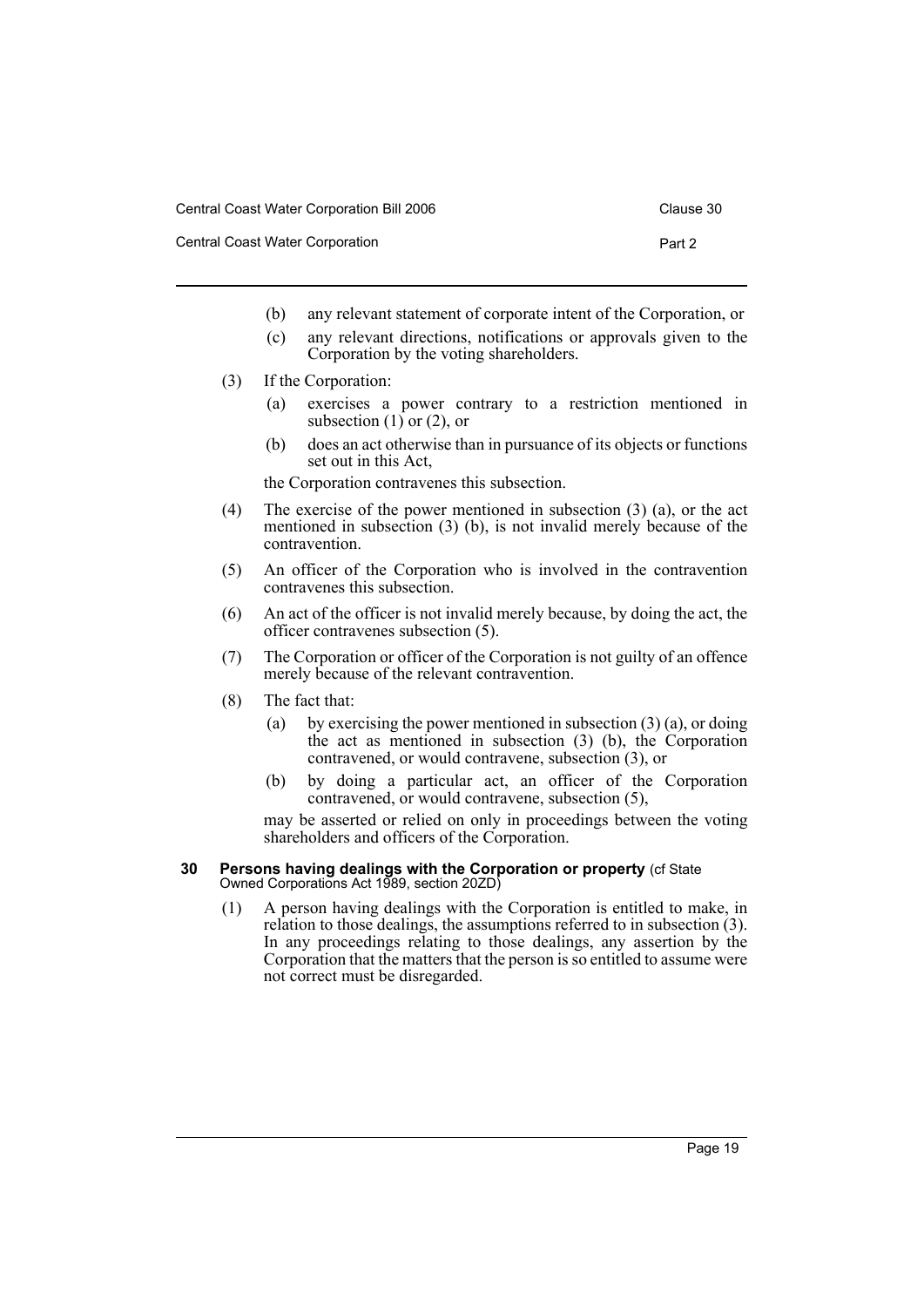#### Clause 30 Central Coast Water Corporation Bill 2006

Part 2 **Central Coast Water Corporation** 

- (2) A person having dealings with another person (*the apparent owner*) who has acquired or purports to have acquired title to property from the Corporation (whether directly or indirectly) is entitled to make, in relation to the acquisition or purported acquisition of title from the Corporation, the assumptions referred to in subsection (3). In any proceedings in relation to those dealings, any assertion by the Corporation or by the apparent owner that the matters that the person is so entitled to assume were not correct must be disregarded.
- (3) The assumptions that a person is, because of subsection (1) or (2), entitled to make are:
	- (a) that, at all relevant times, this Act has been complied with, and
	- (b) that, at all relevant times, the Corporation's constitution has been complied with, and
	- (c) that a person who appears from publicly available information to be a director, the chief executive officer or a secretary of the Corporation has been duly appointed and has authority to exercise the functions customarily exercised by a director, by the chief executive officer or by a secretary, as the case may be, of a body carrying on a business of the kind carried on by the Corporation, and
	- (d) that a person who is held out by the Corporation to be an officer or agent of the Corporation has been duly appointed and has authority to exercise the functions customarily exercised by an officer or agent of the kind concerned, and
	- (e) that an officer or agent of the Corporation who has authority to issue a document on behalf of the Corporation has authority to warrant that the document is genuine and that an officer or agent of the Corporation who has authority to issue a certified copy of a document on behalf of the Corporation has authority to warrant that the copy is a true copy, and
	- (f) that a document has been duly sealed by the Corporation if it bears what appears to be an impression of a seal of the Corporation and the sealing of the document appears to be attested by a person who, because of paragraph  $(c)$ , may be assumed to be a director of the Corporation or the Corporation's chief executive officer, and
	- (g) that the directors, chief executive officer, employees and agents of the Corporation have properly performed their duties to the Corporation.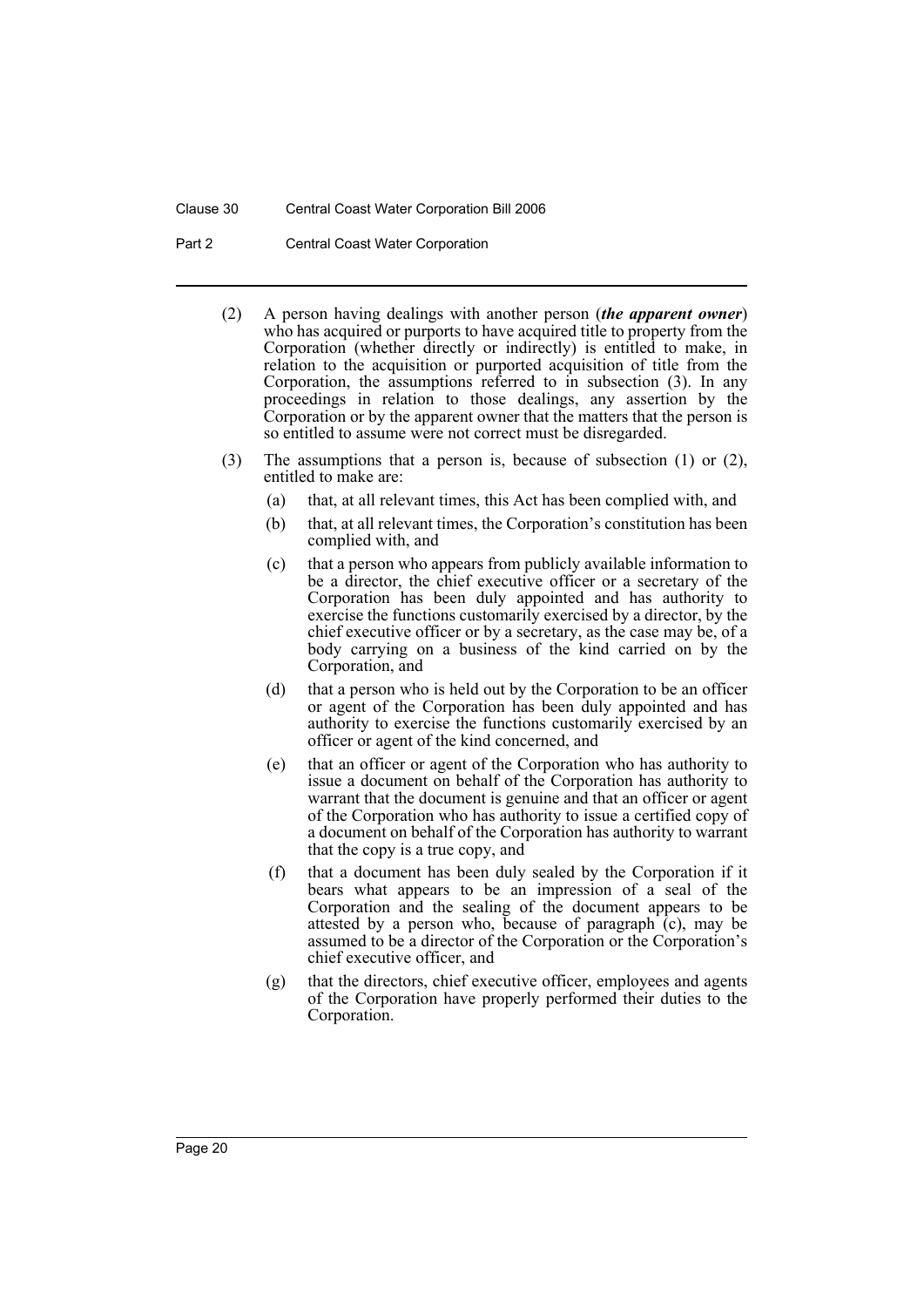Central Coast Water Corporation **Part 2** 

- (4) This section does not entitle a person to make an assumption, and does not prevent an assertion being made in relation to an assumption, if:
	- (a) the person has actual knowledge that the assumption is not correct, or
	- (b) the person's connection or relationship with the Corporation is such that the person ought to know that the assumption is not correct.
- (5) If, because of subsection (4), a person is not entitled to make a particular assumption:
	- (a) if the assumption is in relation to dealings with the Corporation, subsection  $(1)$  does not apply to any assertion by the Corporation in relation to the assumption, or
	- (b) if the assumption is in relation to an acquisition or purported acquisition from the Corporation of title to property, subsection (2) does not apply to any assertion by the Corporation or another person in relation to the assumption.
- <span id="page-23-0"></span>**31 Effect of fraud** (cf State Owned Corporations Act 1989, section 20ZE)
	- (1) A person's entitlement under this Division to make an assumption is not affected merely by the fact that any person:
		- (a) has acted or is acting fraudulently in relation to the dealing or acquisition or purported acquisition of title to property to which the assumption relates, or
		- (b) has forged a document that appears to have been sealed on behalf of the Corporation.
	- (2) However, the person is not entitled to make the assumption if the person has actual knowledge of that fraudulent action or forgery.

## <span id="page-23-1"></span>**Division 4 Transfer of staff, assets, rights and liabilities**

- <span id="page-23-2"></span>**32 Transfer of staff, assets, rights and liabilities** (cf State Water Corporation Act 2004, section 10)
	- (1) A constituent council may, by order in writing, transfer to the Corporation such of its staff as are specified or referred to in the order.
	- (2) The Minister may, by order in writing, transfer to the Corporation such of a constituent council's assets, rights and liabilities as are specified or referred to in the order.
	- (3) A transfer order under subsection (2) may not be made unless the relevant constituent council has consented to the transfer.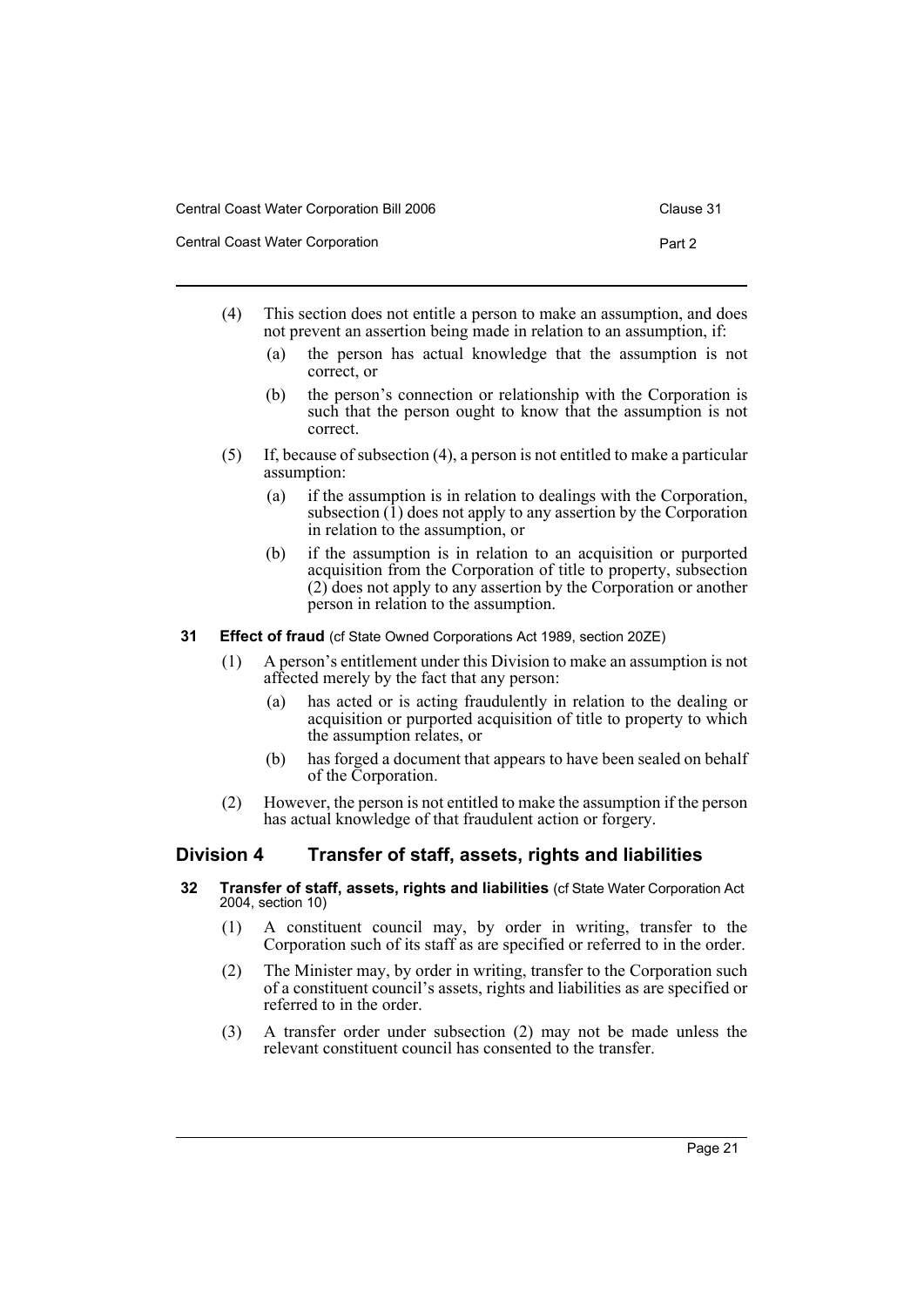#### Clause 32 Central Coast Water Corporation Bill 2006

Part 2 **Central Coast Water Corporation** 

- (4) Such consent is required only in respect of:
	- (a) a transfer order made during the period of 3 years commencing on the day on which section 4 commences, or
	- (b) if the Minister, by order in writing, extends that period, a transfer order made during that period as so extended.
- (5) The period of 3 years referred to in subsection (4) (a) may be extended to no more than 5 years by an order under subsection  $(4)$  (b).
- (6) The fee simple in land that comprises the bed of any river, lake or estuary is not to be transferred to the Corporation under this section unless the Minister administering the *Crown Lands Act 1989* has been consulted in relation to the transfer.
- (7) Subsection (6) does not prevent the transfer to the Corporation of the ownership of any works installed in or on the bed of any river, lake or estuary.
- (8) An order under this section may be made on such terms and conditions as are specified or referred to in the order.
- (9) Schedule 5 applies to any transfer of staff, assets, rights or liabilities under this section.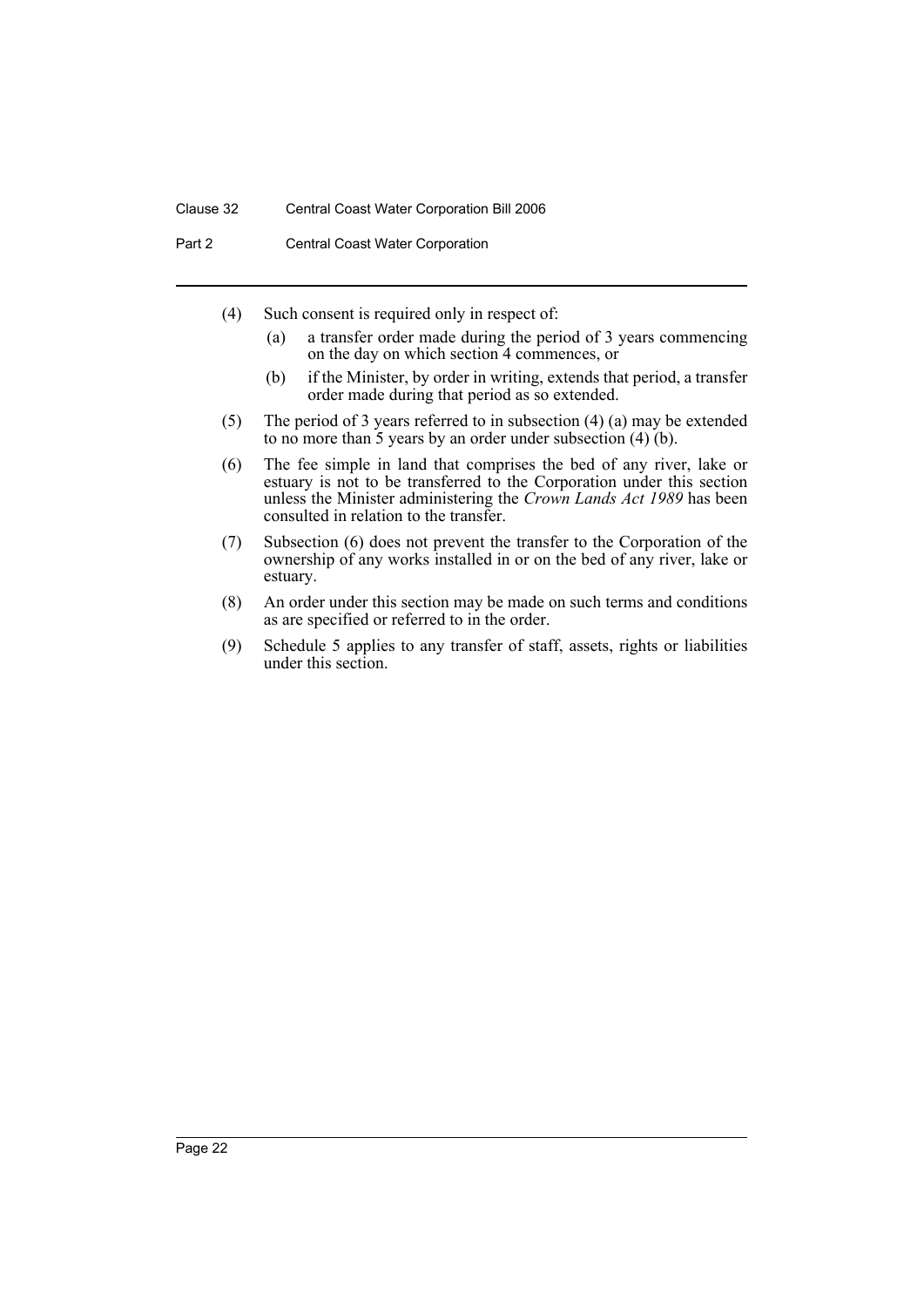Central Coast Water Corporation Bill 2006 Contract Clause 33

Operating licences **Part 3** 

## <span id="page-25-0"></span>**Part 3 Operating licences**

- <span id="page-25-1"></span>**33 Grant of operating licence** (cf State Water Corporation Act 2004, section 11)
	- (1) The Minister may grant an operating licence to the Corporation to enable the Corporation, in accordance with this Act, to carry out its functions including, in particular, such functions with respect to:
		- (a) the provision of water supply or sewage management services, or
		- (b) the construction, maintenance or operation of water supply works, sewage works or drainage works,

as are delegated to it by the constituent councils or as are exercisable by it in its capacity as a water supply authority.

(2) Except to the extent to which this Act expressly provides, nothing in an operating licence limits the requirements imposed by or under any other Act or law with respect to the functions referred to in subsection  $(1)$  (a) and (b).

#### <span id="page-25-2"></span>**34 Terms and conditions of operating licences** (cf Sydney Water Act 1994, section 14)

- (1) An operating licence is subject to the terms and conditions determined by the Minister, which must include terms or conditions under which the Corporation:
	- (a) is required to ensure that its water supply and sewage management services meet the quality and performance standards specified in the operating licence in relation to water quality, service interruptions, pricing and other matters determined by the Minister and set out in the operating licence, and
	- (b) is required to belong to an industry ombudsman scheme approved by the Minister for the purposes of this Act, and
	- (c) is required to compile indicators of the direct impact on the environment of the Corporation's activities:
		- (i) to enable preparation of an annual report on the Corporation's performance, and
		- (ii) to provide information for a year to year comparison in relation to the Corporation's performance in this area.
- (2) The terms and conditions of the operating licence are to make provision for the preparation of operational audits by IPART.
- (3) The regulations may make provision for or with respect to the establishment and operation of the industry ombudsman scheme referred to in subsection (1) (b).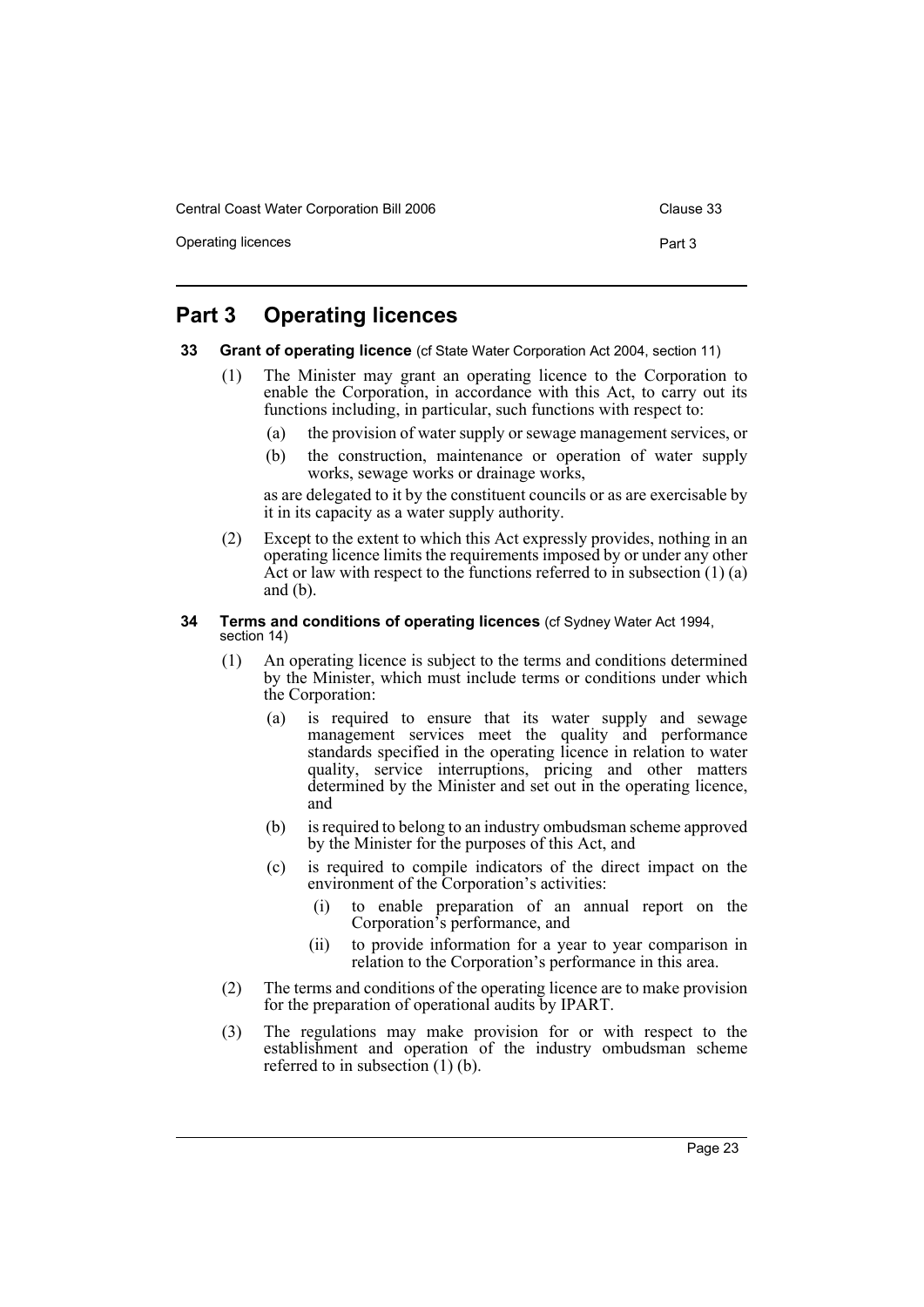#### Clause 35 Central Coast Water Corporation Bill 2006

Part 3 Operating licences

- (4) Nothing in this section enables an operating licence to authorise or require the Corporation:
	- (a) to construct, operate, manage or maintain water supply or sewage management works, or
	- (b) to provide water supply and sewage management services, or
	- (c) to provide, operate, manage or maintain a stormwater drainage system,

on, or for the benefit of, land situated outside its area of operations.

- (5) While the Corporation is a water supply authority:
	- (a) its exercise of functions under the *Water Management Act 2000* is subject to the terms and conditions of its operating licence, and
	- (b) its exercise of functions under its operating licence is not limited by section 293 (2) of that Act, and
	- (c) it is not subject to section 294 of that Act.

#### <span id="page-26-0"></span>**35 Amendment of operating licence**

- (1) The Minister may amend or substitute the Corporation's operating licence or impose, amend or revoke conditions of the operating licence.
- (2) The Minister is to consult with the Corporation before taking action under subsection (1).
- <span id="page-26-1"></span>**36 Term of operating licence** (cf Sydney Water Act 1994, section 17)
	- (1) The initial term of the Corporation's operating licence is to be for a maximum of 2 years, as determined by the Minister.
	- (2) After the initial term, the Minister may renew the Corporation's operating licence for a maximum of 5 years at a time.
	- (3) The operating licence may be renewed even if its term has expired.

#### <span id="page-26-2"></span>**37 Annual licence fees**

The Minister may, as a condition of the Corporation's operating licence, require the Corporation to pay to the Minister, for payment into the Consolidated Fund, such annual licence fee as may be determined by the Minister.

<span id="page-26-3"></span>**38 Area covered by operating licence** (cf Sydney Water Act 1994, section 18)

The Corporation's operating licence applies to the area comprising the local government areas of each of the constituent councils.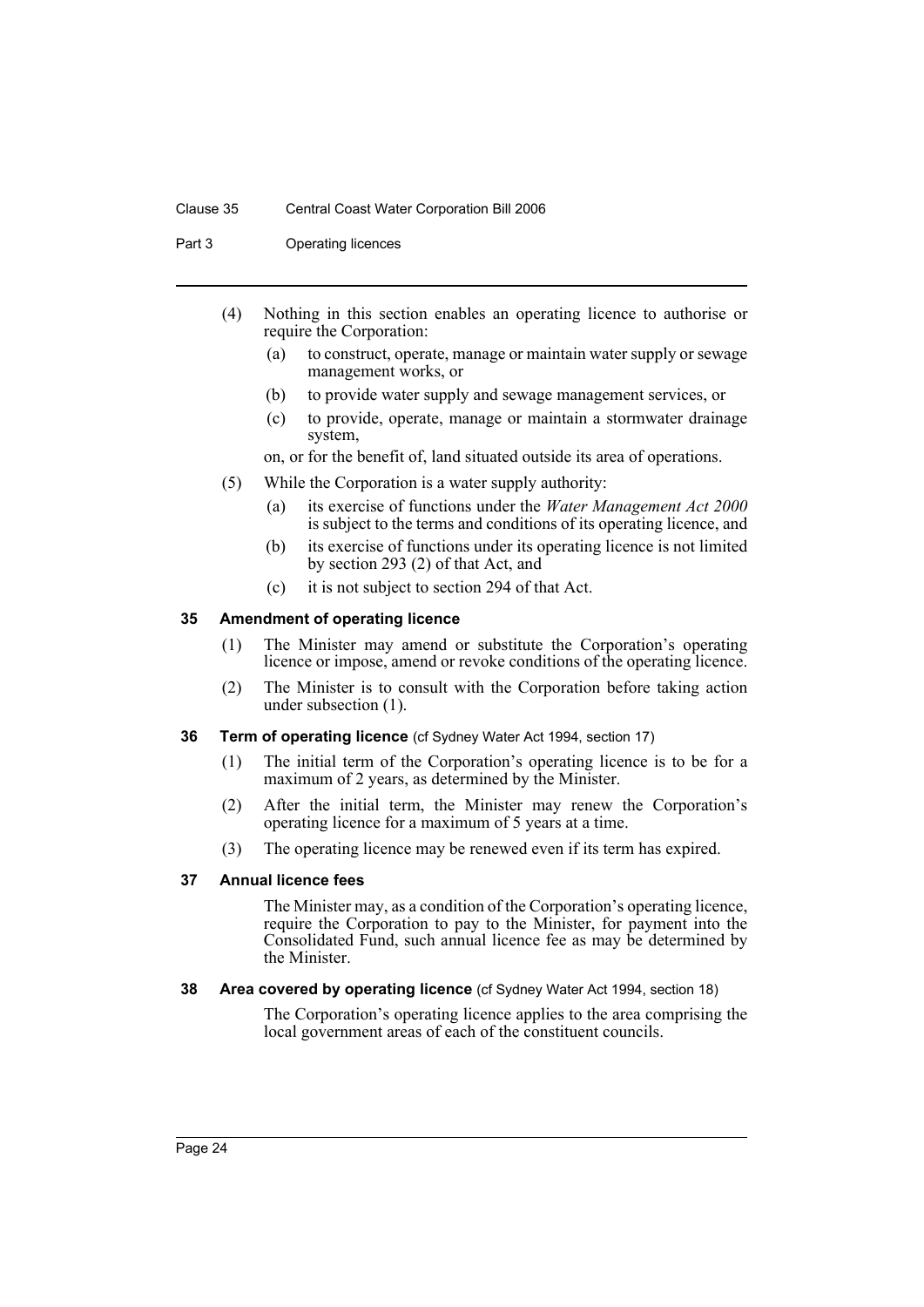| Central Coast Water Corporation Bill 2006 | Clause 39 |
|-------------------------------------------|-----------|
| Operating licences                        | Part 3    |

### <span id="page-27-0"></span>**39 Contravention of operating licence** (cf Sydney Water Act 1994, section 19)

- (1) If, in the opinion of the Minister, the Corporation contravenes its operating licence, the Minister may cause a notice to be served on the Corporation requiring it to rectify the contravention within a specified period.
- (2) If, in the opinion of the Minister, the Corporation contravenes its operating licence, and whether or not a notice has been served under subsection (1) or the period specified in the notice has ended, the Minister may direct that either of the following is to apply:
	- (a) a letter of reprimand is to be served on the Corporation,
	- (b) the Corporation is to pay a monetary penalty (not exceeding \$1 million) in an amount to be determined by the Minister.
- (3) The fact that the Minister has directed that action be taken under this section does not prevent the Minister directing that the same or other action under this section be taken if the contravention continues or a fresh contravention occurs.
- (4) The operating licence may make provision for advice to be furnished to the Minister in connection with the exercise of the Minister's functions under this section.
- (5) A penalty imposed under this section may be recovered in any court of competent jurisdiction as if it were a debt due to the Crown.

#### <span id="page-27-1"></span>**40 Enforcement of operating licence by IPART** (cf Sydney Water Act 1994, section 19A)

- (1) IPART may impose a monetary penalty on the Corporation.
- (2) IPART may, instead of imposing a monetary penalty, require the Corporation to take such action as IPART considers appropriate in the circumstances, including (for example) requiring the sending of information to customers or the publication of notices in newspapers.
- (3) IPART may not require action to be taken under subsection (2) by the Corporation if the cost of that action would exceed the monetary penalty that IPART could impose under this section on the Corporation.
- (4) If IPART requires information to be sent to a customer under subsection (2), the Corporation may satisfy that requirement by sending the information to the customer with the next account or bill to be sent to the customer by the Corporation or, if the Corporation is sending other information to that customer before the next account or bill, with that other information.
- (5) Action may be taken under this section only if the Corporation has knowingly contravened its operating licence.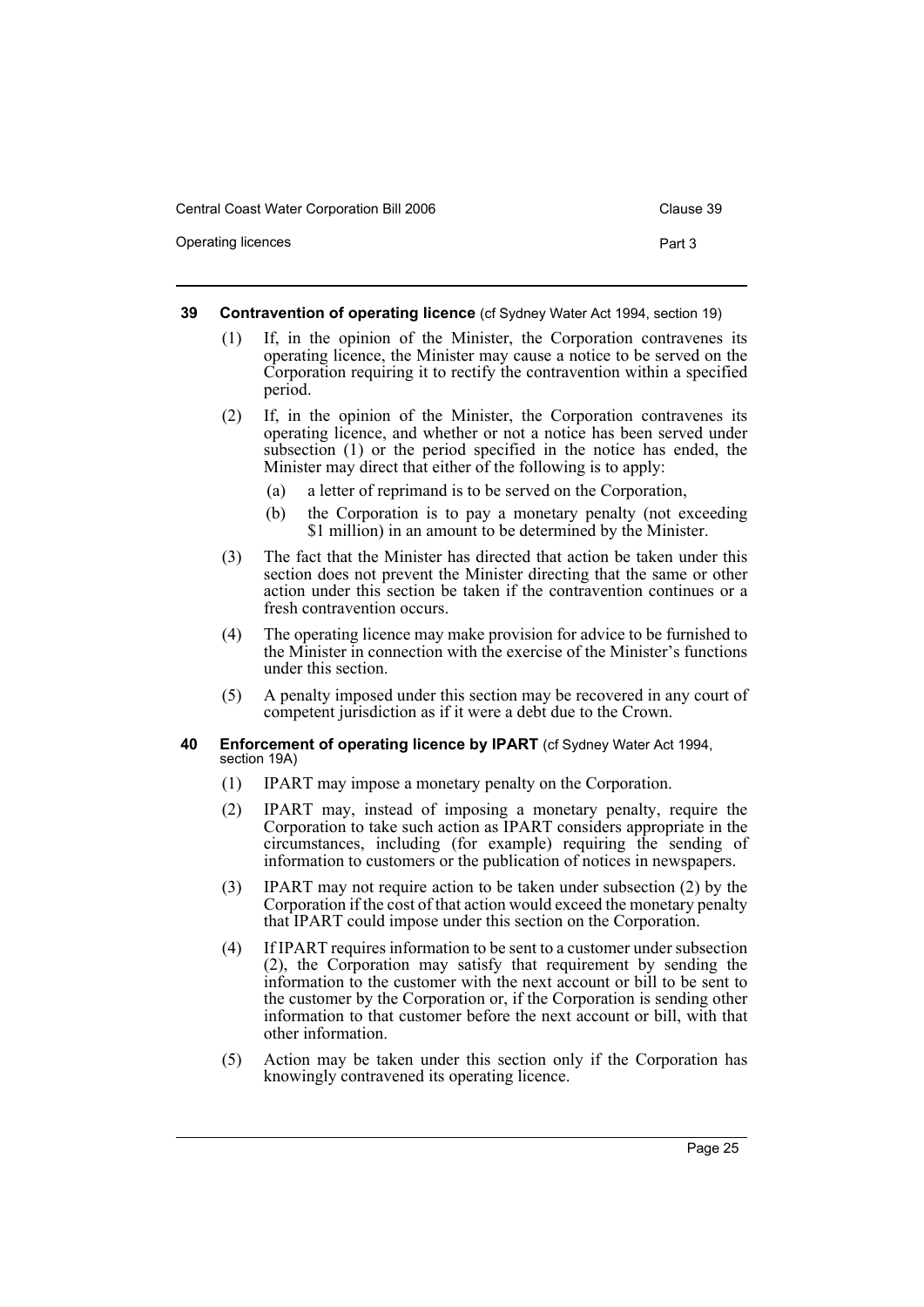#### Clause 41 Central Coast Water Corporation Bill 2006

#### Part 3 Operating licences

- (6) The monetary penalty that IPART may impose under this section must not exceed \$500,000 for the first day on which the contravention occurs and a further \$20,000 for each subsequent day (not exceeding 25 days) on which the contravention continues.
- (7) IPART must not take action under this section unless:
	- (a) IPART has considered whether the contravention has been or is likely to be the subject of any other penalty or action or any claim for compensation, and is satisfied that it is nevertheless appropriate to take action under this section, and
	- (b) IPART has considered the action that the Corporation has taken or is likely to take in respect of the contravention and the cost to the Corporation in taking that action, and is satisfied that it is nevertheless appropriate to take action under this section.
- (8) IPART is required to consider the seriousness of the contravention concerned in determining whether to impose a monetary penalty under this section.
- (9) IPART must not take action under this section unless:
	- (a) notice of the proposed action has been given to the Corporation, and
	- (b) the Corporation has been given a reasonable opportunity to make submissions with respect to the proposed action, and
	- (c) IPART has given due consideration to any such submissions.
- (10) IPART must not take action under this section in respect of a contravention if any action has already been taken under section 39 in respect of the contravention.
- (11) Nothing in this section affects any powers under section 39 in respect of a contravention, whether or not IPART has already taken action under this section in respect of the contravention.
- (12) A penalty imposed under this section may be recovered in any court of competent jurisdiction as if it were a debt due to the Crown.
- <span id="page-28-0"></span>**41 Cancellation of operating licence** (cf Sydney Water Act 1994, section 20)
	- (1) The Corporation's operating licence may be cancelled by the Minister, but only if:
		- (a) the Corporation for any reason ceases, otherwise than as authorised by the operating licence, to do the things referred to in section 33 (1) (a) or (b), or any of them, in its area of operations, or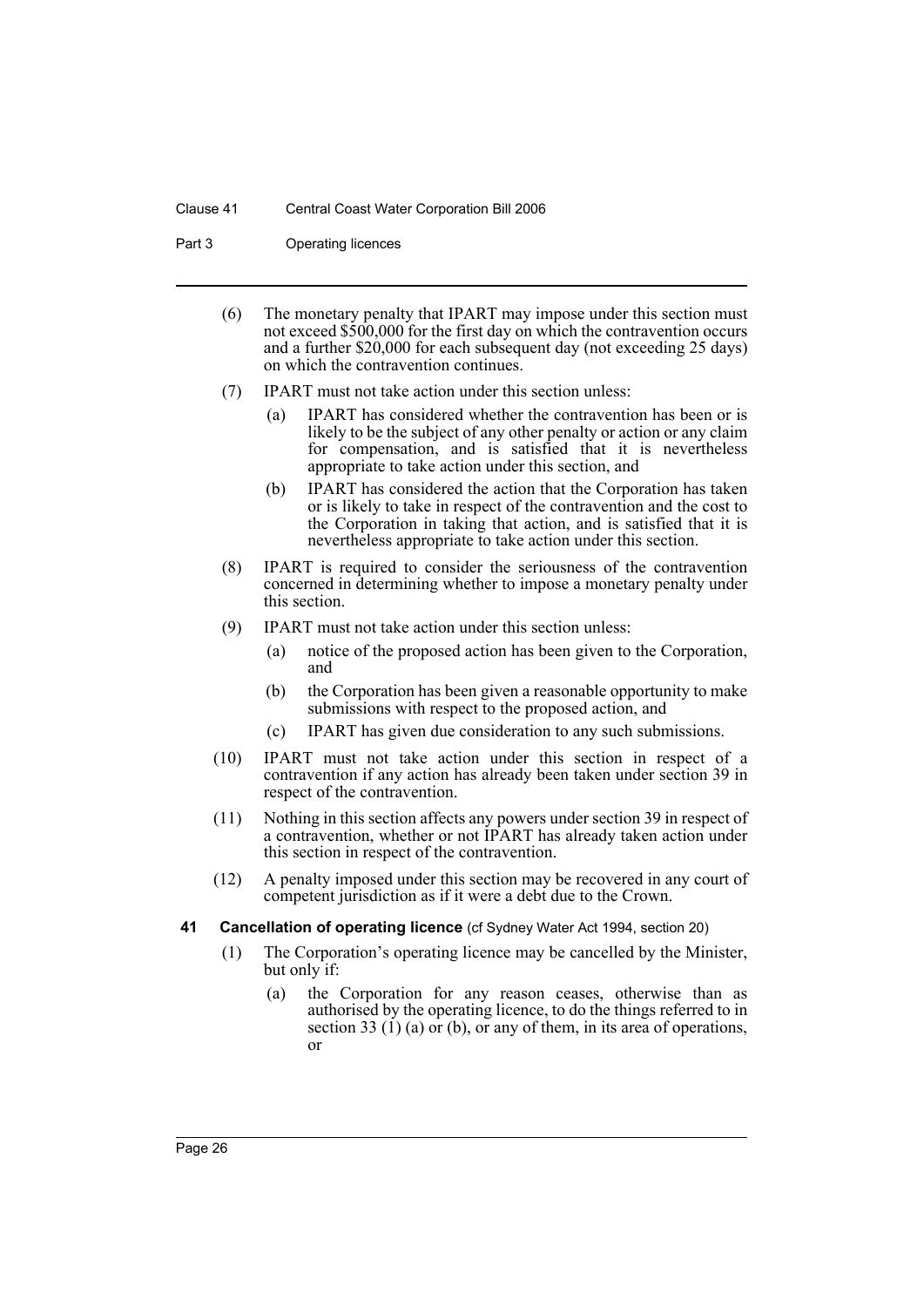- (b) the Corporation:
	- (i) is, in the opinion of the Minister, in material default in compliance with the operating licence, viewed in terms of the operation of the operating licence as a whole, and
	- (ii) has not, within the time specified by the Minister in a notice to the Corporation, either rectified the default or shown cause, to the satisfaction of the Minister, why the operating licence should not be cancelled, or
- (c) the Corporation is an externally-administered body corporate within the meaning of the *Corporations Act 2001* of the Commonwealth, or
- (d) the Corporation has been convicted on more than 3 occasions within a period of 12 months of offences that are punishable by a fine of at least \$10,000 or, if the Corporation were a natural person, imprisonment for 12 months or more.
- (2) A notice under section 39 can be regarded also as a notice for the purposes of subsection (1) (b).
- (3) If the Corporation's operating licence is cancelled under this section, the Minister may, by order in writing, transfer to either or both of the constituent councils any specified staff, assets, rights or liabilities of the Corporation that, in the opinion of the Minister, are necessary to enable the Corporation's functions, or any of them, to continue to be done.
- (4) Schedule 5 applies to any transfer of staff, assets, rights or liabilities under this section.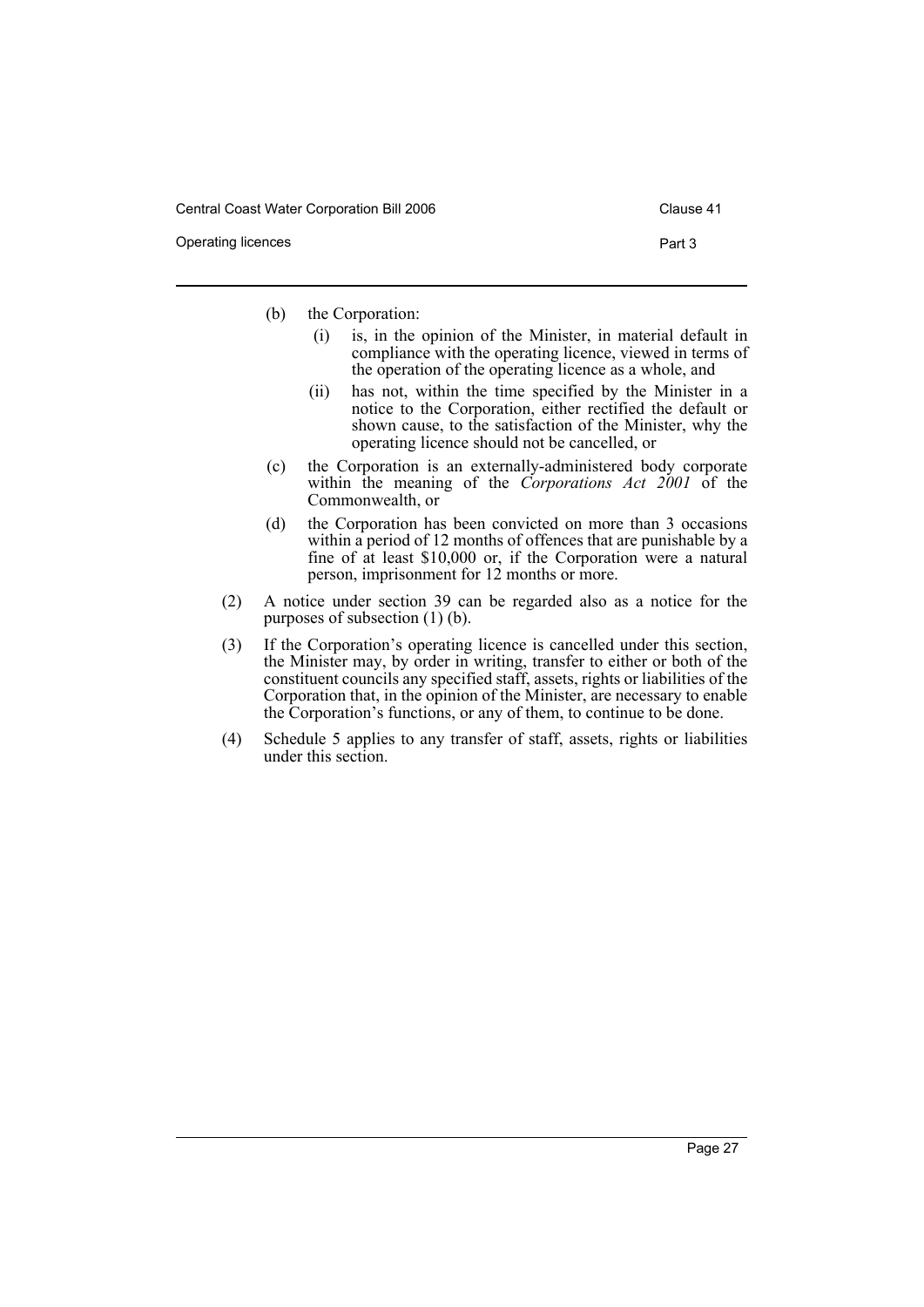Part 4 **Accountability** 

## <span id="page-30-0"></span>**Part 4 Accountability**

- <span id="page-30-1"></span>**42 Statement of corporate intent: timetable and procedure** (cf State Owned Corporations Act 1989, section 21)
	- (1) The Board must prepare and submit to the voting shareholders a draft written statement of corporate intent not later than one month after the commencement of each financial year.
	- (2) The Board must consider any comments on the draft statement of corporate intent that are made to it by the voting shareholders within 2 months after the commencement of the financial year.
	- (3) The Board must consult in good faith with the voting shareholders following communication to it of the comments, make such changes to the statement as are agreed between the voting shareholders and the Board and deliver the completed written statement to the voting shareholders within 3 months after the commencement of the financial year.
	- (4) The statement may not, before it is laid before both Houses of Parliament, be published or made available to the public without the prior approval of the Board and the voting shareholders.
	- (5) The statement may be modified at any time by the Board with the agreement of the voting shareholders.
	- (6) If the Board, by written notice to the voting shareholders, proposes a modification of the statement, the Board may, within 14 days, make the modification unless the voting shareholders, by written notice to the Board, direct the Board not to make it.
	- (7) The voting shareholders may, from time to time, by written notice to the Board, direct the Board to include in, or omit from, a statement of corporate intent any specified matters.
	- (8) Before giving a direction under this section, the voting shareholders are to consult with the Board as to the matters to be referred to in the notice.
	- (9) The Corporation is required to comply with any such direction.
	- (10) At any particular time, the statement of corporate intent for the Corporation is the completed statement, with any modifications or deletions made in accordance with this Part.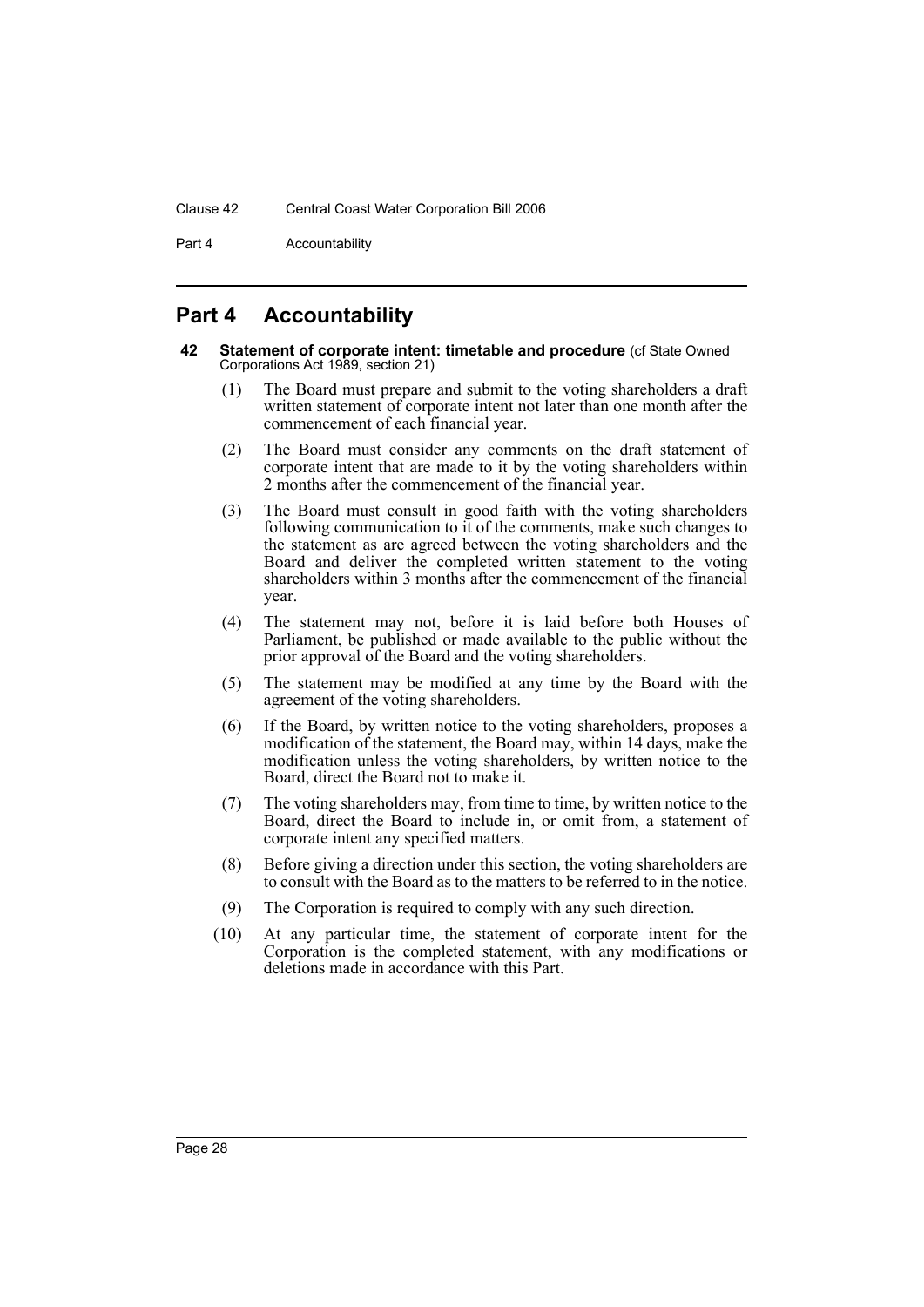Central Coast Water Corporation Bill 2006 Central Coast 43

| Accountability | Part 4 |
|----------------|--------|
|                |        |
|                |        |

#### <span id="page-31-0"></span>**43 Statement of corporate intent: contents** (cf State Owned Corporations Act 1989, section 22)

Each statement of corporate intent is required to specify for the group comprising the Corporation and its subsidiaries, in respect of the financial year to which it relates and each of the 2 following financial years, the following information:

- (a) the objectives of the Corporation and of its subsidiaries,
- (b) the main undertakings of the Corporation and of its subsidiaries,
- (c) the nature and scope of the activities to be undertaken,
- (d) the accounting policies to be applied in the financial reports of the Corporation and of its subsidiaries,
- (e) the performance targets and other measures by which the performance of the Corporation and of its subsidiaries may be judged in relation to their stated objectives,
- (f) the kind of information to be provided to the voting shareholders by the Corporation during the course of those financial years, including the information to be included in each half-yearly and annual report,
- (g) such other matters as may be agreed on by the voting shareholders and the Board from time to time.
- <span id="page-31-1"></span>**44 Half-yearly reports** (cf State Owned Corporations Act 1989, section 23)
	- (1) Within one month after the end of the first 6 months of each financial year (or such other period after the end of that half-year as may be agreed on by the Board and the voting shareholders), the Board is required to deliver to the voting shareholders a report of the operations of the Corporation and of its subsidiaries during that half-year.
	- (2) Each report required by this section must include the information required by the statement of corporate intent to be included in it.

## <span id="page-31-2"></span>**45 Annual reports and financial reports**

- (1) The provisions of Divisions 2 and 3 of Part 3 of Chapter 13 of the *Local Government Act 1993* apply to and in respect of the Corporation in the same way as they apply to and in respect of a council.
- (2) Within 5 months after the end of each financial year, the Corporation must prepare a report as to its achievements with respect to the objectives and performance targets set out in its statement of corporate intent in relation to that year.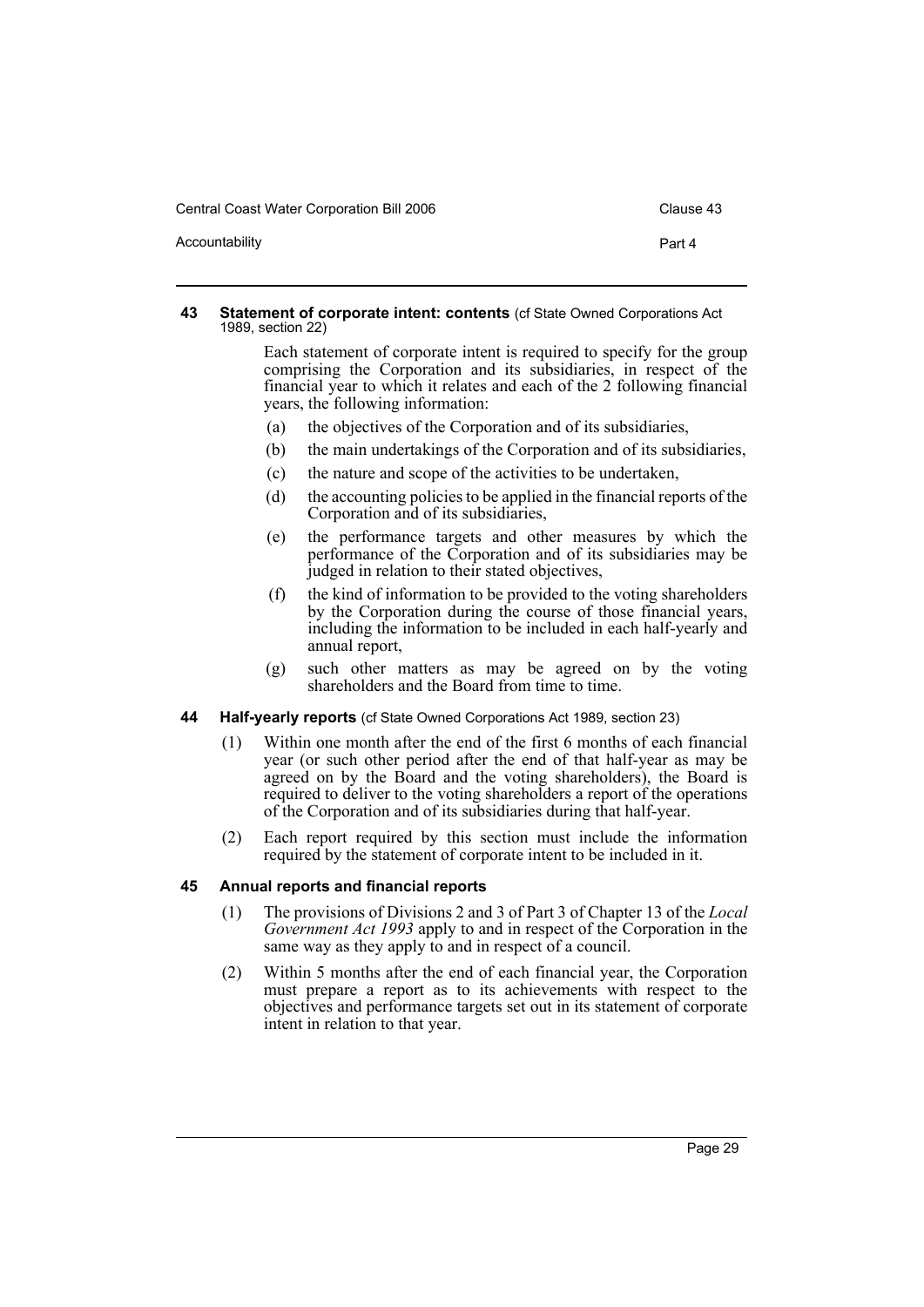#### Clause 46 Central Coast Water Corporation Bill 2006

Part 4 **Accountability** 

- (3) Each annual report is to include a section that:
	- (a) identifies any actual departures from those performance targets, and
	- (b) sets out the reasons for each of those departures.
- (4) Copies of the Corporation's annual report must be furnished to the Minister and to such other persons and bodies as are required by the regulations to be furnished with the report.
- <span id="page-32-0"></span>**46 Special reports of Auditor-General** (cf State Owned Corporations Act 1989, section 25)
	- (1) The Auditor-General may make a special report regarding any matter arising from audit which in the opinion of the Auditor-General should be brought to the attention of Parliament.
	- (2) The Auditor-General is required to present any such special report to the Legislative Assembly.
- <span id="page-32-1"></span>**47 Information to be laid before Parliament** (cf State Owned Corporations Act 1989, section 26)
	- (1) The Minister is required to lay, or cause to be laid, the following before each House of Parliament:
		- (a) a copy of the constitution of the Corporation, within 14 sitting days after the date of the constitution or the date on which the Corporation came into being (whichever is the later),
		- (b) a copy of the constitution of each subsidiary of the Corporation, within 14 sitting days after the date of the constitution or the date on which the subsidiary became a subsidiary of the Corporation (whichever is the later),
		- (c) a copy of any change to the constitution of the Corporation or any of its subsidiaries, within 14 sitting days after the date of the change,
		- (d) a copy of the completed statement of corporate intent for the Corporation, within 14 sitting days after the date the voting shareholders received it,
		- (e) a copy of any modification to a completed statement of corporate intent for the Corporation made after a copy of the statement was laid before the House, within 14 sitting days after the date the modification was made,
		- (f) a copy of any notice given under section 42 (6) directing the Board not to make a modification of a statement of corporate intent, within 14 sitting days after the date the notice was given,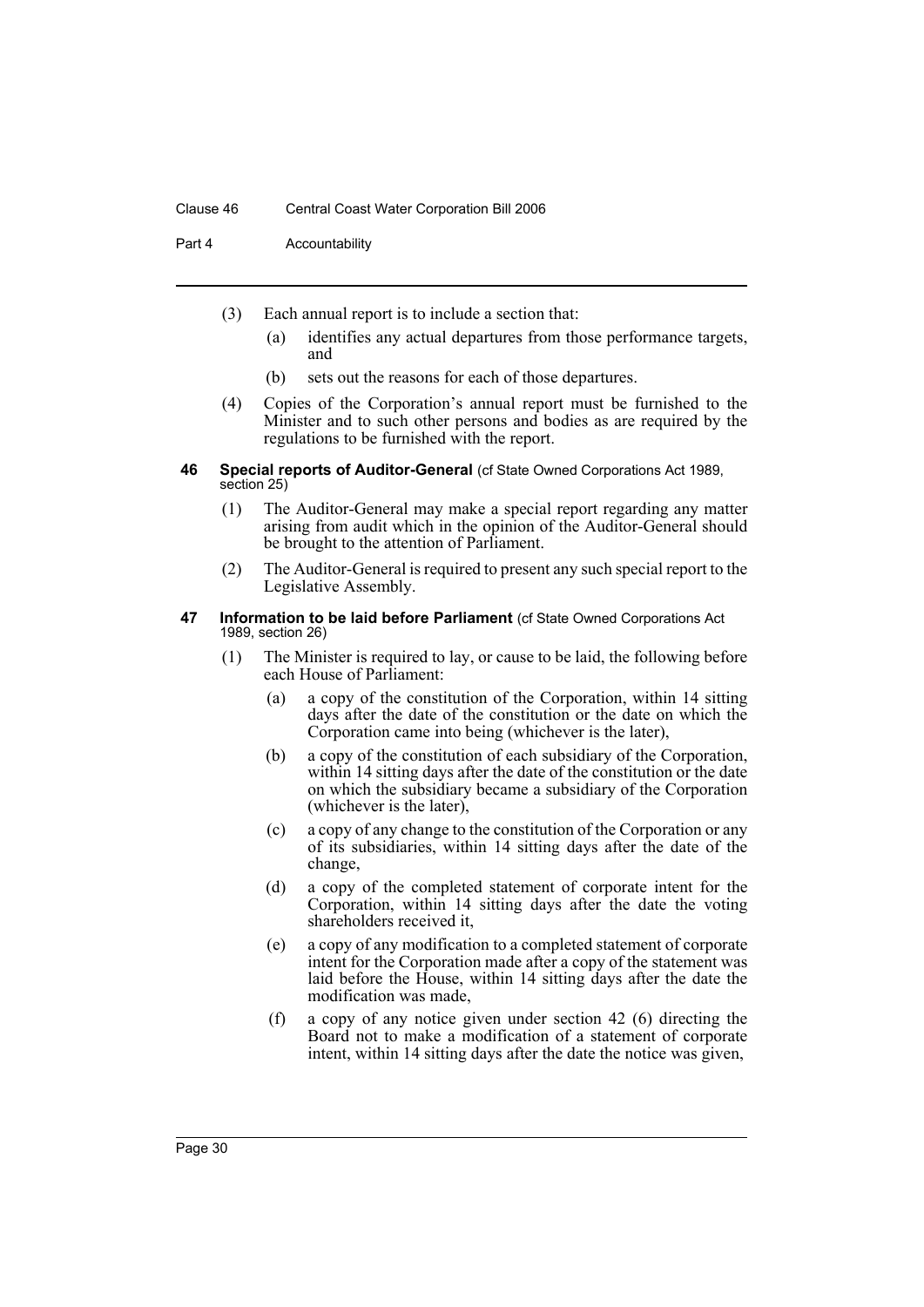Central Coast Water Corporation Bill 2006 Contract Clause 47

Accountability **Part 4** 

- 
- (g) a copy of any notice given under section 42 (7) directing the inclusion of matters in or the omission of matters from a statement of corporate intent, within 14 sitting days after the date the notice was given,
- (h) a copy of each half-yearly and annual report of the Corporation, within 14 sitting days after the date the voting shareholders received it,
- (i) a copy of any notice given by the voting shareholders under the constitution of the Corporation to the Board as to the amount of a dividend, within 14 sitting days after the date the notice was given,
- (j) a copy of any written approval given by the voting shareholders under section 23, 24 or  $\dot{25}$ , within 14 sitting days after the date the approval was given,
- (k) a copy of any notice given by the voting shareholders under section 24  $(6)$ , within 14 sitting days after the date the notice was given,
- (l) a copy of any written instrument under section 22 (3), within 14 sitting days after the date the instrument was signed,
- (m) a copy of any written direction under clause 12 of Schedule 6, within 14 sitting days after the direction was given.
- (2) The material referred to in subsection (1) relating to a statement of corporate intent must be accompanied by a statement as to whether or not the statement of corporate intent embodies any changes made to the description of the main undertakings of the Corporation or its subsidiaries.
- (3) Before copies of material referred to in subsection  $(1)$  (d) or (e) relating to a statement of corporate intent are laid before the Houses of Parliament, the voting shareholders may delete any information of a commercially sensitive nature.
- (4) The material referred to in subsection (1) (j) relating to an approval given under section 25 need not be laid before the Houses of Parliament so far as the approval relates to a transaction between any members of a group comprising the Corporation and its subsidiaries.
- (5) The Corporation must ensure that the material referred to in subsection (1) is made available to the Minister in time to enable the Minister to comply with the requirements of that subsection.
- (6) Compliance with subsection (5) is a condition of the Corporation's operating licence.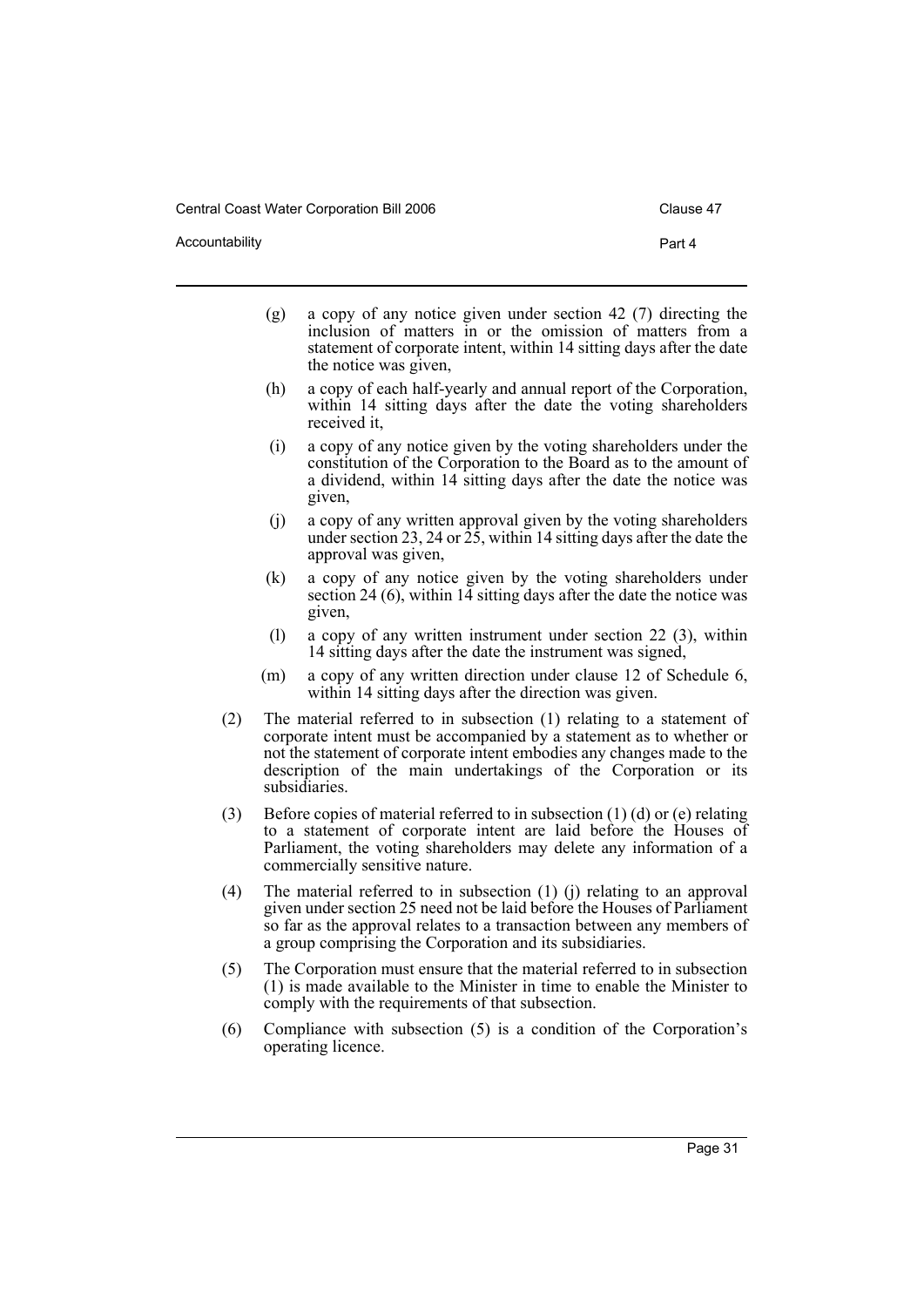#### Clause 48 Central Coast Water Corporation Bill 2006

Part 4 **Accountability** 

#### <span id="page-34-0"></span>**48 Procedure if Parliament not in session** (cf State Owned Corporations Act 1989, section 27)

- (1) If a House of Parliament is not sitting when the Minister seeks to comply with any of the requirements of section 47, the Minister is required to present a copy of the material to the Clerk of the House.
- (2) If the Legislative Assembly is not sitting when the Auditor-General seeks to comply with any of the requirements of section 46, the Auditor-General is required to present a copy of the special report to the Clerk of the Legislative Assembly.
- (3) Material presented to the Clerk under this section:
	- (a) on presentation and for all purposes, is taken to have been laid before the House of Parliament, and
	- (b) is required to be printed by authority of the Clerk if it is a half-yearly or annual report of the Corporation, and
	- (c) may be printed by authority of the Clerk if it is material other than such a report, and
	- (d) if printed by authority of the Clerk, is for all purposes taken to be a document published by order or under the authority of the House, and
	- (e) is to be recorded in the Minutes, or Votes and Proceedings, of the House on the first sitting day of the House after receipt of the material by the Clerk.

#### <span id="page-34-1"></span>**49 Other information to be supplied** (cf State Owned Corporations Act 1989, section 29)

The Board must supply to the voting shareholders such information relating to the affairs of the Corporation or any of its subsidiaries as they from time to time request (whether or not the information is of a kind referred to in the statement of corporate intent).

#### <span id="page-34-2"></span>**50 Application of this Part where no subsidiaries** (cf State Owned Corporations Act 1989, section 30)

If any provision of this Part is expressed to apply to the Corporation and its subsidiaries (or a group comprising the Corporation and its subsidiaries), the provision also applies to the Corporation if it has no subsidiaries.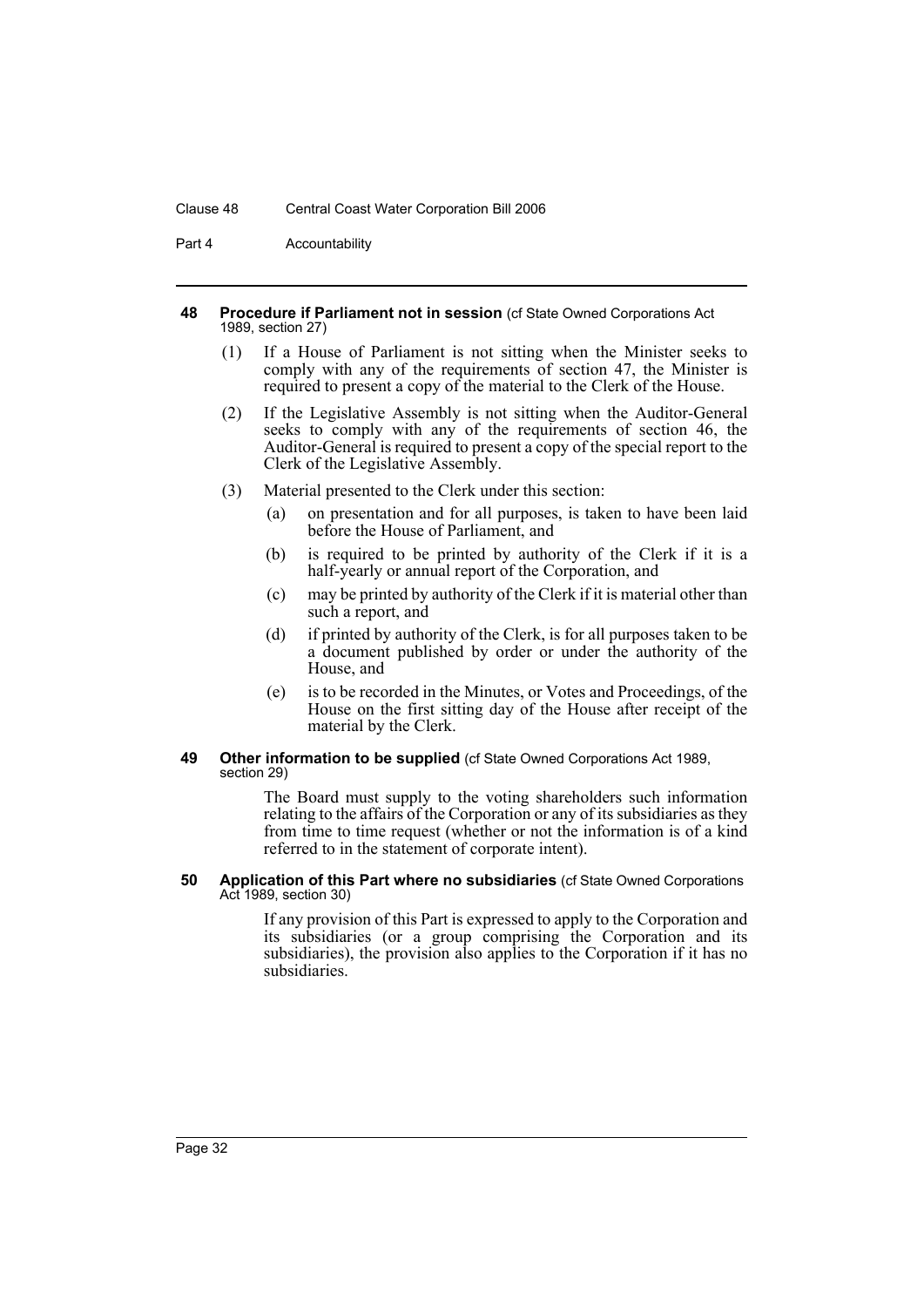| Central Coast Water Corporation Bill 2006   | Clause 51 |
|---------------------------------------------|-----------|
| Independent Pricing and Regulatory Tribunal | Part 5    |

## <span id="page-35-0"></span>**Part 5 Independent Pricing and Regulatory Tribunal**

## <span id="page-35-1"></span>**51 Regulatory functions of IPART**

- (1) The regulatory functions of IPART under this Act are as follows:
	- (a) the function of making recommendations under subsection (2),
	- (b) the function of monitoring and reporting under subsection (3),
	- (c) the auditing functions of IPART under subsection (4),
	- (d) the function of determining an operating licence fee (if any),
	- (e) the function of imposing monetary penalties or requiring other action to be taken under section 40,
	- (f) such other functions of IPART under this Act as are specified by the regulations for the purposes of this section.
- (2) IPART has the function of making recommendations to the Minister for or with respect to:
	- (a) the granting, amendment or cancellation of the Corporation's operating licence, and
	- (b) the imposition, amendment or cancellation of conditions in relation to the Corporation's operating licence, and
	- (c) action to be taken, and sanctions to be applied, in respect of a contravention of the Corporation's operating licence, and
	- (d) remedial action that may be warranted as a result of a contravention of the Corporation's operating licence.
- (3) IPART has the function of monitoring and reporting to the Minister on compliance by the Corporation with its operating licence.
- (4) IPART has such functions as may be conferred or imposed on it by the Corporation's operating licence in connection with operational audits of the Corporation.

## <span id="page-35-2"></span>**52 Operational and other audits**

- (1) IPART is to prepare operational audits of the Corporation at the times directed by the Minister.
- (2) The Minister may direct IPART to prepare the Corporation's operational audit of specified matters only.
- (3) IPART is to ensure that each operational audit of the Corporation is prepared in accordance with the Corporation's operating licence.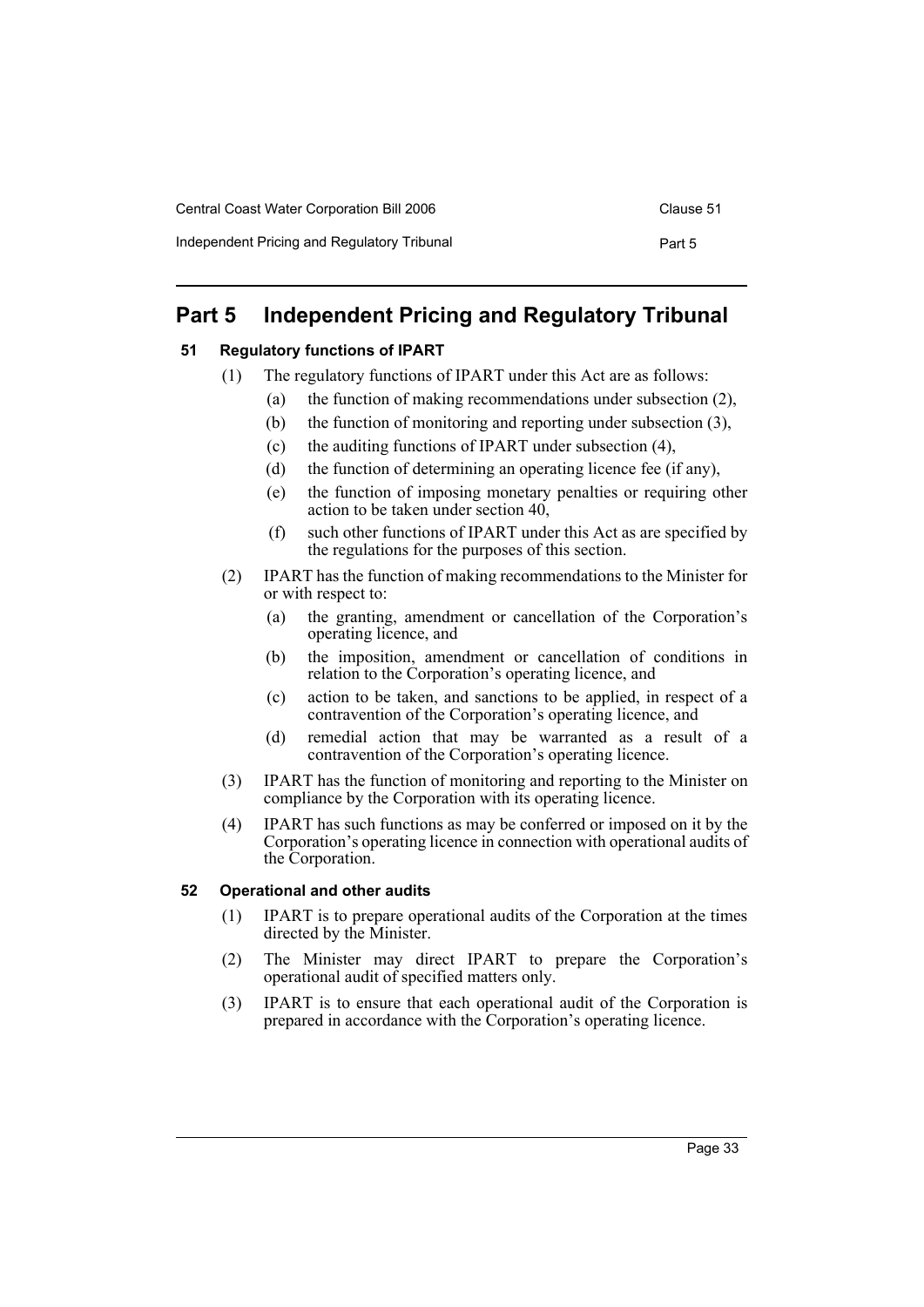### Clause 53 Central Coast Water Corporation Bill 2006

Part 6 Miscellaneous

## <span id="page-36-0"></span>**Part 6 Miscellaneous**

- <span id="page-36-1"></span>**53 Act binds Crown** (cf State Owned Corporations Act 1989, section 31) This Act binds the Crown.
- <span id="page-36-2"></span>**54 Operation of Act** (cf State Owned Corporations Act 1989, section 33)
	- (1) A requirement of this Act that provisions be included in the constitution of a company does not have effect to the extent to which the requirement or the provisions are inconsistent with a law of the Commonwealth.
	- (2) A requirement of this Act that provisions be inserted in the constitution of a company does not have effect to the extent to which the requirement or the provisions are inconsistent with a law of a place (other than New South Wales), if the company is a subsidiary of the Corporation and the company is or is to be incorporated under the law of that place.

#### <span id="page-36-3"></span>**55 Duties and liabilities of directors and other officers** (cf State Owned Corporations Act 1989, section 33A)

- (1) Schedule 6 has effect.
- (2) The regulations may amend or replace Schedule 6.
- (3) Any such regulations:
	- (a) may confer jurisdiction on courts in relation to the duties and liabilities of directors and officers and associated matters, and
	- (b) may impose penalties not exceeding 500 penalty units or imprisonment not exceeding 5 years, or both.

#### <span id="page-36-4"></span>**56 Liability of directors and other officers in respect of particular obligations** (cf State Owned Corporations Act 1989, section 33AA)

- (1) This section applies to the obligation of the Board to supply information requested of the Board under section 49.
- (2) A director of the Corporation does not, despite any other law, incur any personal liability for the compliance, or purported compliance, in good faith by the Board with an obligation to which this section applies.
- (3) An officer of the Corporation does not, despite any other law, incur any personal liability for his or her compliance, or purported compliance, in good faith with a direction or decision given or made by or on behalf of the Board for the purpose of complying with an obligation to which this section applies.
- (4) This section does not affect any other protection that a director or other officer would have for compliance, or purported compliance, with such an obligation.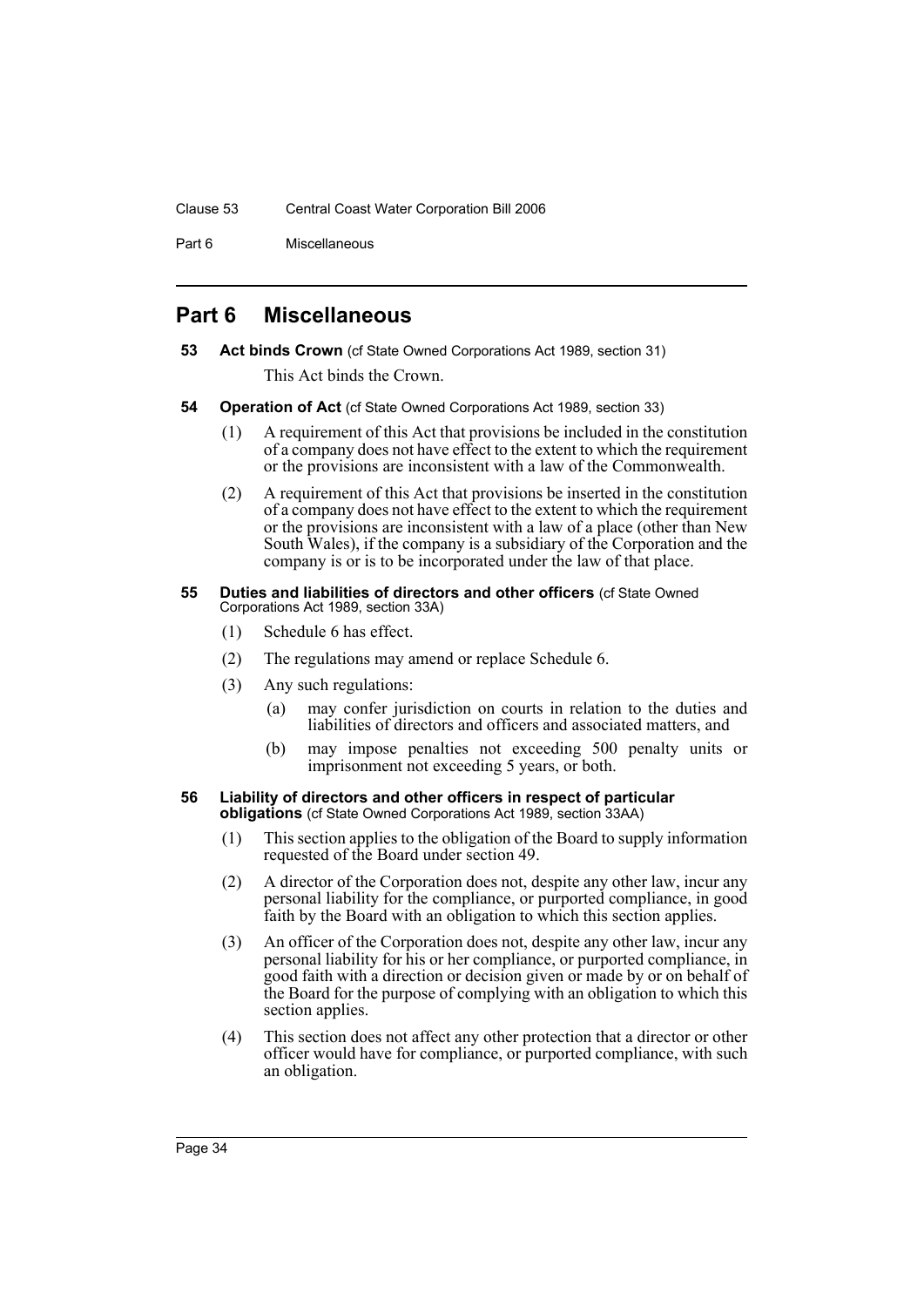Central Coast Water Corporation Bill 2006 Clause 57

- (5) In this section, *officer* of the Corporation means:
	- (a) a director of the Corporation, or
	- (b) the Corporation's chief executive officer, or
	- (c) any other person who is concerned, or takes part, in the Corporation's management.

#### <span id="page-37-0"></span>**57 Offences** (cf State Owned Corporations Act 1989, section 33B)

- (1) Proceedings for an offence against this Act or the regulations are to be disposed of summarily before:
	- (a) a Local Court, or
	- (b) the Supreme Court in its summary jurisdiction.
- (2) The maximum penalty that may be imposed by a Local Court for an offence against this Act or the regulations is 50 penalty units or imprisonment for 12 months, or both.
- <span id="page-37-1"></span>**58 Application of Public Finance and Audit Act 1983** (cf State Owned Corporations Act 1989, section 35A)

The *Public Finance and Audit Act 1983* does not apply in relation to the Corporation or any of its subsidiaries.

## <span id="page-37-2"></span>**59 Application of Independent Commission Against Corruption Act 1988**

(cf State Owned Corporations Act 1989, section 36)

For the purposes of the *Independent Commission Against Corruption Act 1988*:

- (a) the Corporation and its subsidiaries are public authorities, and
- (b) directors, officers and employees of the Corporation, or of its subsidiaries, are public officials.
- <span id="page-37-3"></span>**60 Regulations** (cf State Owned Corporations Act 1989, section 38)
	- (1) The Governor may make regulations, not inconsistent with this Act, for or with respect to any matter that by this Act is required or permitted to be prescribed or that is necessary or convenient to be prescribed for carrying out or giving effect to this Act.
	- (2) The regulations may create offences punishable by a penalty not exceeding 50 penalty units (in the case of an individual) and  $100$  penalty units (in any other case).

## <span id="page-37-4"></span>**61 Amendment of other Acts**

The Acts specified in Schedule 7 are amended as set out in that Schedule.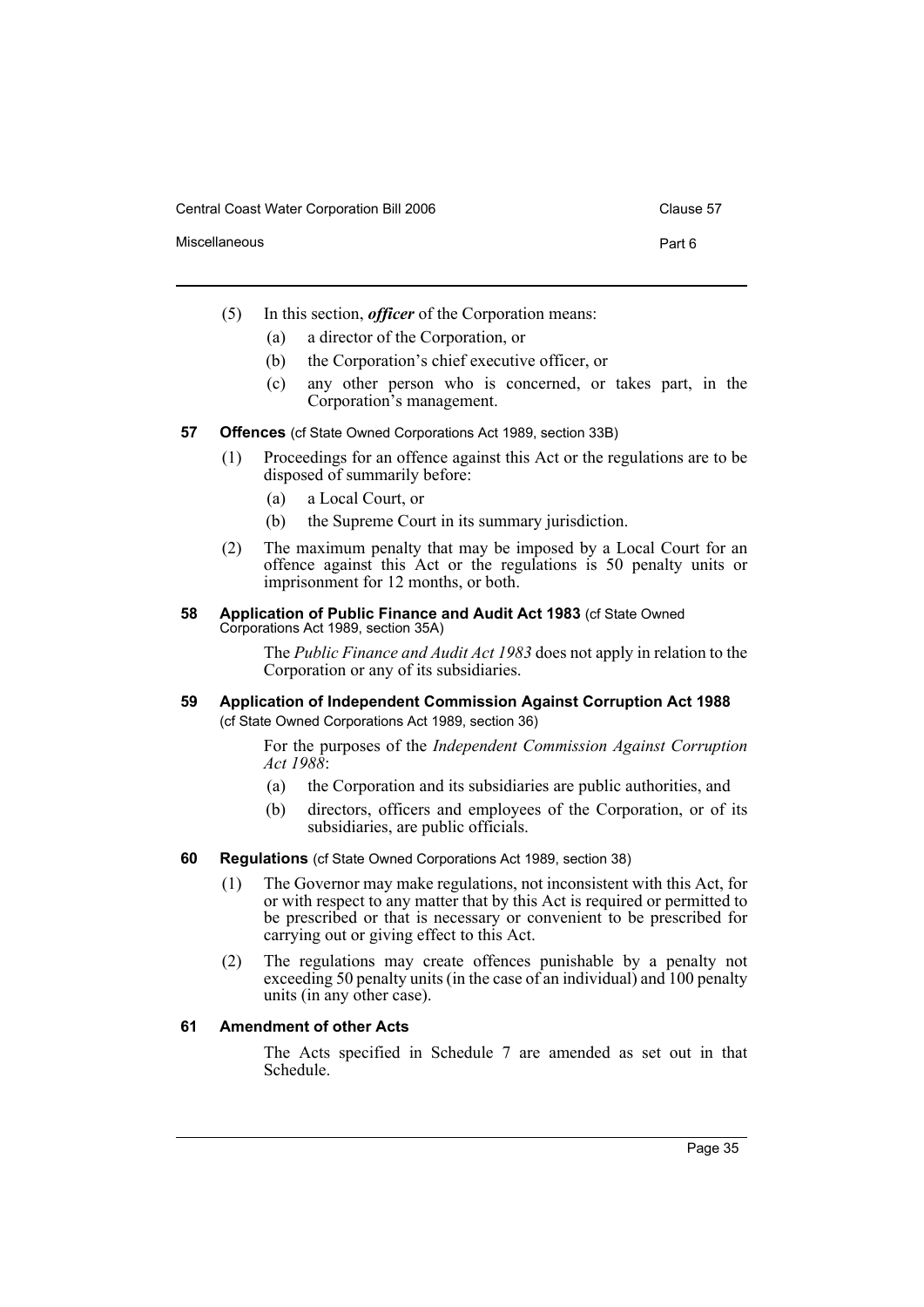#### Clause 62 Central Coast Water Corporation Bill 2006

Part 6 Miscellaneous

#### <span id="page-38-0"></span>**62 Savings and transitional provisions** (cf State Owned Corporations Act 1989, section 39)

Schedule 8 has effect.

#### <span id="page-38-1"></span>**63 Review of Act**

- (1) The Minister is to review this Act to determine whether the policy objectives of the Act remain valid and whether the terms of the Act remain appropriate for securing those objectives.
- (2) The review is to be undertaken as soon as possible after the period of 5 years from the date of assent to this Act.
- (3) A report on the outcome of the review is to be tabled in each House of Parliament within 12 months after the end of the period of 5 years.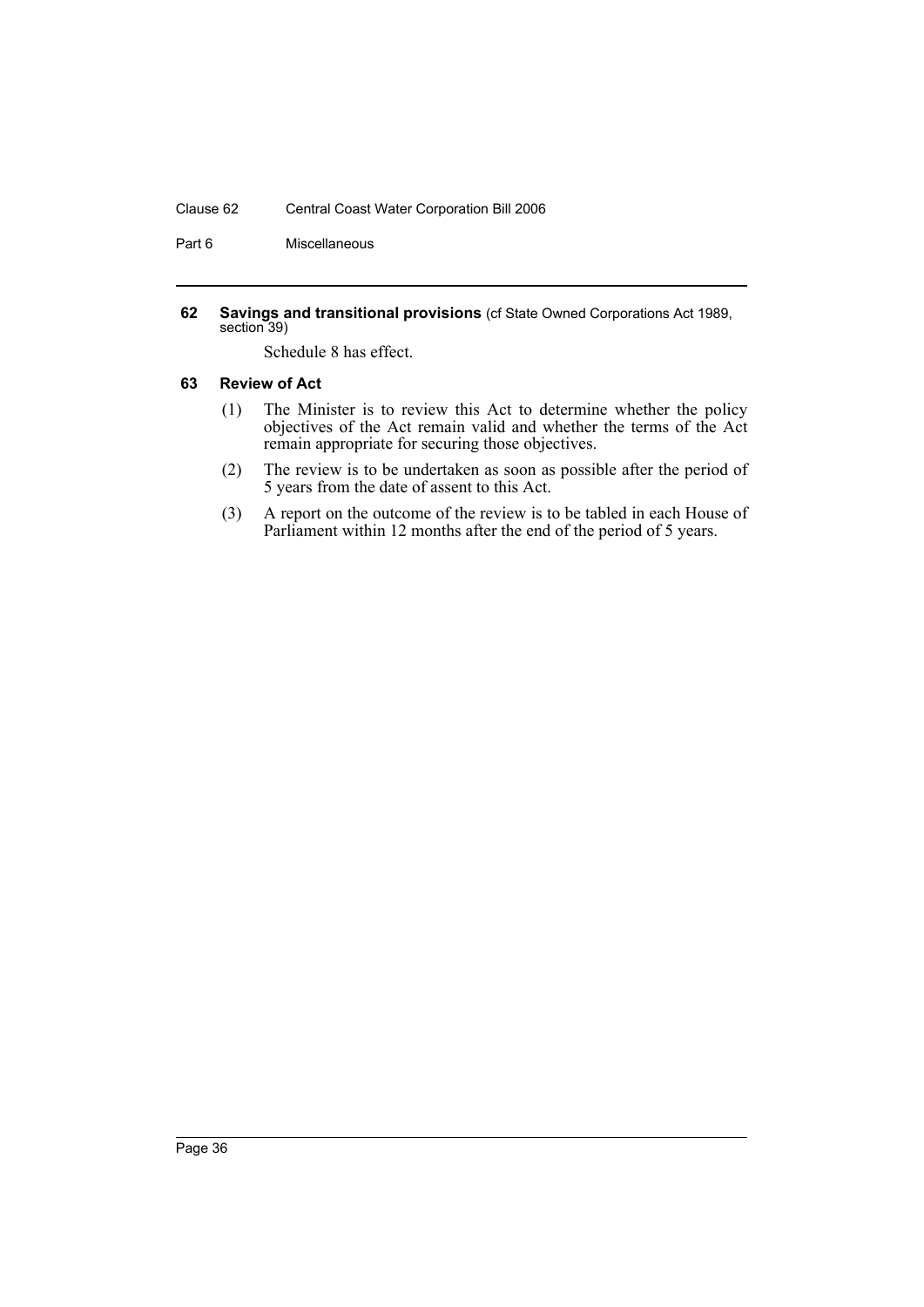Provisions for inclusion in constitution of the Corporation Schedule 1

## <span id="page-39-0"></span>**Schedule 1 Provisions for inclusion in constitution of the Corporation**

(Section 8)

(cf State Owned Corporations Act 1989, Schedule 6)

Provisions to the effect of the following provisions are to be included in the constitution of the Corporation. Words and expressions used in these provisions have the same meanings as in the *Central Coast Water Corporation Act 2006*.

#### **1 Entrenchment**

The constitution may not be altered or added to in a way that is inconsistent with the provisions in Schedule 1 to the *Central Coast Water Corporation Act 2006*, unless and until resolutions approving the alteration or addition have been passed by each of the constituent councils within the meaning of that Act.

#### **2 Act to prevail**

- (1) The provisions of the *Central Coast Water Corporation Act 2006* prevail over any inconsistent provisions of the constitution of the Corporation.
- (2) The Corporation is expressly prohibited from exercising any of its powers in contravention of any requirement of or under section 24 or 25 of the *Central Coast Water Corporation Act 2006*.

#### **3 Shareholders**

- (1) Only the constituent councils may hold shares in the Corporation's issued share capital.
- (2) A shareholder may not sell or otherwise dispose of shares in the Corporation.
- (3) The Board is accountable to the voting shareholders in the manner set out in Part 4 of the *Central Coast Water Corporation Act 2006* and in the constitution of the Corporation.
- (4) The Corporation may issue further shares to shareholders, but no shareholder is obliged to acquire any such further shares.
- (5) Only the voting shareholders may cast votes.
- (6) The voting shareholders must at all times have an equal number of shares and be in a position to cast an equal number of votes.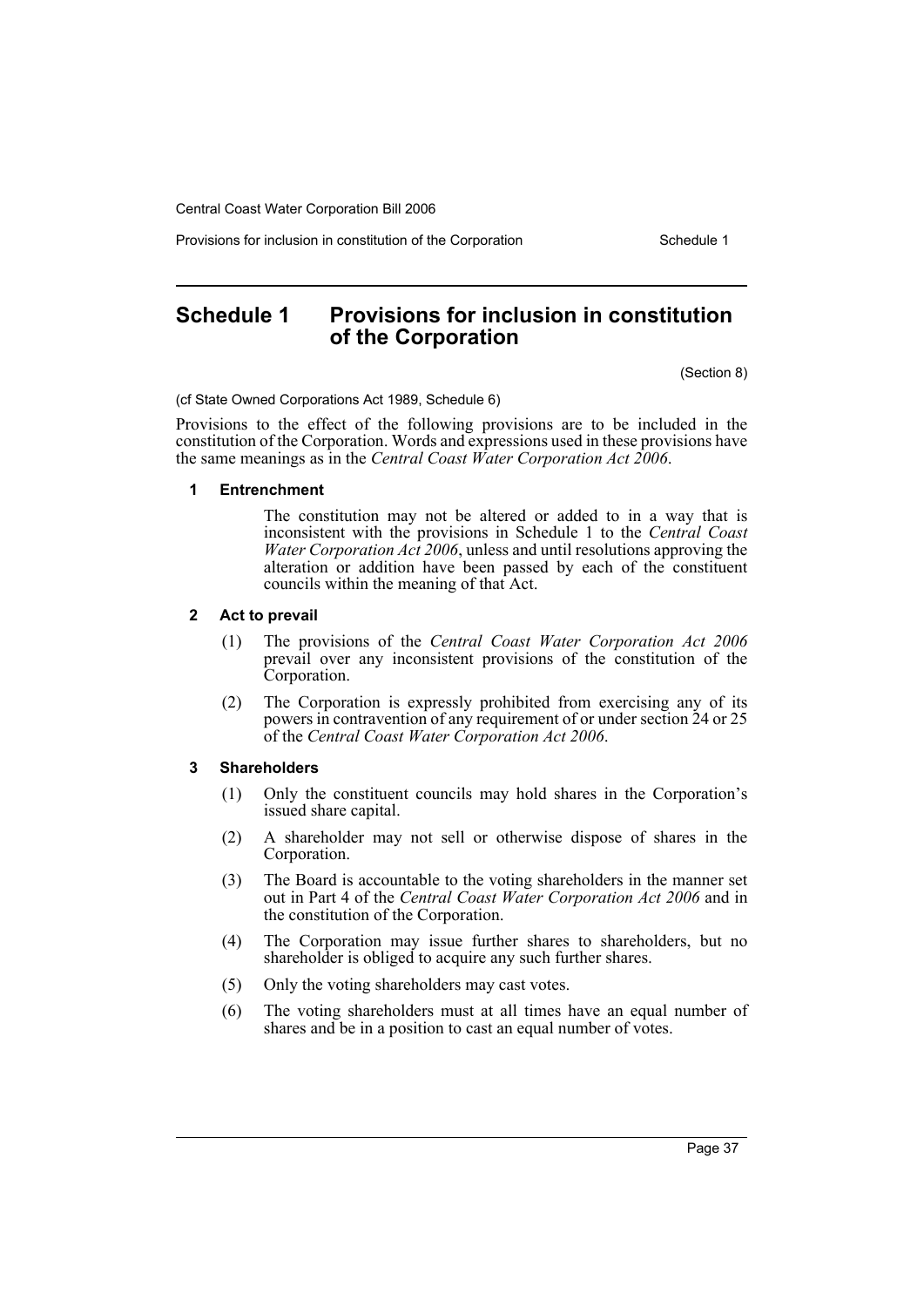Schedule 1 Provisions for inclusion in constitution of the Corporation

#### **4 Subsidiaries**

- (1) The Corporation may not form, participate in the formation of or acquire subsidiaries without the prior written approval of the voting shareholders.
- (2) The Corporation must ensure that the constitutions of its subsidiaries at all times contain provisions to the effect of those required by Schedule 2 to the *Central Coast Water Corporation Act 2006*.
- (3) The Corporation must, to the maximum extent practicable, ensure that every subsidiary complies with its constitution (if any) and with the requirements of the *Central Coast Water Corporation Act 2006*.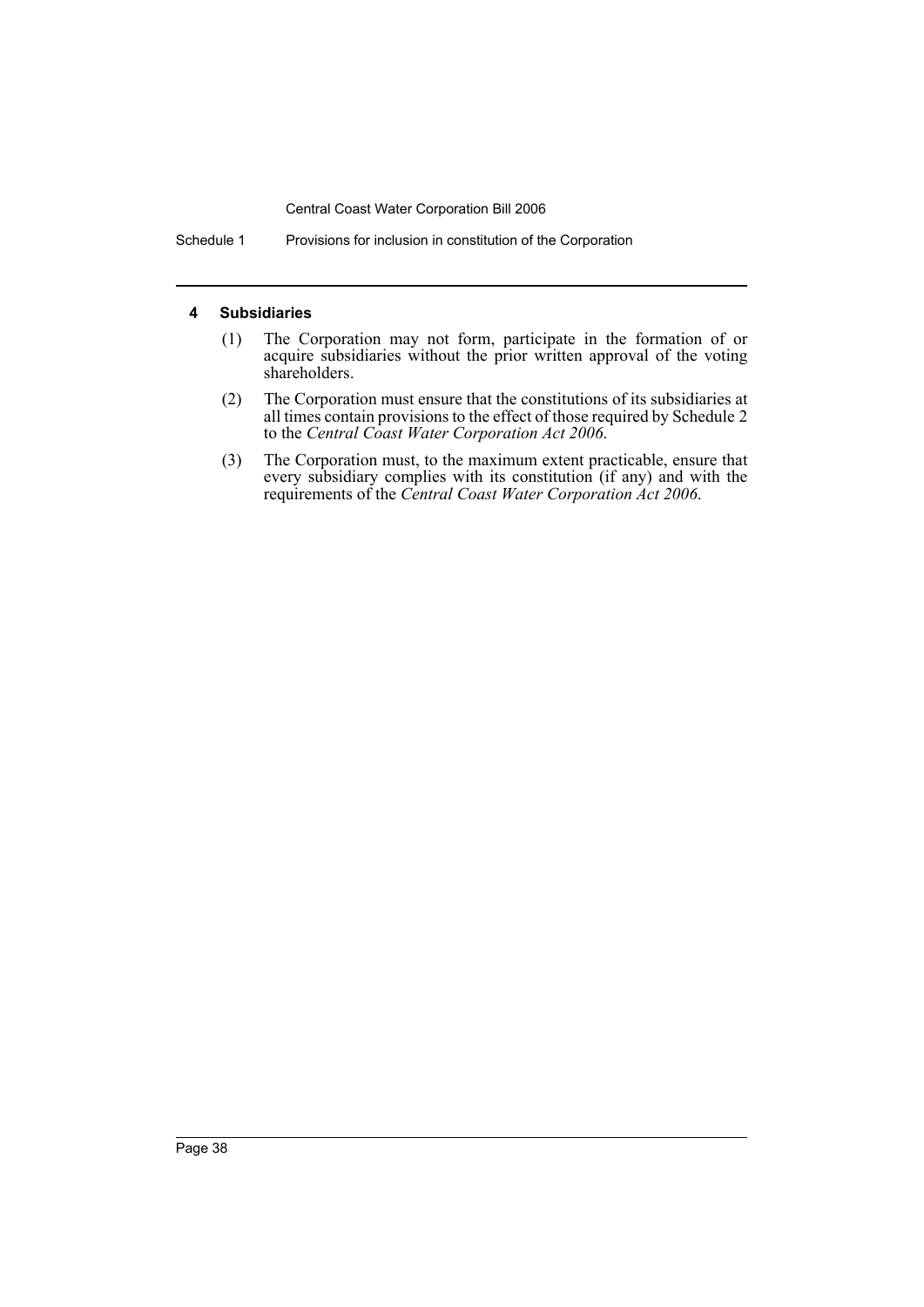Provisions for inclusion in constitutions of subsidiaries Schedule 2

## <span id="page-41-0"></span>**Schedule 2 Provisions for inclusion in constitutions of subsidiaries**

(Section 9)

(cf State Owned Corporations Act 1989, Schedule 7)

Provisions to the effect of the following provisions are to be included in the constitution of each subsidiary of the Corporation. Words and expressions used in these provisions have the same meanings as in the *Central Coast Water Corporation Act 2006*.

#### **1 Entrenchment**

The constitution may not be altered or added to in a way that is inconsistent with the provisions in Schedule 2 to the *Central Coast Water Corporation Act 2006*, unless and until resolutions approving the alteration or addition have been passed by both Houses of Parliament.

#### **2 Act to prevail**

- (1) The provisions of the *Central Coast Water Corporation Act 2006* prevail over any inconsistent provisions of the constitution of the subsidiary.
- (2) The subsidiary is expressly prohibited from exercising any power of the subsidiary in contravention of any requirement of or under section 24 or 25 of the *Central Coast Water Corporation Act 2006*.

#### **3 Shareholders**

- (1) A shareholder that is a constituent council may not sell or otherwise dispose of shares in the subsidiary otherwise than to the Corporation or a subsidiary of the Corporation.
- (2) All decisions relating to the operation of the subsidiary are to be made by or under the authority of the board of the subsidiary.
- (3) The board of the subsidiary is accountable to the voting shareholders in the manner set out in Part 4 of the *Central Coast Water Corporation Act 2006* and in the constitution of the subsidiary.
- (4) The subsidiary may issue further shares to its shareholders, but no shareholder is obliged to acquire any such further shares.
- (5) Shares may not be issued or transferred except with the prior written approval of the voting shareholders of the Corporation.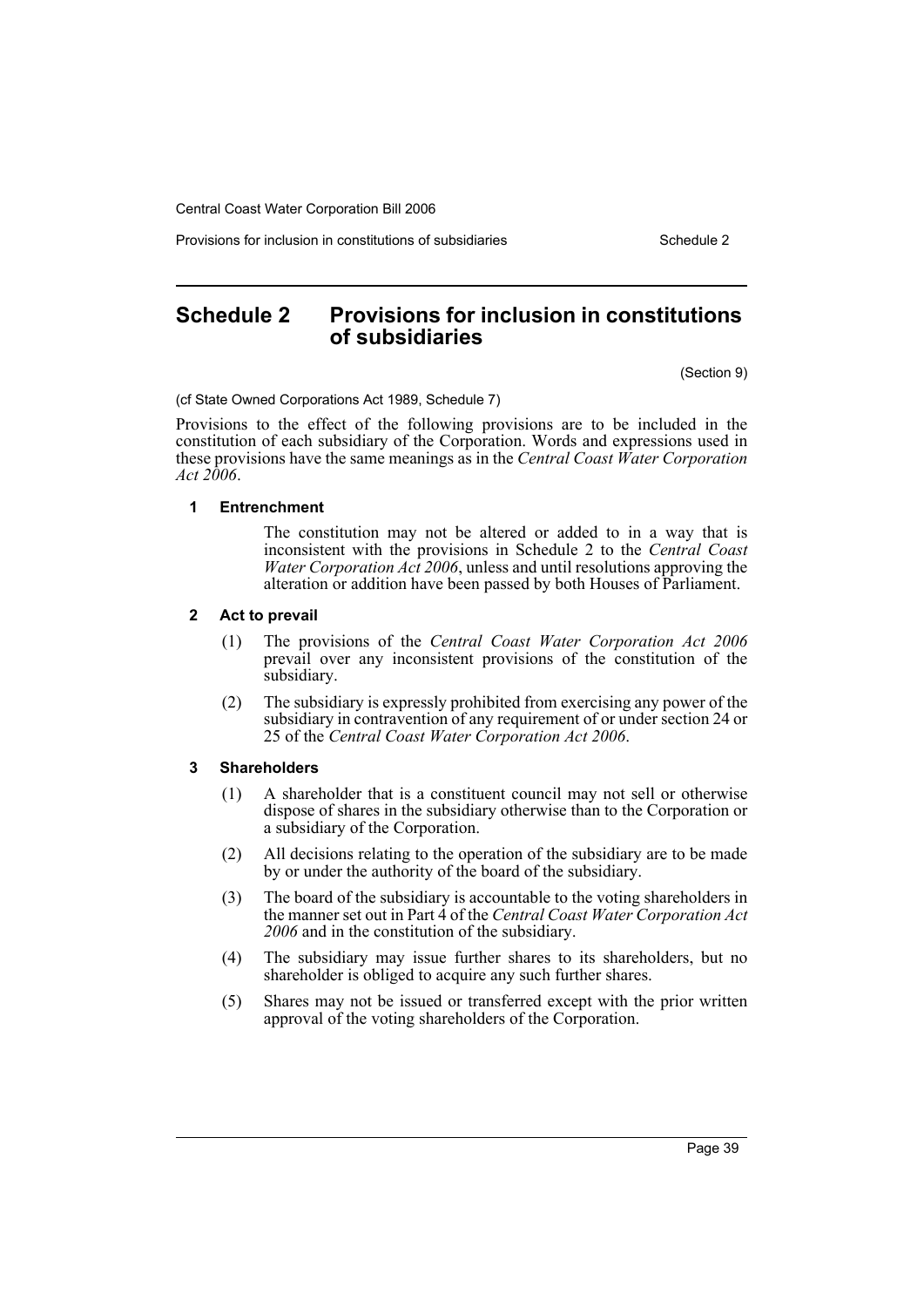Schedule 2 Provisions for inclusion in constitutions of subsidiaries

#### **4 Subsidiaries**

- (1) The subsidiary may not form, participate in the formation of or acquire subsidiaries without the prior written approval of the voting shareholders of the Corporation.
- (2) The subsidiary must ensure that the constitutions of each of its subsidiaries at all times contain provisions to the effect of those required by Schedule 2 to the *Central Coast Water Corporation Act 2006*.
- (3) The subsidiary must, to the maximum extent practicable, ensure that each of its subsidiaries complies with its constitution (if any) and with the requirements of the *Central Coast Water Corporation Act 2006*.

#### **5 Exercise of certain functions restricted to Corporation's area of operations**

The subsidiary may not:

- (a) construct, operate, manage or maintain water supply or sewage management works, or
- (b) provide water supply and sewage management services, or
- (c) provide, operate, manage or maintain a stormwater drainage system,

on, or for the benefit of, land situated outside the Corporation's area of operations.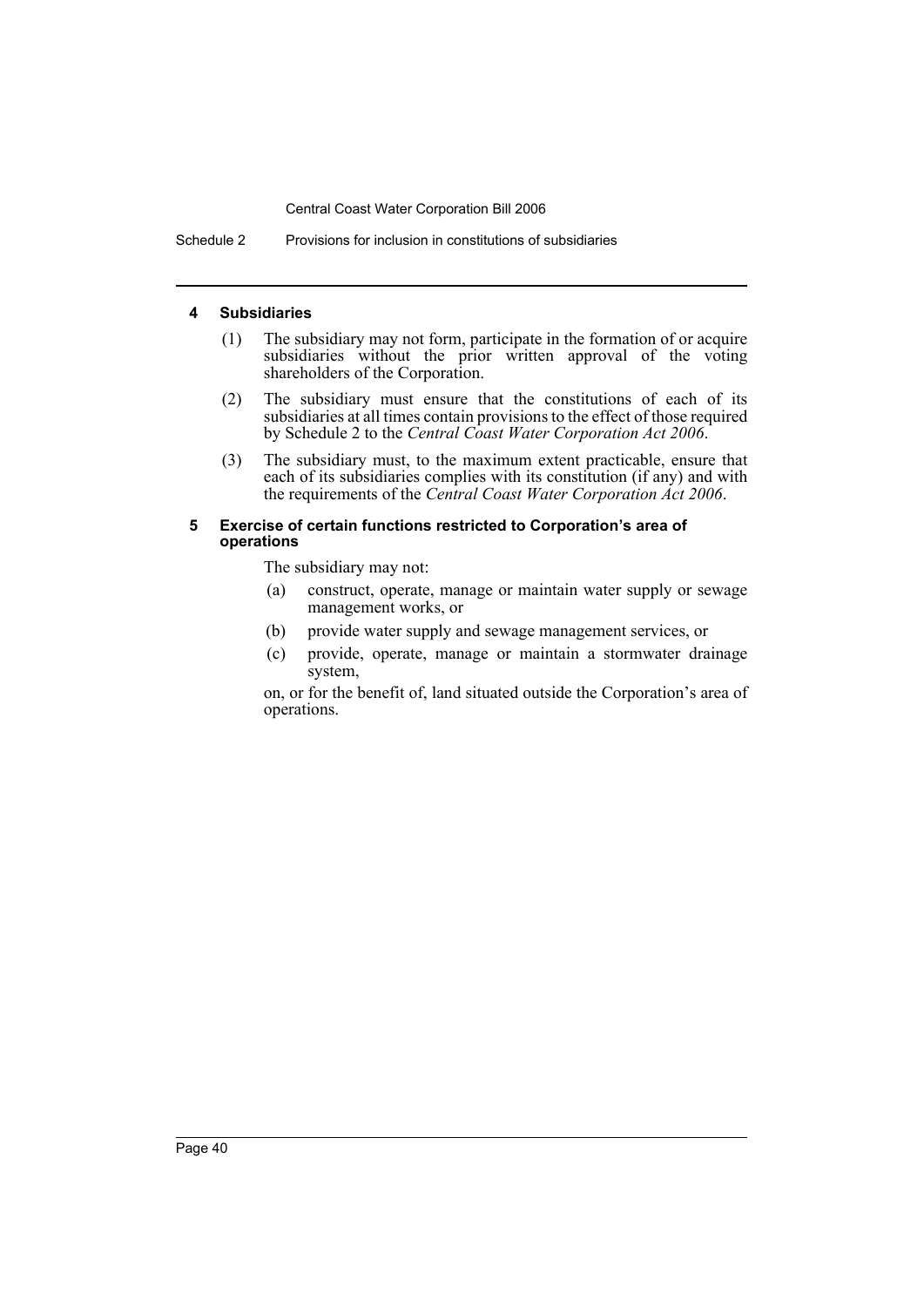Constitution and procedure of Board Schedule 3 and Schedule 3 and Schedule 3 and Schedule 3

## <span id="page-43-0"></span>**Schedule 3 Constitution and procedure of Board**

(Section 12)

(cf State Owned Corporations Act 1989, Schedule 8)

#### **1 Application of this Schedule**

- (1) This Schedule applies in relation to the Board.
- (2) This Schedule applies only to the extent to which the constitution of the Corporation does not make provision for any matter dealt with in this Schedule. However, the constitution cannot override clause 4 or 6.

#### **2 Chairperson**

- (1) Of the directors of the Corporation, one is (in and by the director's instrument of appointment as director or in and by another instrument executed by the Governor) to be appointed as Chairperson of the Board.
- (2) Such an appointment is to be made on the recommendation of the Minister following consultation with the voting shareholders.
- (3) The Governor, on the recommendation of the voting shareholders, may remove a director from the office of Chairperson of the Board at any time for any or no reason and without notice.
- (4) A person who is a director and Chairperson of the Board vacates office as Chairperson in the circumstances set out in the constitution of the Corporation or if the person:
	- (a) is removed from that office under this clause, or
	- (b) resigns that office by letter addressed to the voting shareholders, or
	- (c) ceases to be a director of the Corporation.

### **3 Deputies**

- (1) The voting shareholders may, from time to time, appoint a person to be the deputy of a director of the Corporation, and the voting shareholders may revoke any such appointment.
- (2) A director's deputy may not be appointed from the councillors or employees of a constituent council unless the director was so appointed, as referred to in section 12 (5).
- (3) In the absence of a director, the director's deputy:
	- (a) is, if available, to act in the place of the director, and
	- (b) while so acting, has all the functions of the director and is taken to be a director of the Corporation.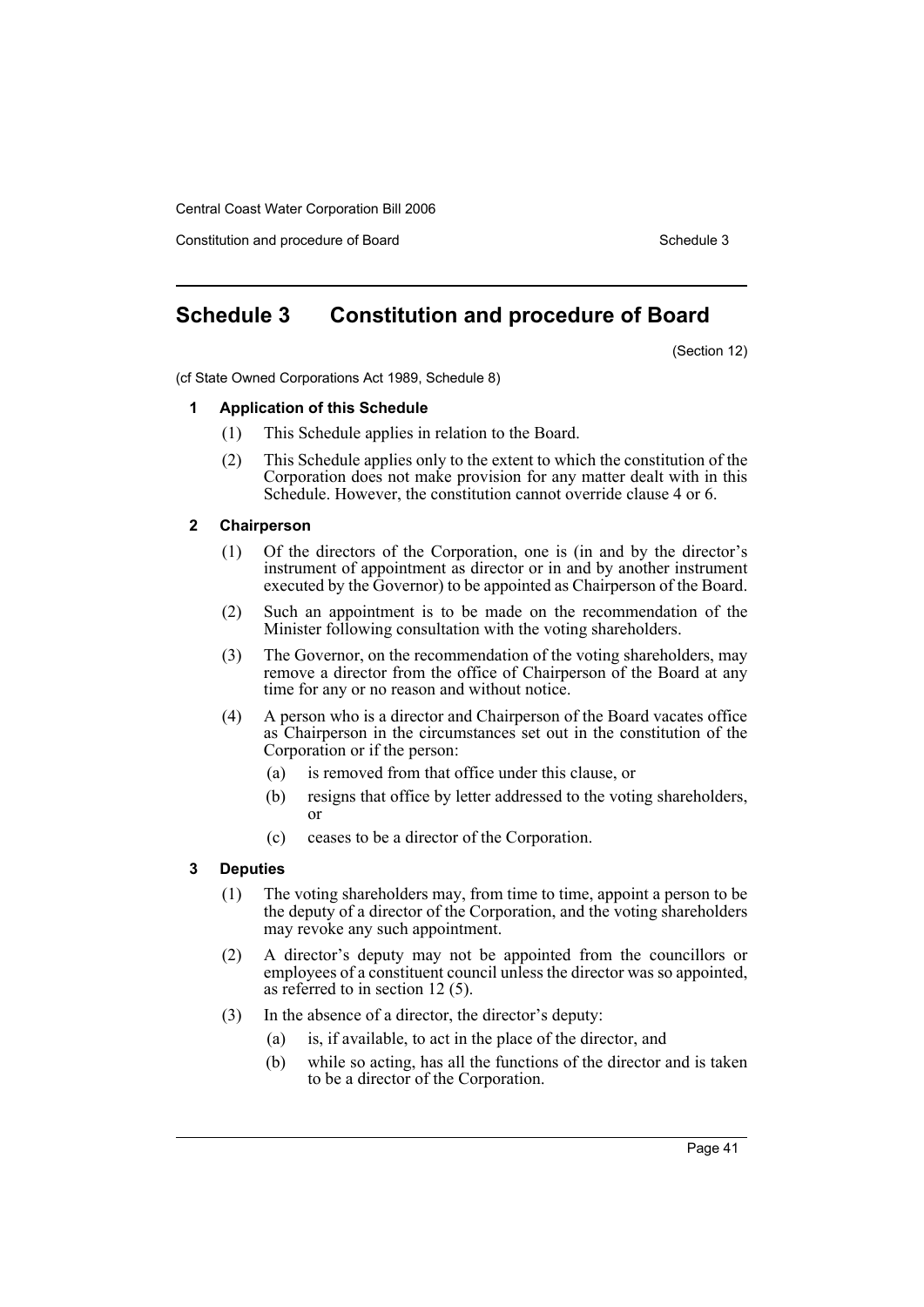Schedule 3 Constitution and procedure of Board

- (4) The deputy of a director who is Chairperson of the Board does not have the director's functions as Chairperson, unless the constitution of the Corporation provides for this to happen.
- (5) A person while acting in the place of a director is entitled to be paid such remuneration (including travelling and subsistence allowances) as the voting shareholders may from time to time determine in respect of the person.

### **4 Term of office of directors**

Subject to this Schedule, a director of the Corporation holds office for such period (not exceeding 5 years) as may be specified in the director's instrument of appointment.

### **5 Remuneration**

A director of the Corporation is entitled to be paid such remuneration (including travelling and subsistence allowances) as the voting shareholders may from time to time determine.

## **6 Vacancy in office of director**

- (1) The office of a director of the Corporation becomes vacant in the circumstances set out in the constitution of the Corporation or if the director:
	- (a) dies, or
	- (b) completes a term of office and is not re-appointed, or
	- (c) resigns the office by letter addressed to the voting shareholders, or
	- (d) is removed from office by the Governor under this clause or under Chapter 5 of the *Public Sector Employment and Management Act 2002*, or
	- (e) is absent from 4 consecutive meetings of the Board of which reasonable notice has been given to the director personally or in the ordinary course of post, except on leave granted by the Board or unless, before the end of  $\overline{4}$  weeks after the last of those meetings, the director is excused by the Board for having been absent from those meetings, or
	- (f) becomes bankrupt, applies to take the benefit of any law for the relief of bankrupt or insolvent debtors, compounds with his or her creditors or makes an assignment of his or her remuneration for their benefit, or
	- (g) becomes a mentally incapacitated person, or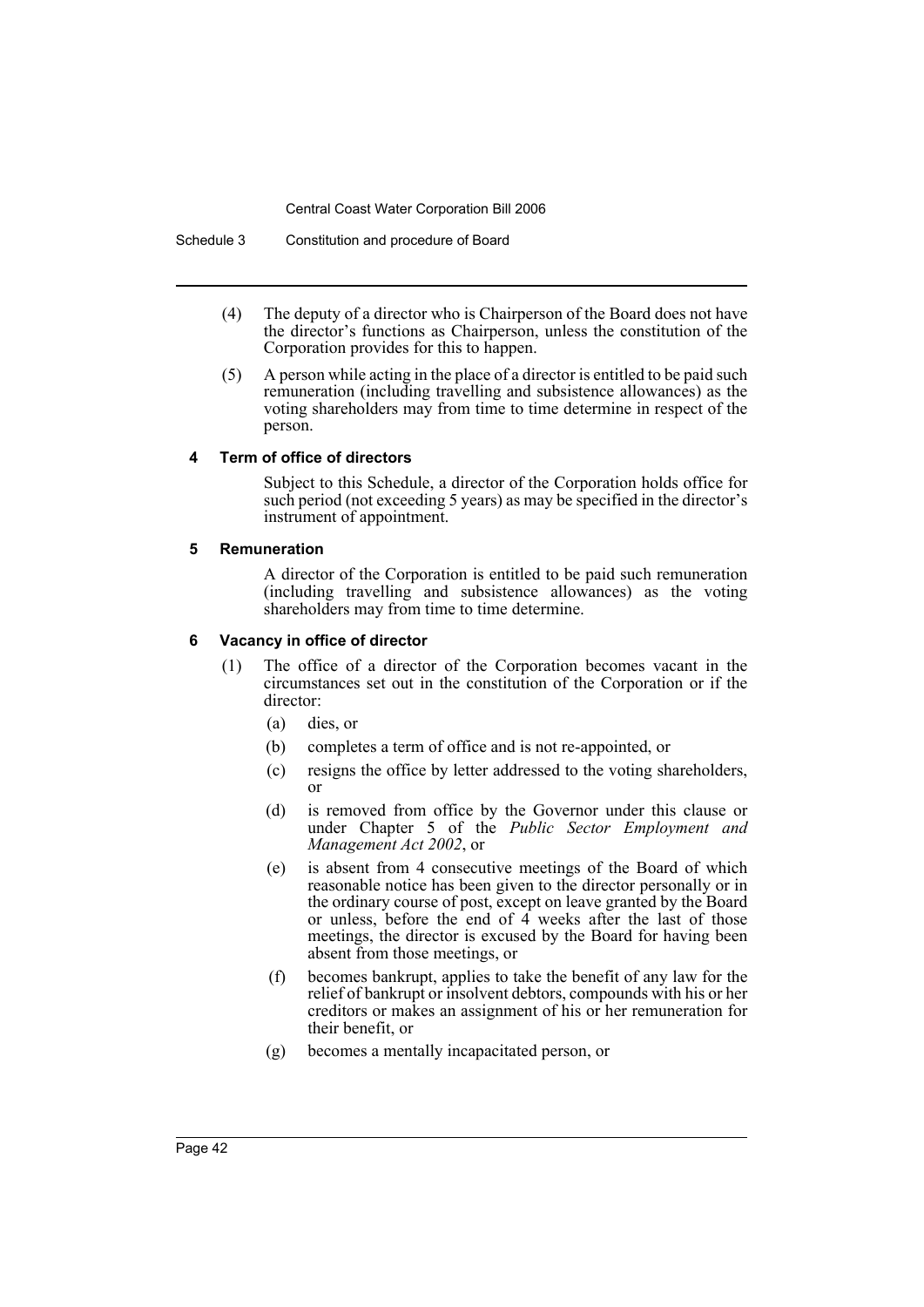- (h) is convicted in New South Wales of an offence that is punishable by imprisonment for 12 months or more or is convicted elsewhere than in New South Wales of an offence that, if committed in New South Wales, would be an offence so punishable.
- (2) The Governor, on the recommendation of the voting shareholders, may remove a director of the Corporation from office at any time for any or no reason and without notice.

#### **7 Filling of vacancy**

If the office of a director of the Corporation becomes vacant, a person is, subject to this Act and the constitution of the Corporation, to be appointed to fill the vacancy.

#### **8 Effect of certain other Acts**

- (1) The *Public Sector Employment and Management Act 2002* does not apply to the appointment of a director of the Corporation. A director is not, as a director, subject to that Act (except Chapter 5).
- (2) For the purposes of Chapter 5 of the *Public Sector Employment and Management Act 2002*:
	- (a) the position of director of the Corporation is taken to be a statutory office, and
	- (b) in relation only to section 118 (7) of that Act, the Corporation is taken to be a State owned corporation.
- (3) If by or under any Act provision is made:
	- (a) requiring a person who is the holder of a specified office to devote the whole of his or her time to the duties of that office, or
	- (b) prohibiting the person from engaging in employment outside the duties of that office,

the provision does not operate to disqualify the person from holding that office and also the office of a director or from accepting any remuneration payable to the person under this Act as such a director.

#### **9 General procedure**

The procedure for the calling of meetings of the Board and for the conduct of business at those meetings is, subject to this Act, the regulations and the constitution of the Corporation, to be as determined by the Board.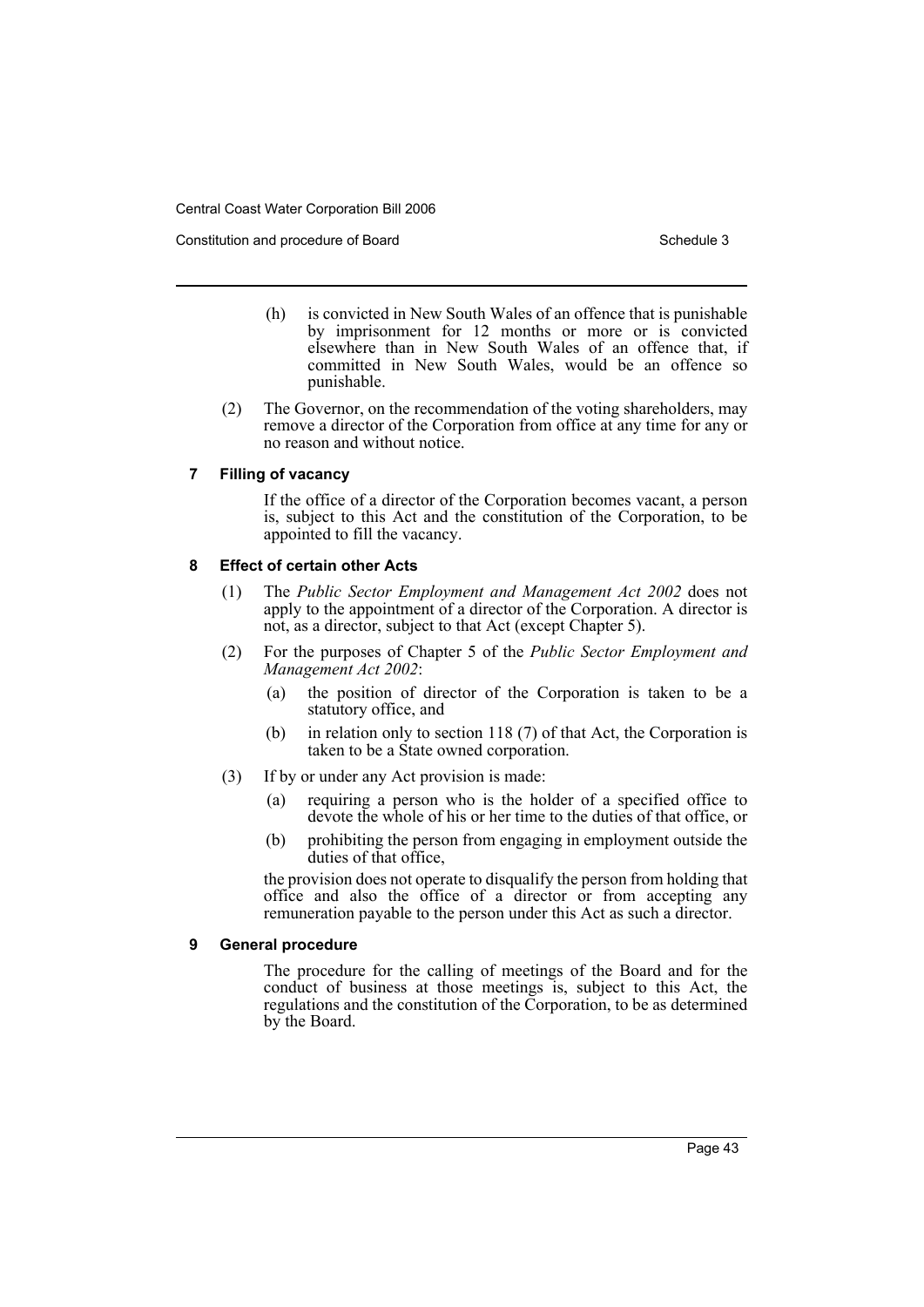Schedule 3 Constitution and procedure of Board

#### **10 Quorum**

The quorum for a meeting of the Board is, subject to the constitution of the Corporation, a majority of the directors for the time being.

#### **11 Presiding director**

- (1) The Chairperson of the Board or, in the absence of the Chairperson, another director elected to chair the meeting by the directors present is (subject to the constitution of the Corporation) to preside at a meeting of the Board.
- (2) The person presiding at any meeting of the Board has (in accordance with the constitution of the Corporation) a deliberative vote and, in the event of an equality of votes, has a second or casting vote.

#### **12 Voting**

A decision supported by a majority of the votes cast at a meeting of the Board at which a quorum is present is (subject to the constitution of the Corporation) the decision of the Board.

#### **13 Transaction of business otherwise than at ordinary meetings**

- (1) The Board may, if it thinks fit, transact any of its business by the circulation of papers among all the directors of the Board for the time being. A resolution approved in writing by a majority of the directors is taken to be a decision of the Board.
- (2) The Board may, if it thinks fit, transact any of its business at a meeting at which directors (or some directors) participate by telephone, closed-circuit television or other means, but only if any director who speaks on a matter before the meeting can be heard by the other directors.
- (3) For the purposes of:
	- (a) the approval of a resolution under subclause (1), or
	- (b) a meeting held in accordance with subclause (2),

the Chairperson and other directors have the same voting rights as they have at an ordinary meeting of the Board.

- (4) A resolution approved under subclause (1) is, subject to the regulations and the constitution of the Corporation, to be recorded in the minutes of the meetings of the Board.
- (5) Papers may be circulated among directors for the purposes of subclause (1) by fax or other transmission of the information in the papers concerned.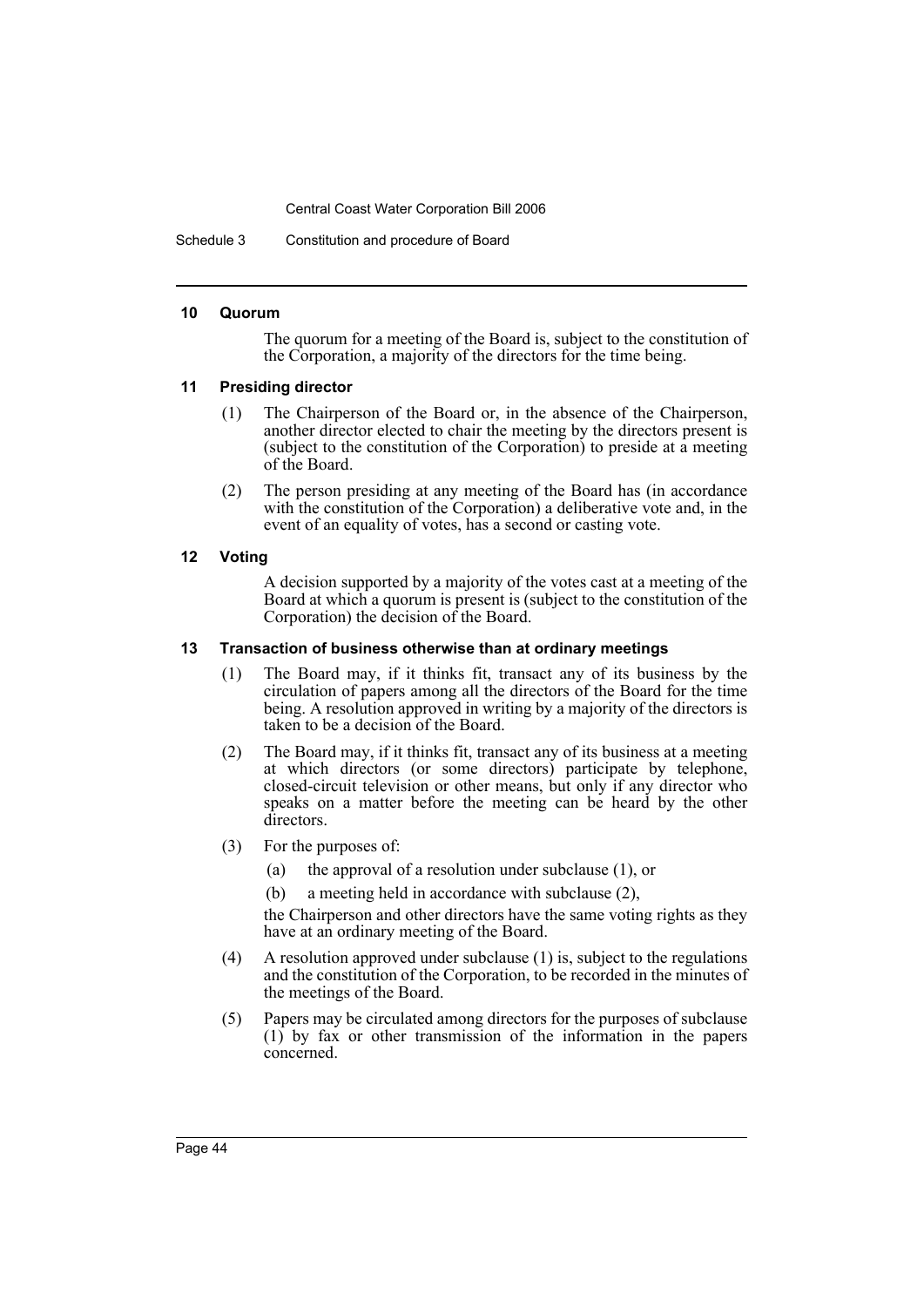Constitution and procedure of Board Schedule 3 Schedule 3

## **14 First meeting**

The voting shareholders may call the first meeting of the Board in such manner as they think fit.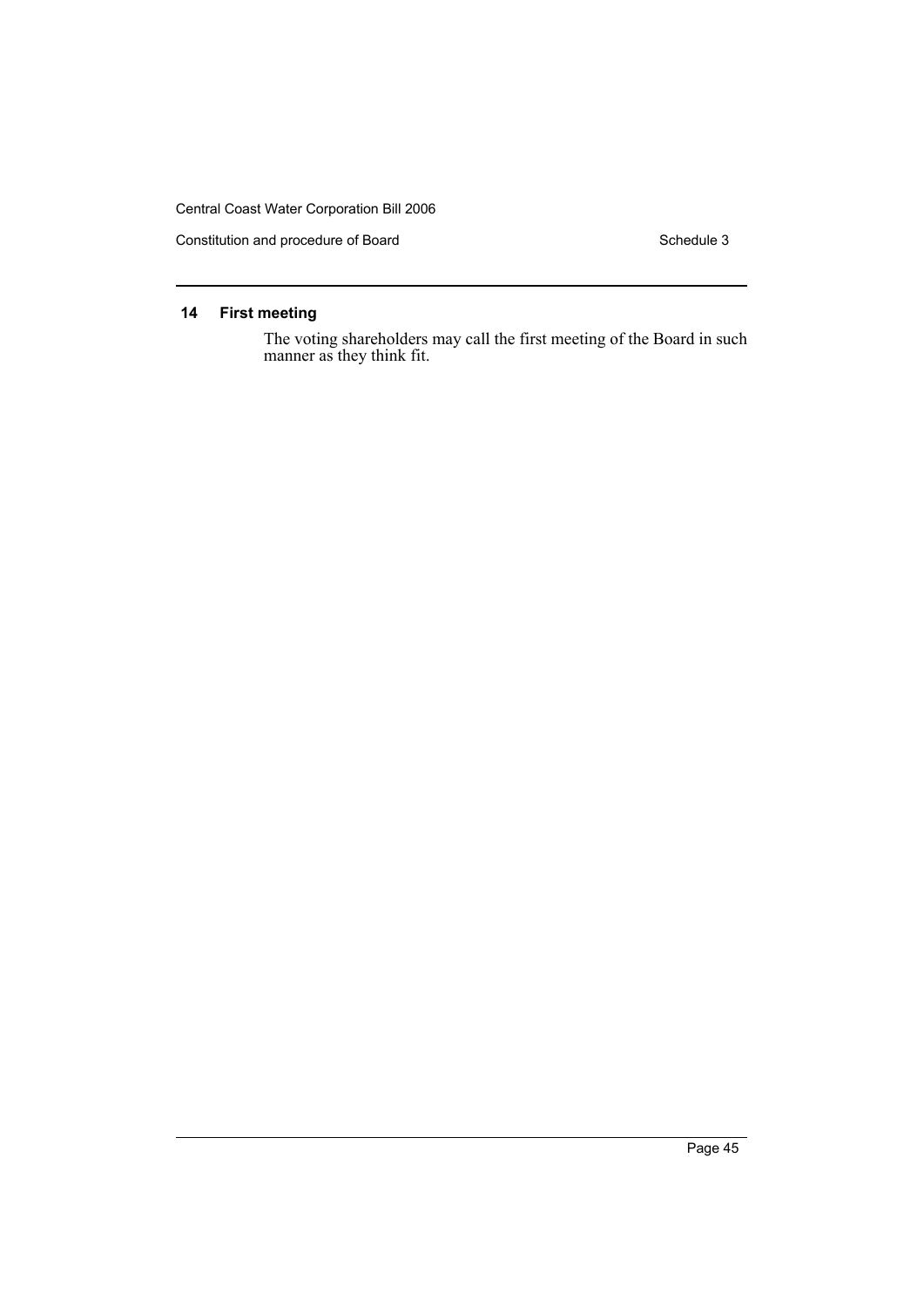Schedule 4 Chief executive officer

## <span id="page-48-0"></span>**Schedule 4 Chief executive officer**

(Section 13)

(cf State Owned Corporations Act 1989, Schedule 9)

#### **1 Term of office**

Subject to this Schedule, the chief executive officer holds office for such period (not exceeding 5 years) as may be specified in the chief executive officer's instrument of appointment.

#### **2 Conditions of employment**

The Board may, after consultation with the voting shareholders, fix the conditions of employment of the chief executive officer in so far as they are not fixed by or under any other Act or law.

#### **3 Remuneration**

The chief executive officer is entitled to be paid such remuneration (including travelling and subsistence allowances) as the Board may determine.

#### **4 Performance agreements**

The Board may require the chief executive officer to enter into performance agreements.

#### **5 Acting chief executive officer**

- (1) The Board may, from time to time, appoint a person to act in the office of chief executive officer during the illness or absence of the chief executive officer. The person, while so acting, has all the functions of the chief executive officer and is taken to be the chief executive officer.
- (2) The Board may remove a person from the office to which the person was appointed under this clause, at any time for any or no reason and without notice
- (3) A person while acting in the office of chief executive officer is entitled to be paid such remuneration (including travelling and subsistence allowances) as the Board may from time to time determine in respect of the person.
- (4) For the purposes of this clause, a vacancy in the office of chief executive officer is regarded as an absence from office of the chief executive officer.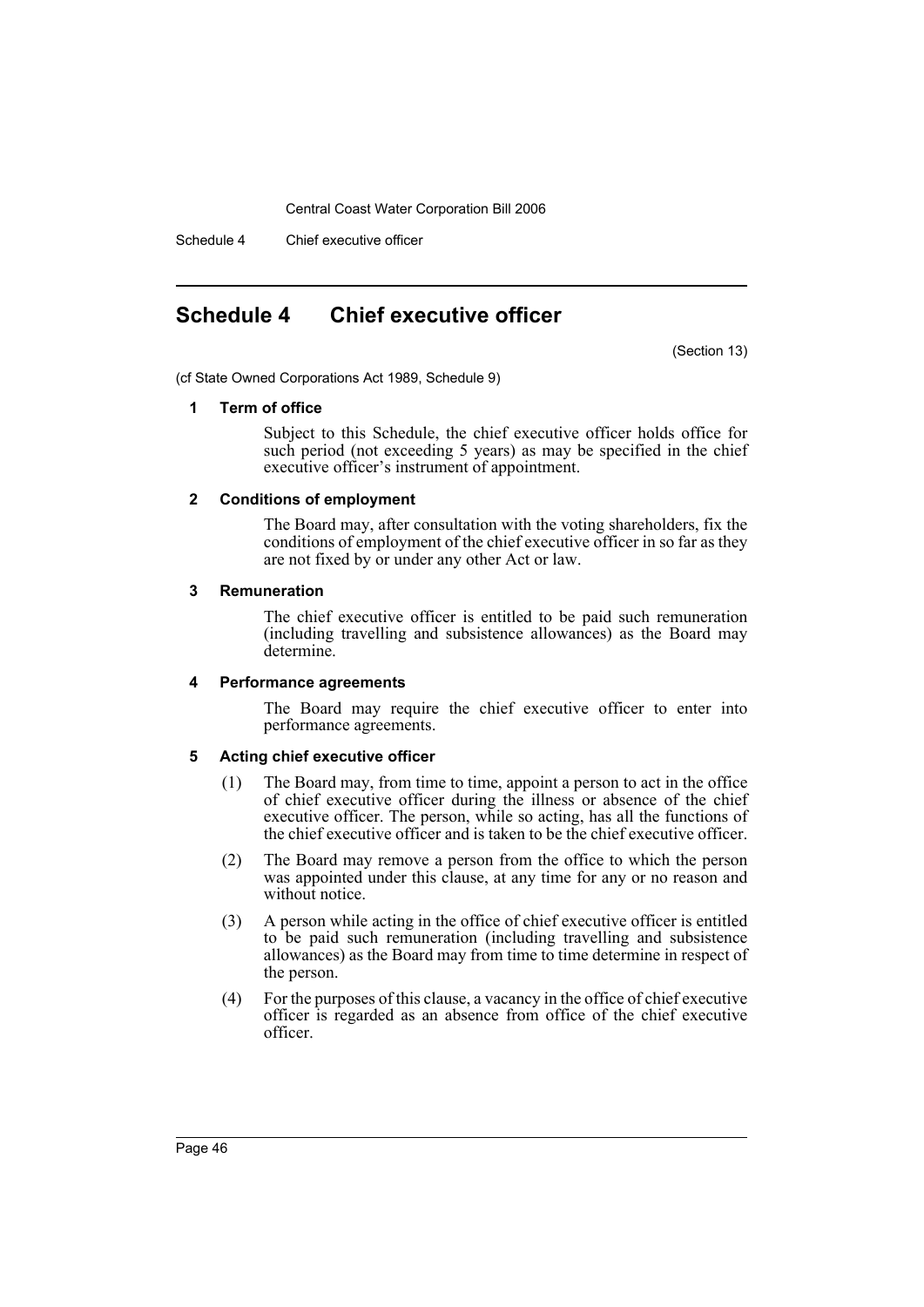Chief executive officer  $\overline{a}$  Schedule 4

#### **6 Removal from office**

The voting shareholders may remove a person from office as chief executive officer, at any time, for any or no reason and without notice, but only on the recommendation of the Board.

## **7 Effect of certain other Acts**

- (1) The *Public Sector Employment and Management Act 2002* does not apply to the appointment of the chief executive officer, and the chief executive officer is not subject to that Act (except Chapter 5).
- (2) For the purposes of Chapter 5 of the *Public Sector Employment and Management Act 2002*:
	- (a) the position of chief executive officer is taken to be a statutory office, and
	- (b) in relation only to section 118 (7) of that Act, the Corporation is taken to be a State owned corporation.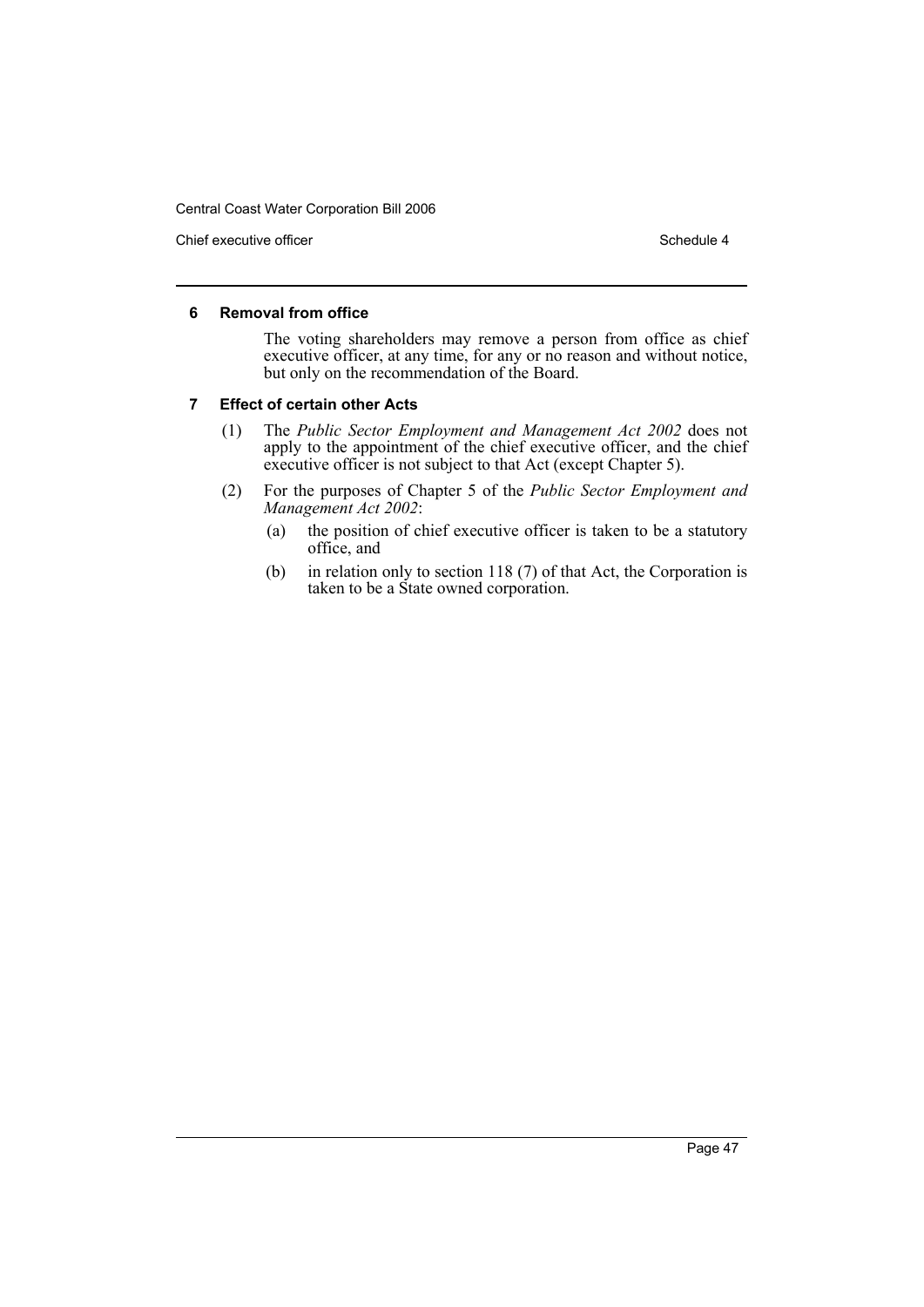Schedule 5 Transfer of staff, assets, rights and liabilities

## <span id="page-50-0"></span>**Schedule 5 Transfer of staff, assets, rights and liabilities**

(Sections 32 and 41)

## **Part 1 Preliminary**

## **1 Application and interpretation**

- (1) This Schedule applies to any transfer of staff, assets, rights or liabilities pursuant to a transfer order.
- (2) In this Schedule:
	- (a) the person or body from which any staff, assets, rights or liabilities are transferred is called the *transferor*, and
	- (b) the person or body to which any staff, assets, rights or liabilities are transferred is called the *transferee*.

## **2 Date of transfer**

A transfer order takes effect on the date specified in the order.

## **3 Confirmation of transfer**

- (1) The Minister may, by notice in writing, confirm a transfer of particular assets, rights or liabilities.
- (2) Such a notice is conclusive evidence of that transfer.

## **Part 2 Transfers of staff**

## **4 Transfers generally**

Transferred staff are regarded for all purposes as having become employees of the transferee, in accordance with the terms of the order, on the day specified in the order as being the day on which the transfer takes effect.

## **5 General saving of conditions of employment**

Transferred staff are (until other provision is duly made under any Act or law) to be continued to be employed in accordance with any awards, agreements and determinations, and subject to any conditions, that would have applied to them had they not been transferred but instead remained as members of the staff of the transferor.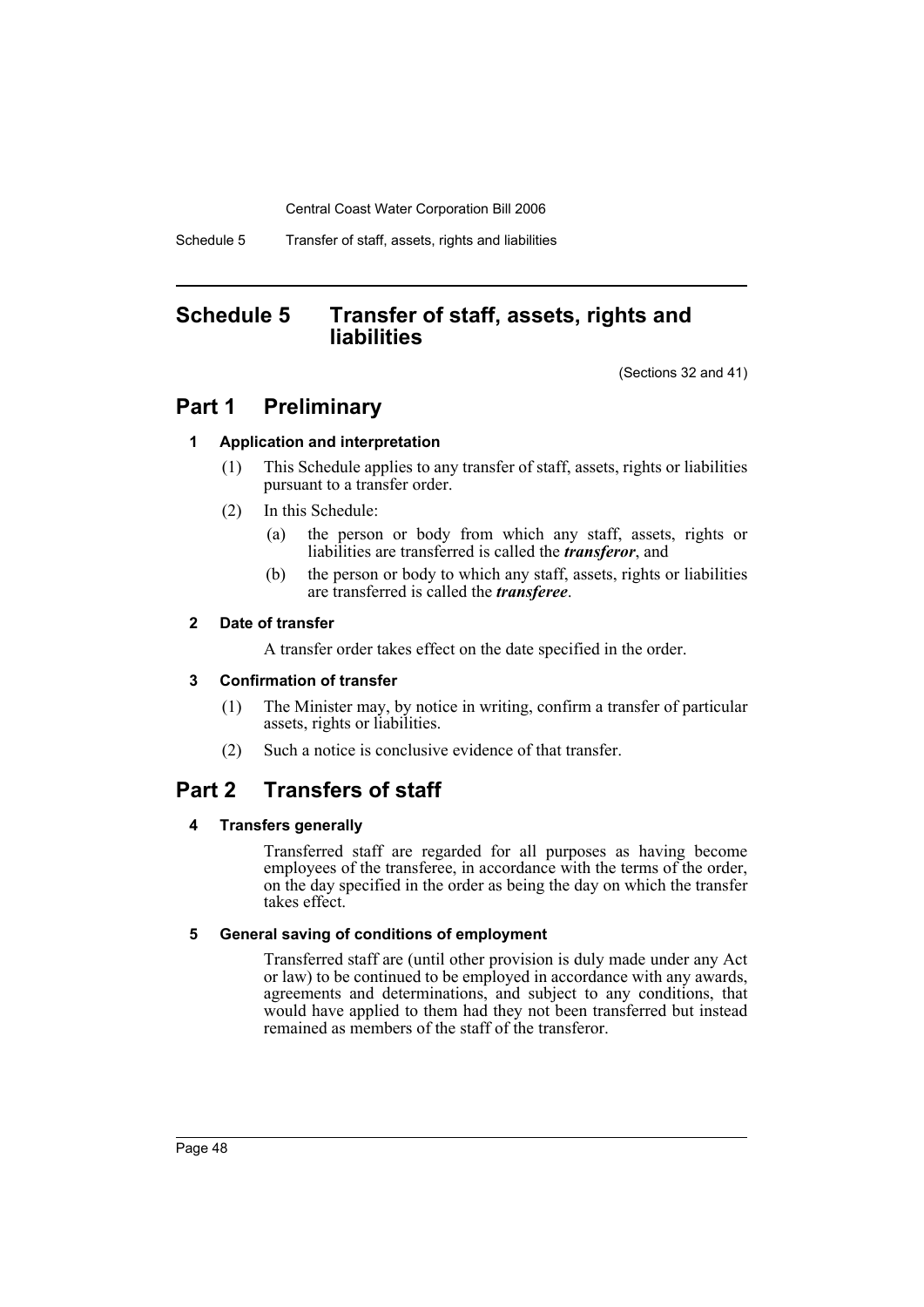Transfer of staff, assets, rights and liabilities Schedule 5 Schedule 5

#### **6 Saving of leave**

Transferred staff retain any rights to annual leave, extended service leave, sick leave, and other forms of leave, accrued or accruing in their employment with the transferor.

#### **7 No payment out on transfer or dual benefits**

- (1) Transferred staff are not entitled to receive any payment or other benefit merely because they cease to be members of staff of the transferor.
- (2) Transferred staff are not entitled to claim, both under this Act and under any other Act, dual benefits of the same kind for the same period of service.

#### **8 Security of employment and right of return**

- (1) This clause applies to staff who are transferred to the Corporation from a constituent council pursuant to a transfer order under section 32 (1) (*eligible employees*).
- (2) The employment of an eligible employee must not be terminated on the grounds of redundancy during the period of 3 years following the date of the transfer except with the employee's agreement.
- (3) An eligible employee may, within the period of 3 years following the date of the transfer, apply for a position in the constituent council as if the employee were still an employee of that council.
- (4) An eligible employee who applies for such a position, or who is appointed to or employed in such a position, is, for the purposes of the *Local Government Act 1993*, the *Government and Related Employees Appeal Tribunal Act 1980* and the *Industrial Relations Act 1996*, to be taken to be an employee of the council in relation to the application, appointment or employment.
- (5) There is no right of appeal under the *Government and Related Employees Appeal Tribunal Act 1980*:
	- (a) for a person against the filling of a position in the organisation structure of the council by an eligible employee, or
	- (b) for an eligible employee against the filling of a position in the organisation structure of the council by another person.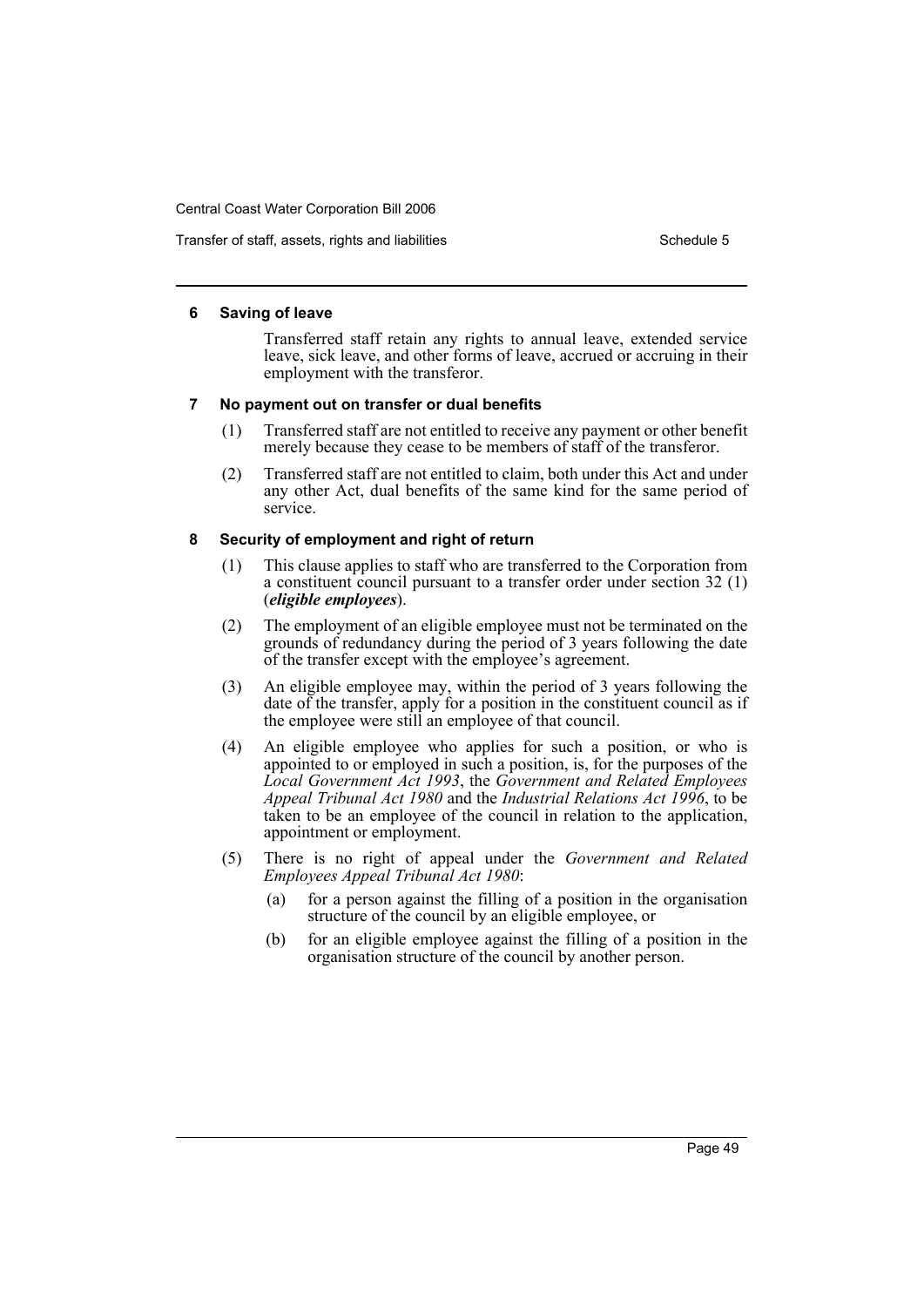## **Part 3 Transfers of assets, rights and liabilities**

#### **9 Vesting of undertaking in transferee**

- (1) When any assets, rights or liabilities are transferred, the following provisions have effect:
	- (a) the assets of the transferor vest in the transferee by virtue of this clause and without the need for any further conveyance, transfer, assignment or assurance,
	- (b) the rights or liabilities of the transferor become by virtue of this clause the rights or liabilities of the transferee,
	- (c) all proceedings relating to the assets, rights or liabilities commenced before the transfer by or against the transferor or a predecessor of the transferor and pending immediately before the transfer are taken to be proceedings pending by or against the transferee,
	- (d) any act, matter or thing done or omitted to be done in relation to the assets, rights or liabilities before the transfer by, to or in respect of the transferor or a predecessor of the transferor is (to the extent to which that act, matter or thing has any force or effect) taken to have been done or omitted by, to or in respect of the transferee,
	- (e) a reference in any Act, in any instrument made under any Act or in any document of any kind to:
		- (i) the transferor, or
		- (ii) any predecessor of the transferor,

to the extent to which the reference relates to those assets, rights or liabilities, is taken to be, or include, a reference to the transferee.

- (2) The operation of this Schedule is not to be regarded:
	- (a) as a breach of contract or confidence or otherwise as a civil wrong, or
	- (b) as a breach of any contractual provision prohibiting, restricting or regulating the assignment or transfer of assets, rights or liabilities, or
	- (c) as giving rise to any remedy by a party to an instrument, or as causing or permitting the termination of any instrument, because of a change in the beneficial or legal ownership of any asset, right or liability, or
	- (d) as an event of default under any contract or other instrument.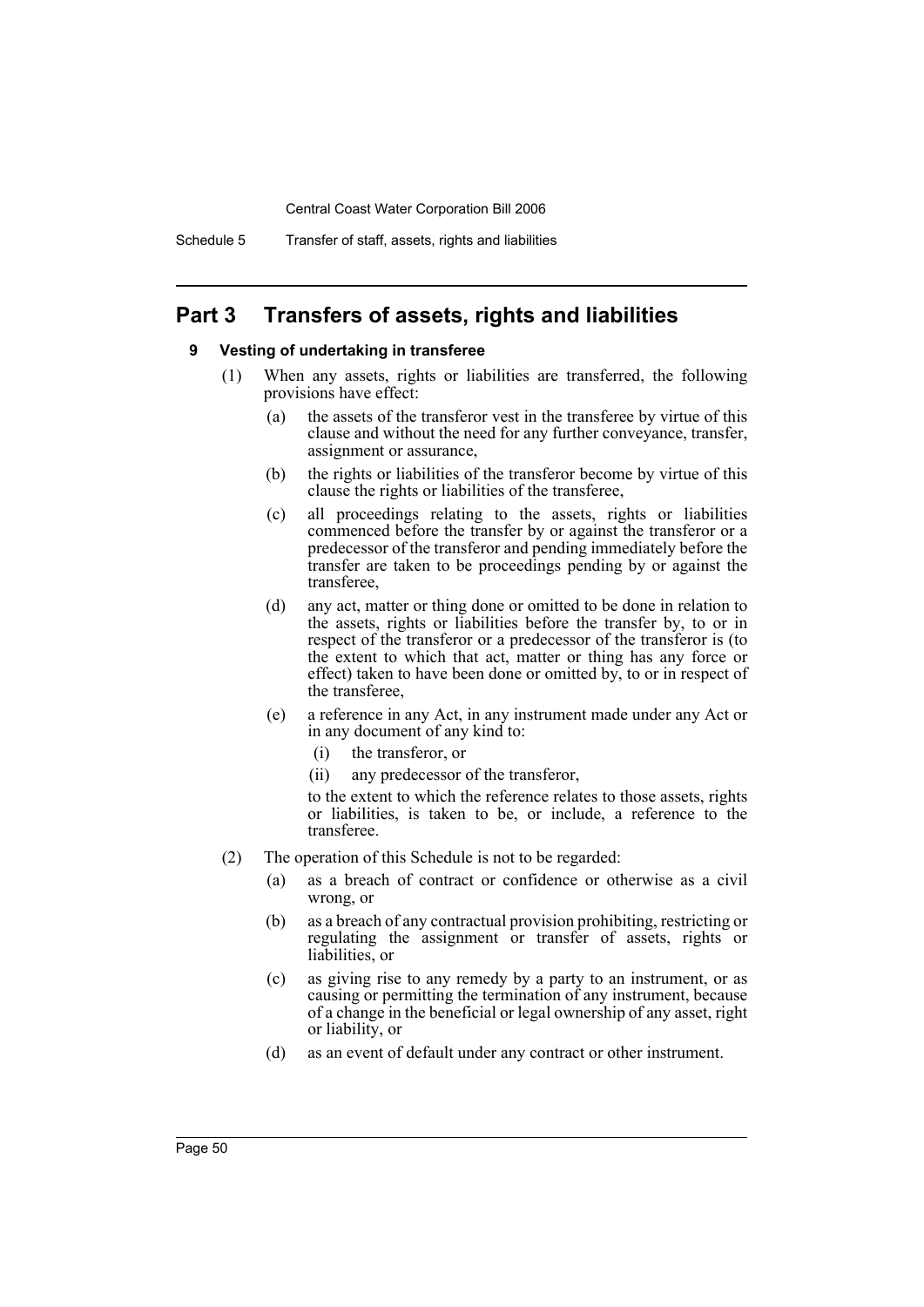- (3) No attornment to the transferee by a lessee from the transferor is required.
- (4) A transfer is subject to the terms and conditions of the order by which it is effected.

#### **10 No compensation payable**

No compensation is payable to any person or body in connection with a transfer except to the extent (if any) to which the order giving rise to the transfer so provides.

### **11 Transfer of interests in land**

- (1) A transfer order may transfer an interest in respect of land vested in the transferor without transferring the whole of the interests of the transferor in that land.
- (2) If the interest transferred is not a separate interest, the order operates to create the interest transferred in such terms as are specified in the order.
- (3) This clause does not limit any other provision of this Act.

### **12 Consideration for vesting**

The Minister may, by order in writing, specify the consideration on which a transfer is made and the value or values at which the assets, rights or liabilities are transferred.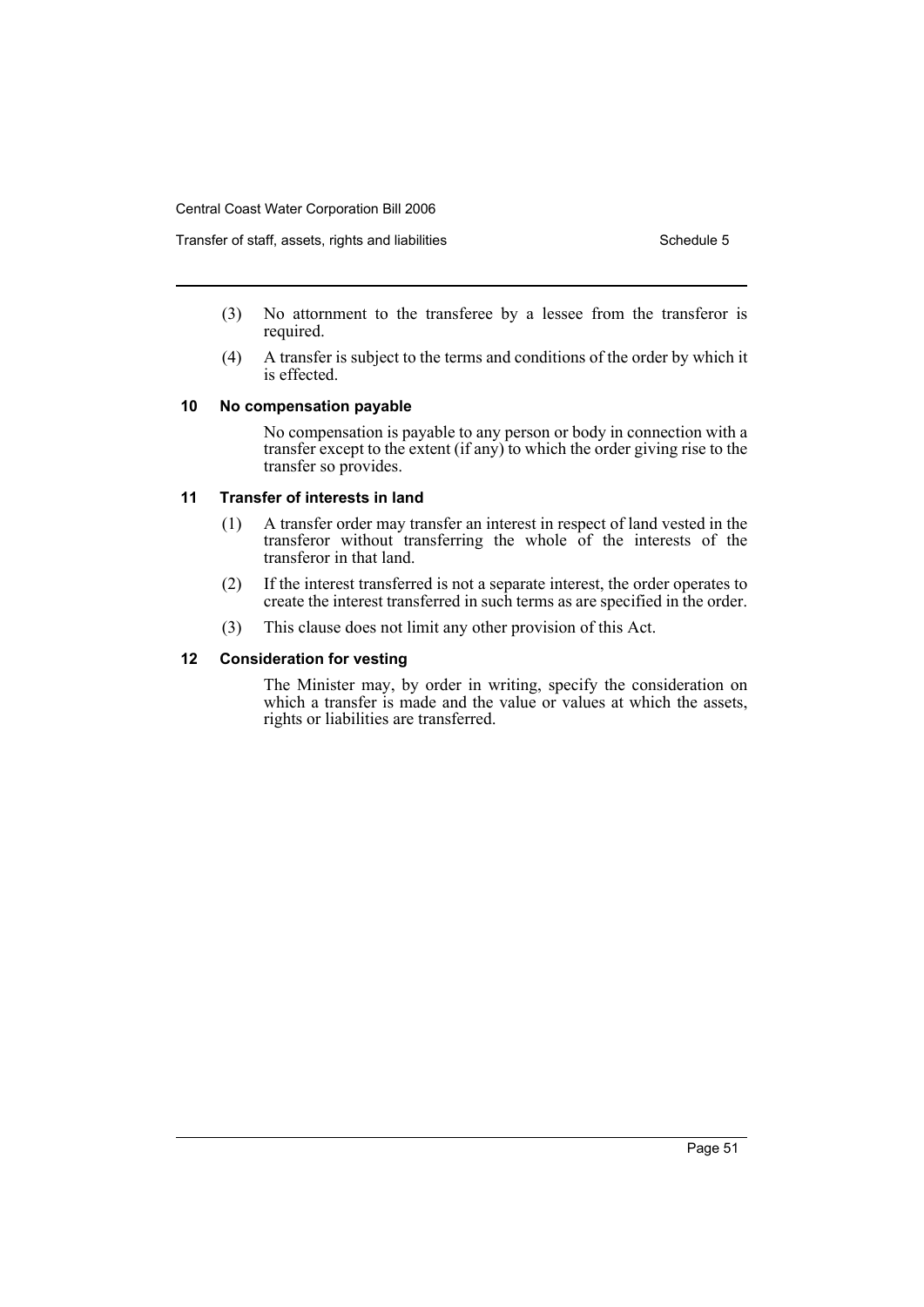Schedule 6 Duties and liabilities of directors and other officers

## <span id="page-54-0"></span>**Schedule 6 Duties and liabilities of directors and other officers**

(Section 55)

(cf State Owned Corporations Act 1989, Schedule 10)

#### **1 Disclosure of interests by directors**

(1) If a director of the Corporation has a direct or indirect interest in a matter being considered, or about to be considered, by the Board, the director must disclose the nature of the interest to a meeting of the Board as soon as practicable after the relevant facts come to the director's knowledge.

Maximum penalty: 100 penalty units.

(2) The disclosure must be recorded in the minutes of the Board's meetings.

#### **2 Voting by interested director**

- (1) A director of the Corporation who has a material personal interest in a matter that is being considered by the Board must not:
	- (a) vote on the matter, or
	- (b) vote on a proposed resolution (*a related resolution*) under subclause  $(2)$  in relation to the matter (whether in relation to the director or another director), or
	- (c) be present while the matter, or a related resolution, is being considered by the Board, or
	- (d) otherwise take part in any decision of the Board in relation to the matter or a related resolution.

Maximum penalty: 100 penalty units.

- (2) Subclause (1) does not apply to the matter if the Board has at any time passed a resolution that:
	- (a) specifies the director, the interest and the matter, and
	- (b) states that the directors voting for the resolution are satisfied that the interest should not disqualify the director from considering or voting on the matter.
- (3) In determining whether a quorum is present at a meeting of the Board during a consideration of such a matter by the Board, only those directors are regarded as present who are entitled to vote on any motion that may be moved in relation to the matter.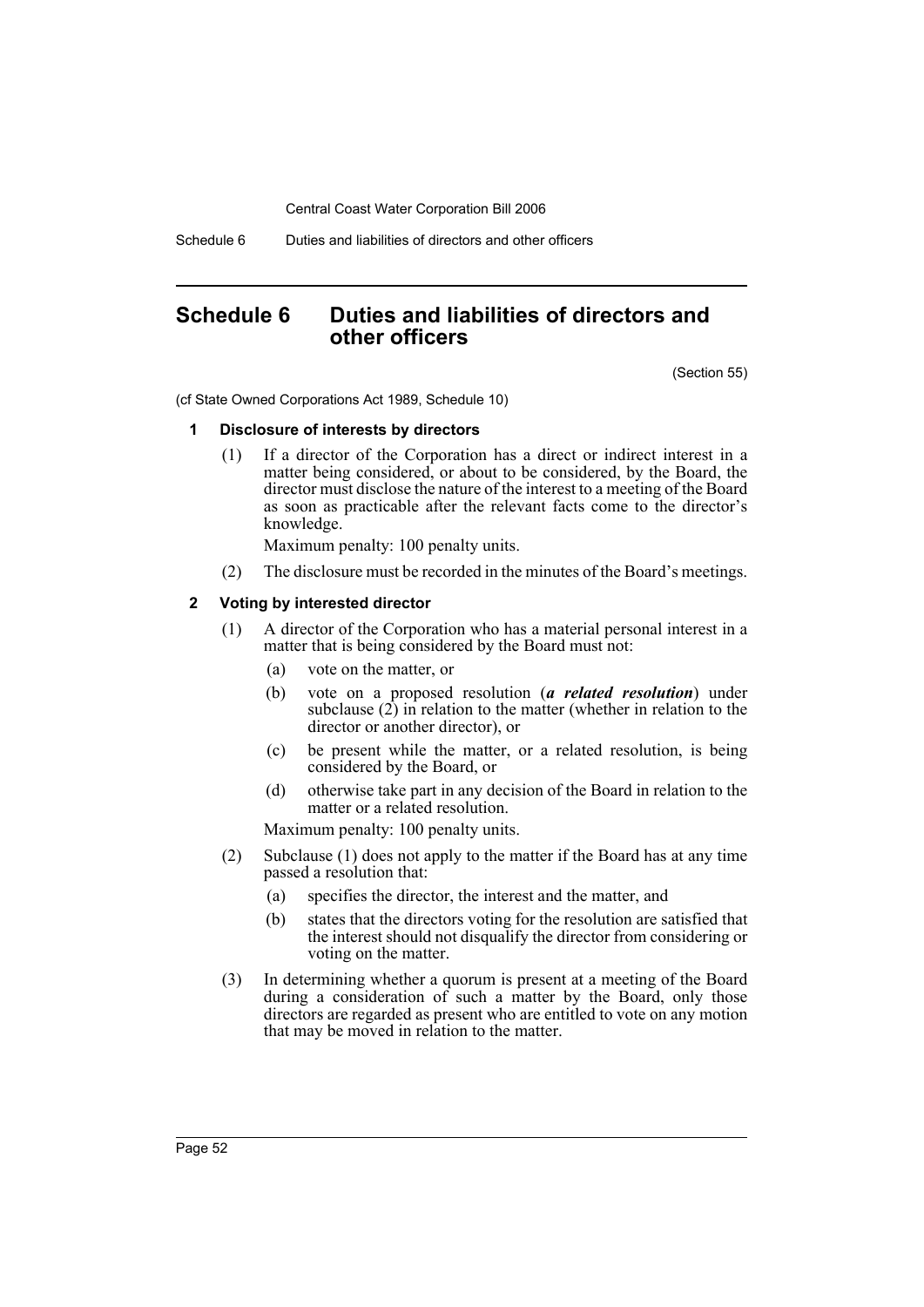Duties and liabilities of directors and other officers Schedule 6

(4) The voting shareholders may, by each signing consent to a proposed resolution, deal with a matter if the Board cannot deal with it because of subclause (3).

### **3 Duty and liability of certain officers of the Corporation**

- (1) In this clause:
	- *officer* of the Corporation means:
		- (a) a director of the Corporation, or
		- (b) the Corporation's chief executive officer, or
		- (c) another person who is concerned, or takes part, in the Corporation's management.
- (2) An officer of the Corporation must act honestly in the exercise of powers, and discharge of functions, as an officer of the Corporation. Maximum penalty:
	- (a) if the contravention is committed with intent to deceive or defraud the Corporation, creditors of the Corporation or creditors of another person or for another fraudulent purpose—500 penalty units or imprisonment for 5 years, or
	- (b) in any other case—100 penalty units.
- (3) In the exercise of powers and the discharge of functions, an officer of the Corporation must exercise the degree of care and diligence that a reasonable person in a like position in the Corporation would exercise in the Corporation's circumstances.

Maximum penalty: 100 penalty units.

- (4) An officer of the Corporation, or a person who has been an officer of the Corporation, must not make improper use of information acquired because of his or her position as an officer of the Corporation:
	- (a) to gain, directly or indirectly, an advantage for himself or herself or for another person, or
	- (b) to cause detriment to the Corporation.

Maximum penalty: 500 penalty units or imprisonment for 5 years.

- (5) An officer of the Corporation must not make improper use of his or her position as an officer of the Corporation:
	- (a) to gain, directly or indirectly, an advantage for himself or herself or another person, or
	- (b) to cause detriment to the Corporation.

Maximum penalty: 500 penalty units or imprisonment for 5 years.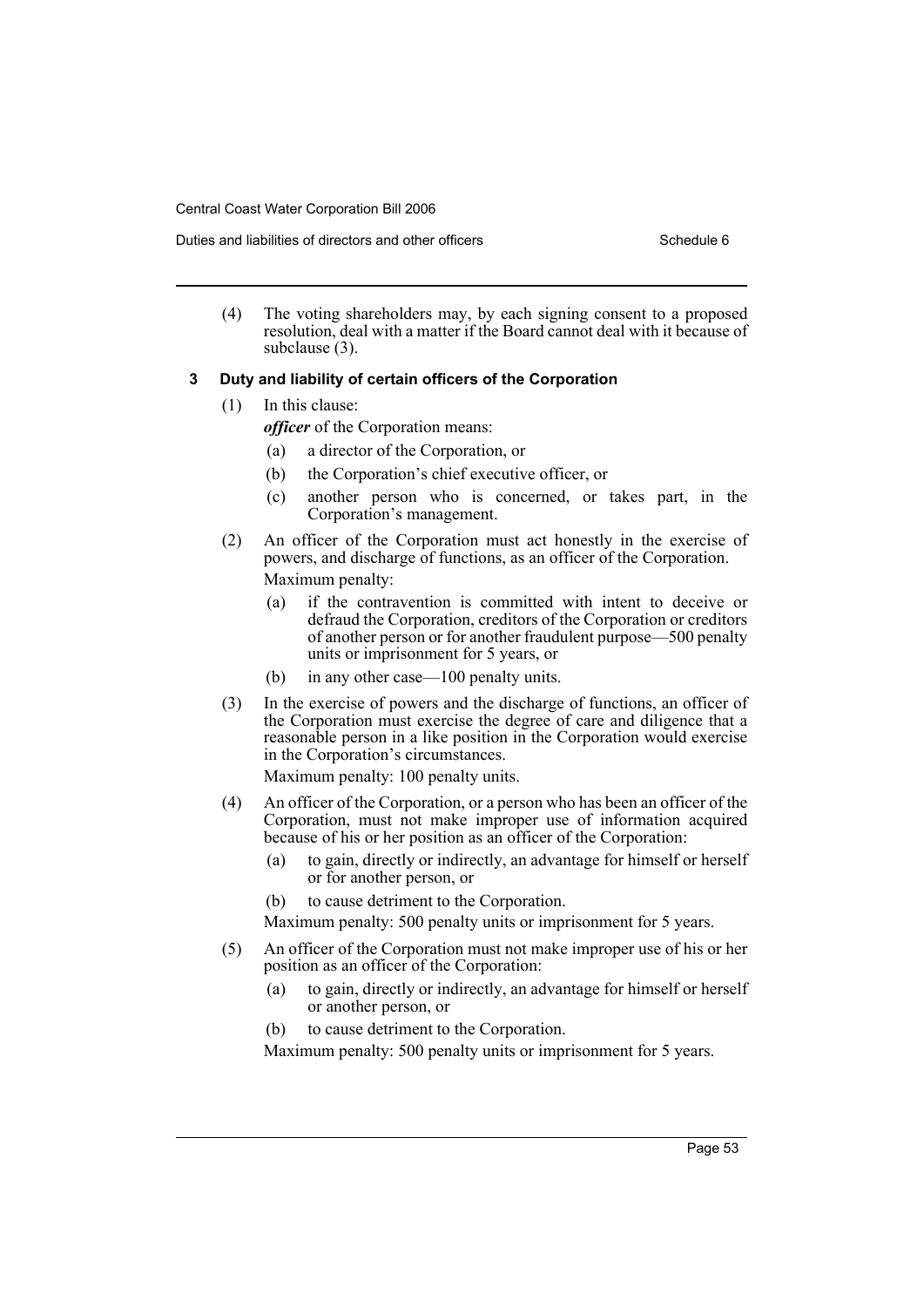Schedule 6 Duties and liabilities of directors and other officers

- (6) If a person contravenes this clause in relation to the Corporation, the Corporation may recover from the person as a debt due to the Corporation:
	- (a) if the person or another person made a profit because of the contravention—an amount equal to the profit, and
	- (b) if the Corporation suffered loss or damage because of the contravention—an amount equal to the loss or damage.
- (7) An amount may be recovered from the person under subclause (6) whether or not the person has been convicted of an offence in relation to the contravention.
- (8) Subclause (6) is in addition to, and does not limit, the *Confiscation of Proceeds of Crime Act 1989*.
- (9) In determining for the purposes of subclause (3) the degree of care and diligence that a reasonable person in a like position in the Corporation would exercise in the circumstances of the Corporation concerned, regard must be had to:
	- (a) the fact that the person is an officer of the Corporation, and
	- (b) the application of this Act to the Corporation, and
	- (c) relevant matters required or permitted to be done under this Act in relation to the Corporation,

including, for example, any relevant directions, notifications or approvals given to the Corporation by the Corporation's voting shareholders or constituent councils.

- (10) Subclause (9) does not limit the matters to which regard may be had for the purposes of subclause (3).
- (11) This clause:
	- (a) is in addition to, and does not limit, any rule of law relating to the duty or liability of a person because of the person's office in relation to a corporation, and
	- (b) does not prevent civil proceedings being instituted for a breach of the duty or the liability.

#### **4 Prohibition on loans to directors**

- (1) The Corporation must not, whether directly or indirectly:
	- (a) make a loan to a director, a spouse of a director or a relative of a director or spouse, or
	- (b) give a guarantee or provide security in connection with a loan made to a director, a spouse of a director or a relative of a director or spouse.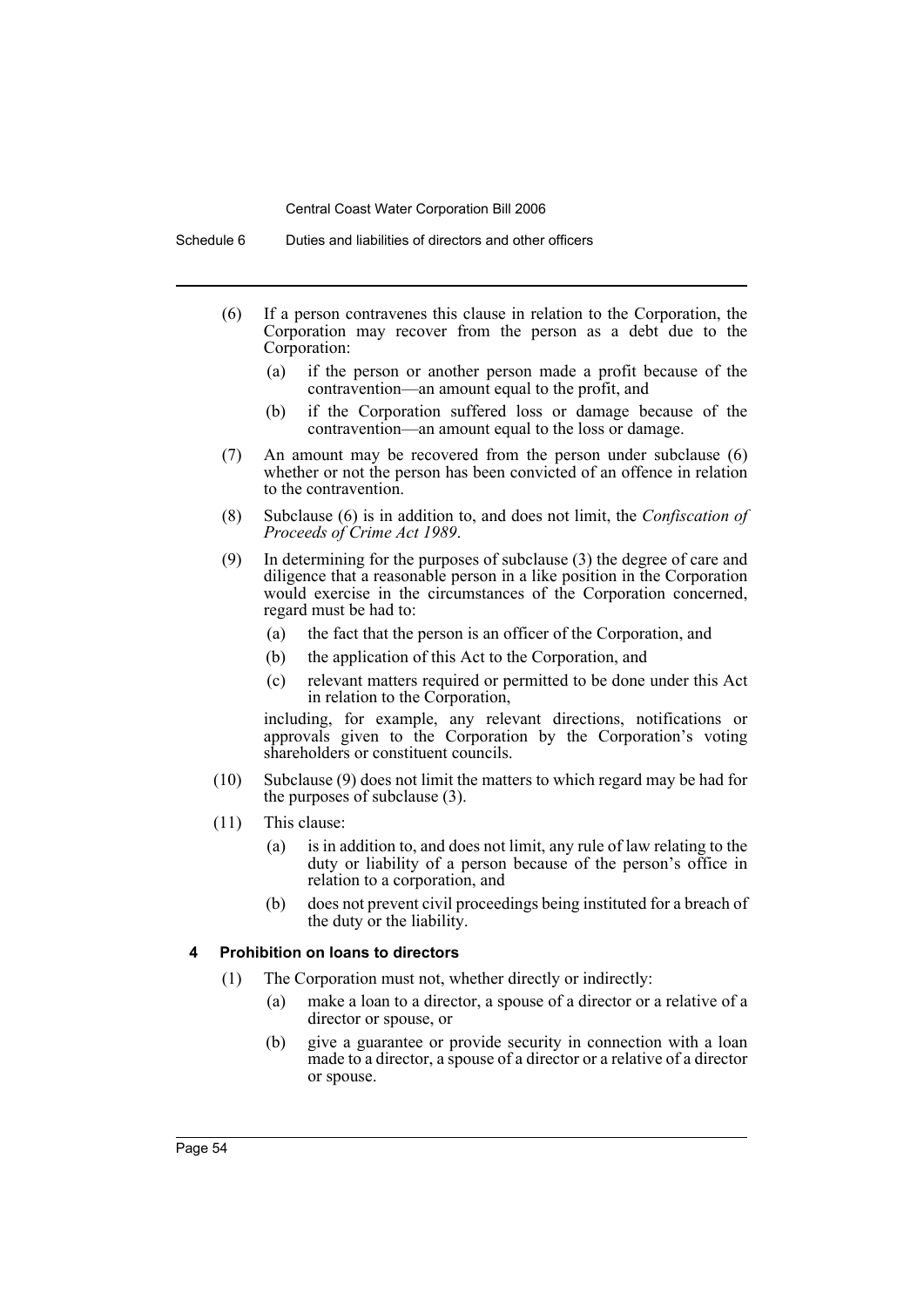Duties and liabilities of directors and other officers Schedule 6

- (2) Subclause (1) does not apply to the entering into by the Corporation of an instrument with a person mentioned in subclause (1) if the instrument is entered into on the same terms as similar instruments (if any) are entered into by the Corporation with members of the public.
- (3) A director of the Corporation who is knowingly concerned in a contravention of subclause (1) by the Corporation (whether or not in relation to the director) commits an offence. Maximum penalty: 100 penalty units.
- (4) In this clause:

*relative* means:

- (a) a parent or remoter lineal ancestor, or
- (b) a son, daughter or remoter issue, or
- (c) a brother or sister.

### **5 Corporation not to indemnify officers**

- (1) The Corporation must not:
	- (a) indemnify a person who is or has been an officer of the Corporation against a liability incurred as an officer, or
	- (b) exempt a person who is or has been an officer of the Corporation from a liability incurred as an officer.
- (2) An instrument is void so far as it provides for the Corporation to do something that subclause (1) prohibits.
- (3) Subclause (1) does not prevent the Corporation from indemnifying a person against civil liability (other than a liability to the Corporation or a subsidiary of the Corporation) unless the liability arises out of conduct involving a lack of good faith.
- (4) Subclause (1) does not prevent the Corporation from indemnifying a person against a liability for costs and expenses incurred by the person:
	- (a) in defending a proceeding, whether civil or criminal, in which judgment is given in favour of the person or in which the person is acquitted, or
	- (b) in connection with an application in relation to a proceeding in which relief is granted to the person by a court.
- (5) The Corporation may give an indemnity mentioned in subclause (3) or (4) only with the prior approval of the voting shareholders.
- (6) In this clause:

*indemnify* includes indemnify indirectly through one or more interposed entities.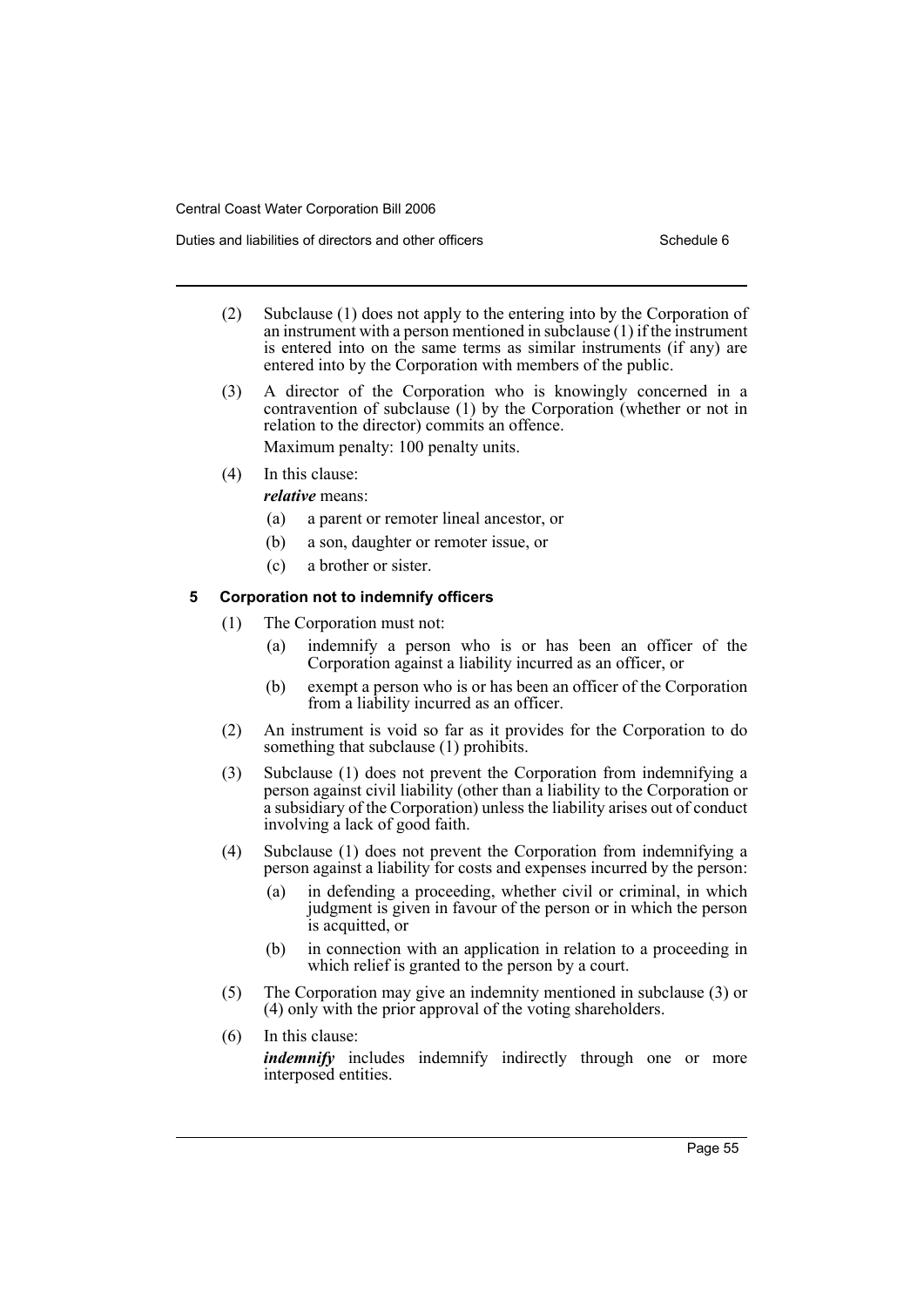Schedule 6 Duties and liabilities of directors and other officers

*officer* of the Corporation means:

- (a) a director of the Corporation, or
- (b) the Corporation's chief executive officer, or
- (c) another person who is concerned, or takes part, in the Corporation's management.

### **6 Corporation not to pay premiums for certain liabilities of officers**

- (1) The Corporation must not pay, or agree to pay, a premium in relation to a contract insuring a person who is or has been an officer of the Corporation against a liability:
	- (a) incurred by the person as an officer, and
	- (b) arising out of conduct involving:
		- (i) a wilful breach of duty in relation to the Corporation, or
		- (ii) without limiting subparagraph (i), a contravention of clause 3 (4) or  $(5)$ .
- (2) Subclause (1) does not apply to a liability for costs and expenses incurred by a person in defending proceedings, whether civil or criminal, and whatever their outcome.
- (3) An instrument is void so far as it insures a person against a liability in contravention of subclause (1).
- (4) In this clause:

*officer* of the Corporation means:

- (a) a director of the Corporation, or
- (b) the Corporation's chief executive officer, or
- (c) another person who is concerned, or takes part, in the Corporation's management.

*pay* includes pay indirectly through one or more interposed entities.

#### **7 Director's duty to prevent insolvent trading**

- (1) If:
	- (a) immediately before the Corporation incurs a debt:
		- (i) there are reasonable grounds to suspect that the Corporation will not be able to pay all its debts as and when they become due, or
		- (ii) there are reasonable grounds to suspect that, if the Corporation incurs the debt, it will not be able to pay all its debts as and when they become due, and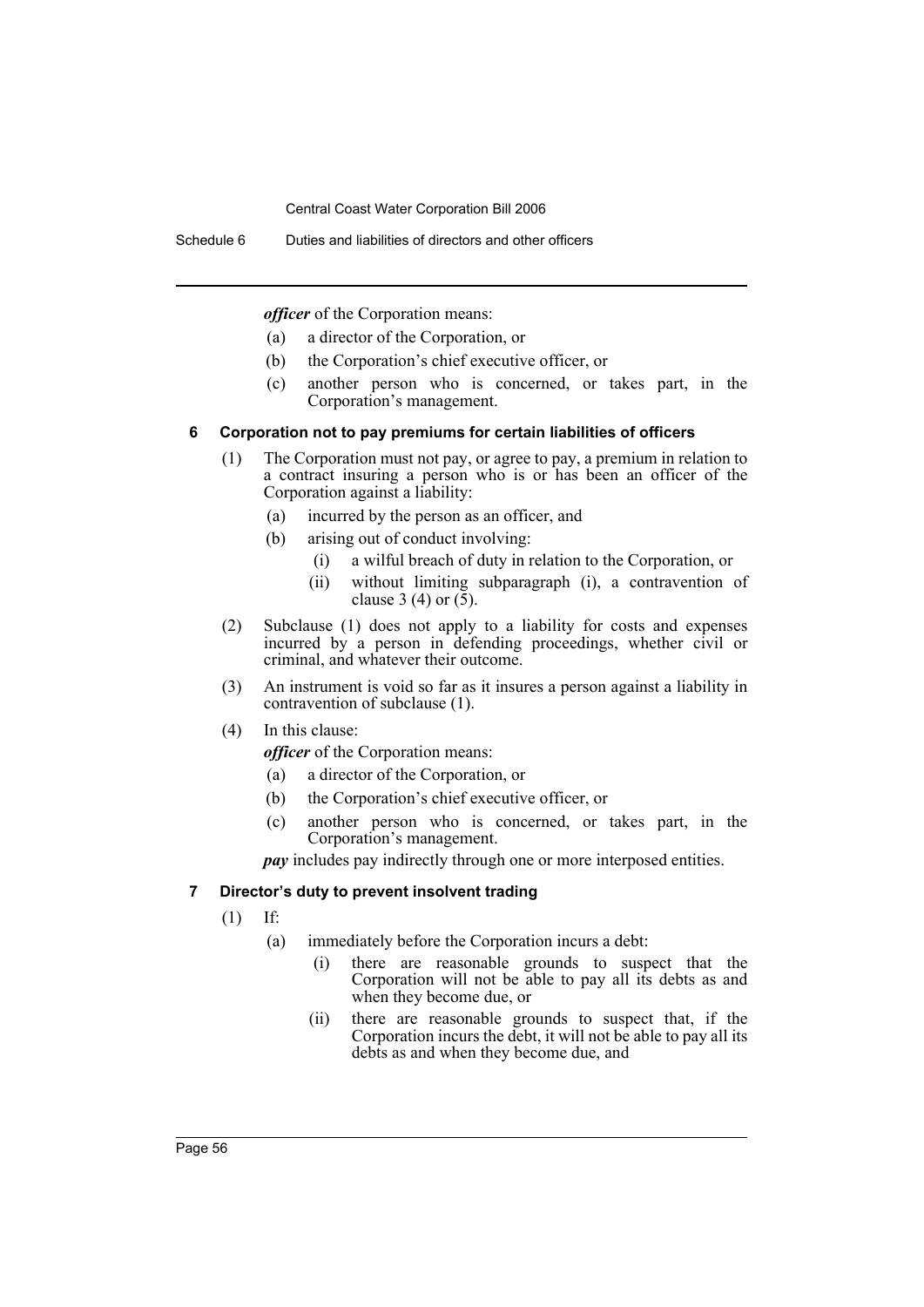Duties and liabilities of directors and other officers Schedule 6

(b) the Corporation is, or later becomes, unable to pay all its debts as and when they become due,

a person who is a director of the Corporation, or takes part in the Corporation's management, at the time when the debt is incurred commits an offence.

Maximum penalty: 100 penalty units or imprisonment for 1 year.

- (2) In a proceeding against a person for an offence against this clause, it is a defence if it is proved:
	- (a) that the debt was incurred without the person's express or implied authority or consent, or
	- (b) that, at the time when the debt was incurred, the person did not have reasonable cause to suspect:
		- (i) that the Corporation would not be able to pay all its debts as and when they became due, or
		- (ii) that, if the Corporation incurred that debt, it would not be able to pay all its debts as and when they became due, or
	- (c) that the person took all reasonable steps to prevent the Corporation from incurring the debt, or
	- (d) in the case of a director—that the person did not take part at the time in the Corporation's management because of illness or for some other good cause.

#### **8 Court may order compensation**

- (1) If a person is found guilty of an offence against clause 7 (Director's duty to prevent insolvent trading) in relation to the incurring of a debt by the Corporation, the Supreme Court may declare that the person is to be personally responsible without any limitation of liability for the payment to the Corporation of the amount required to satisfy the part of the Corporation's debts that the Court considers proper.
- (2) This clause does not affect any rights of a person to indemnity, subrogation or contribution.
- (3) This clause:
	- (a) is in addition to, and does not limit, any rule of law about the duty or liability of a person because of the person's office in relation to a corporation, and
	- (b) does not prevent proceedings being instituted for a breach of the duty or the liability.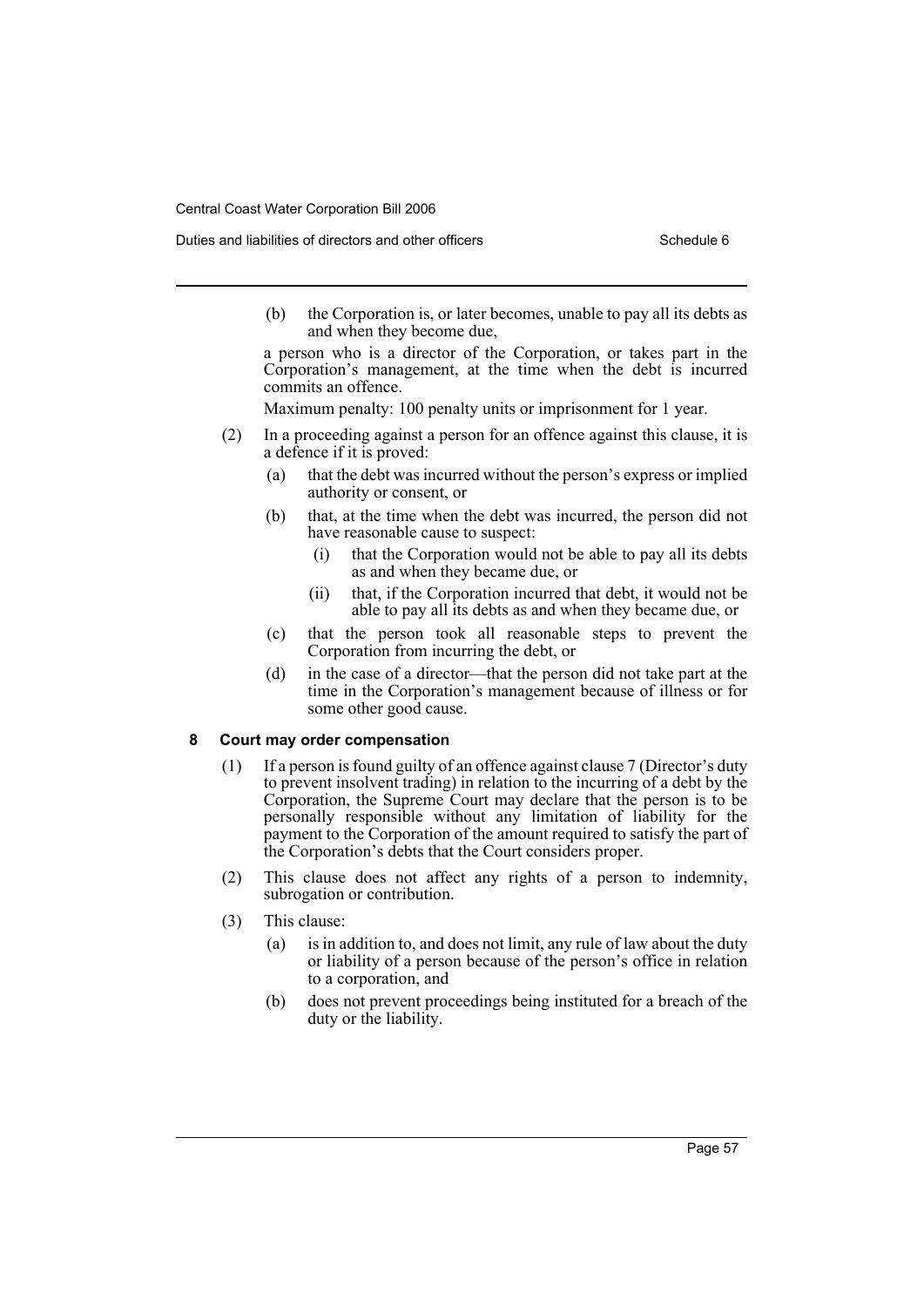Schedule 6 Duties and liabilities of directors and other officers

#### **9 Examination of persons concerned with Corporation**

- (1) If it appears to the Attorney General that:
	- (a) a person who has been concerned, or taken part, in the Corporation's management, administration or affairs has been, or may have been, guilty of fraud, negligence, default, breach of trust or breach of duty or other misconduct in relation to the Corporation, or
	- (b) a person may be capable of giving information in relation to the Corporation's management, administration or affairs,

the Attorney General may apply to the Supreme Court or the District Court for an order under this clause in relation to the person.

- (2) The court may order that the person attend before the court at a time and place fixed by the court to be examined on oath on any matters relating to the Corporation's management, administration or affairs.
- (3) The examination of the person is to be held in public except so far as the court considers that, because of special circumstances, it is desirable to hold the examination in private.
- (4) The court may give directions about:
	- (a) the matters to be inquired into at the examination, and
	- (b) the procedures to be followed at the examination (including, if the examination is to be held in private, the persons who may be present).
- (5) The person must not fail, without reasonable excuse:
	- (a) to attend as required by the order, or
	- (b) to continue to attend as required by the court until the completion of the examination.

Maximum penalty: 200 penalty units or imprisonment for 2 years.

(6) The person must not fail to take an oath or make an affirmation at the examination.

Maximum penalty: 200 penalty units or imprisonment for 2 years.

(7) The person must not fail to answer a question that the person is directed by the court to answer.

Maximum penalty: 200 penalty units or imprisonment for 2 years.

(8) The person may be directed by the court (whether in the order or by subsequent direction) to produce any document in the person's possession, or under the person's control, relevant to the matters on which the person is to be, or is being, examined.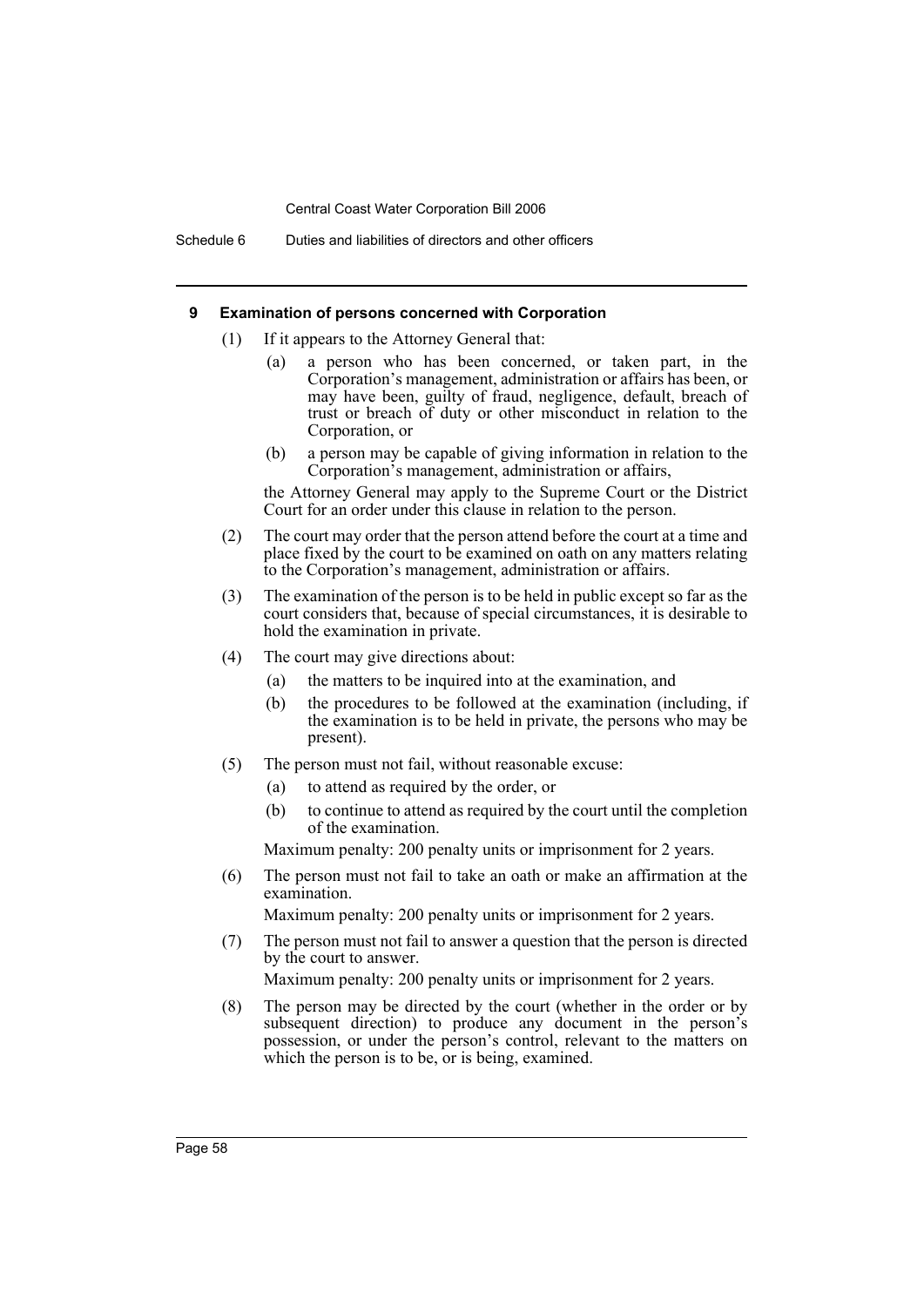Duties and liabilities of directors and other officers Schedule 6

(9) The person must not, without reasonable excuse, contravene a direction under subclause (8).

Maximum penalty: 200 penalty units or imprisonment for 2 years.

- (10) If the court directs the person to produce a document and the person has a lien on the document, the production of the document does not prejudice the lien.
- (11) The person must not knowingly make a statement at the examination that is false or misleading in a material particular.

Maximum penalty: 500 penalty units or imprisonment for 5 years.

- (12) The person is not excused from answering a question put to the person at the examination on the ground that the answer might tend to incriminate the person or make the person liable to a penalty.
- (13) If:
	- (a) before answering a question put to the person at the examination, the person claims that the answer might tend to incriminate the person or make the person liable to a penalty, and
	- (b) the answer might in fact tend to incriminate the person or make the person liable to a penalty,

the answer is not admissible in evidence against the person in:

- (c) a criminal proceeding, or
- (d) a proceeding for the imposition of a penalty,

other than a proceeding for an offence against this clause or another proceeding in relation to the falsity of the answer.

- (14) The court may order the questions put to the person and the answers given by the person at the examination to be recorded in writing and may require the person to sign the record.
- (15) Subject to subclause (13), any written record of the examination signed by the person, or any transcript of the examination that is authenticated by the signature of the examiner, may be used in evidence in any legal proceeding against the person.
- (16) The person may, at his or her own expense, employ counsel or a solicitor, and the counsel or solicitor may put to the person questions that the court considers just for the purpose of enabling the person to explain or qualify any answers given by the person.
- (17) The court may adjourn the examination from time to time.
- (18) If the court is satisfied that the order for the examination of the person was obtained without reasonable cause, the court may order the whole or any part of the costs incurred by the person be paid by the State.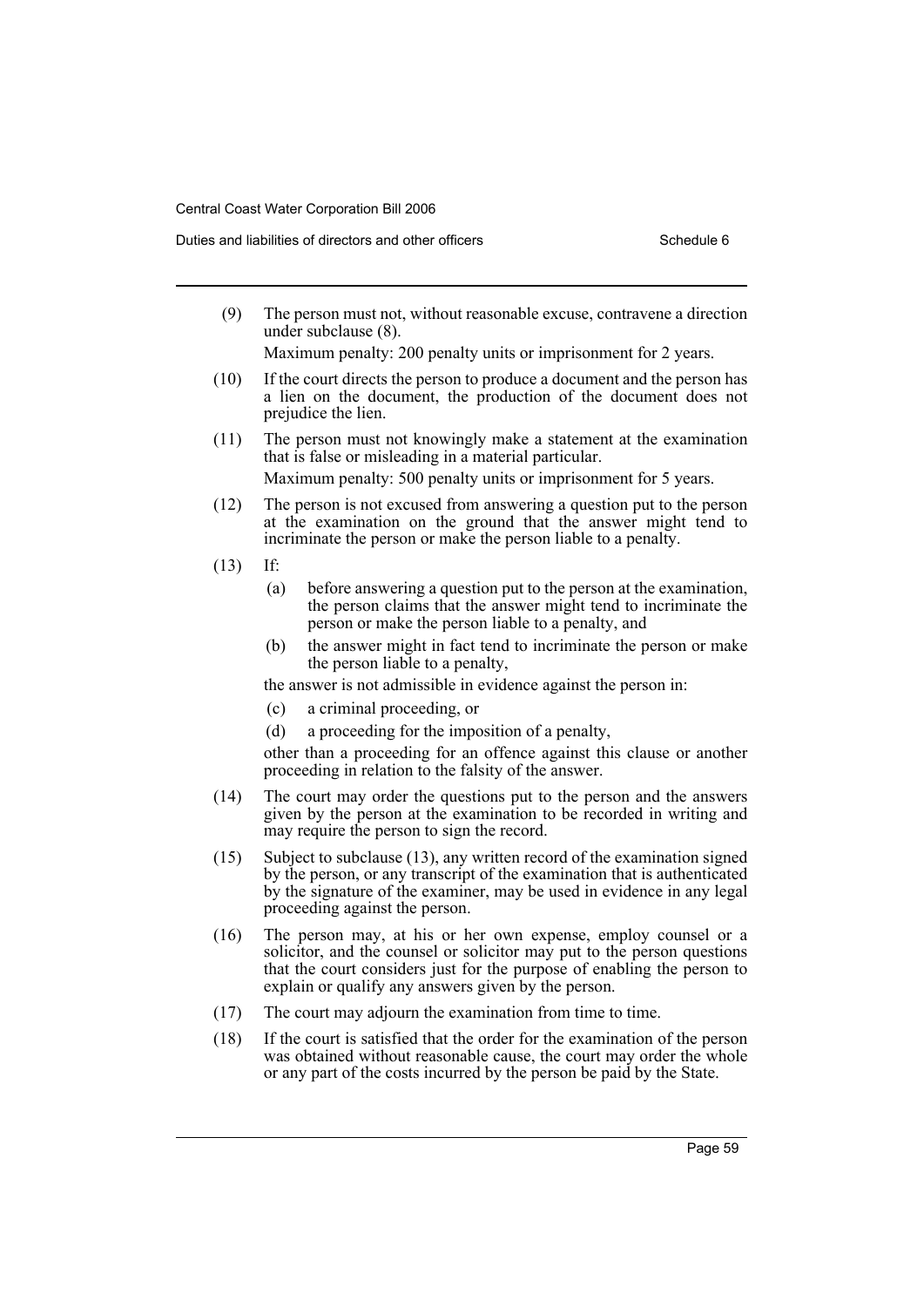Schedule 6 Duties and liabilities of directors and other officers

#### **10 Power to grant relief**

- (1) This clause applies to a director, the chief executive officer or an employee of the Corporation.
- (2) If, in a proceeding against a person to whom this clause applies for negligence, default, breach of trust or breach of duty as a person to whom this clause applies, it appears to the court that:
	- (a) the person is or may be liable for the negligence, default or breach, but
	- (b) the person has acted honestly and, having regard to all the circumstances of the case (including circumstances connected with the person's appointment) the person ought fairly to be excused for the negligence, default or breach,

the court may relieve the person (in whole or part) from liability on terms that the court considers appropriate.

- (3) If a person to whom this clause applies believes that a claim will or might be made against the person for negligence, default, breach of trust or breach of duty as a person to whom this clause applies, the person may apply to the Supreme Court or the District Court for relief.
- (4) The court has the same power to relieve the person as it would have if a proceeding had been brought against the person in the court for the negligence, default or breach.
- $(5)$  If:
	- (a) a proceeding mentioned in subclause (2) is being tried by a Judge with a jury, and
	- (b) the Judge, after hearing the evidence, is satisfied that the defendant ought under that subclause be relieved (in whole or part) from the liability sought to be enforced against the person,

the Judge may withdraw the case (in whole or part) from the jury and direct that judgment be entered for the defendant on the terms (as to costs or otherwise) that the Judge considers appropriate.

#### **11 False or misleading information or documents**

(1) In this clause:

*officer* of the Corporation means:

- (a) a director of the Corporation, or
- (b) the Corporation's chief executive officer, or
- (c) an employee of the Corporation.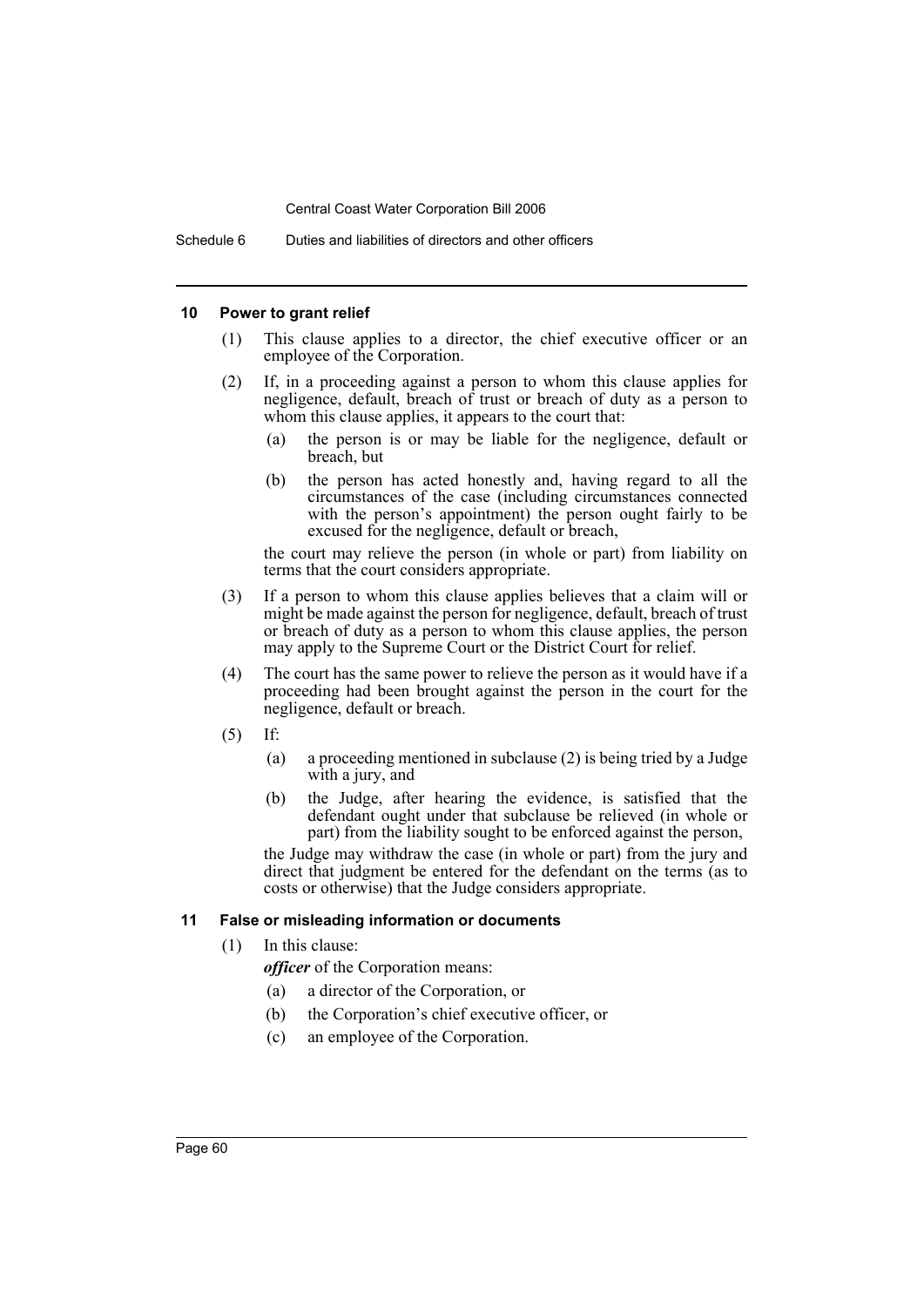- (2) An officer of the Corporation must not:
	- (a) make a statement concerning the affairs of the Corporation to another officer or the voting shareholders that the first officer knows is false or misleading in a material particular, or
	- (b) omit from a statement concerning the Corporation's affairs made to another officer or the voting shareholders anything without which the statement is, to the first officer's knowledge, misleading in a material particular.
- (3) An information or complaint against a person for an offence against subclause  $(2)$  (a) or (b) is sufficient if it states that the information given was false or misleading to the person's knowledge.
- (4) An officer of the Corporation must not give to another officer or the voting shareholders a document containing information that the first officer knows is false, misleading or incomplete in a material particular without:
	- (a) indicating to the recipient that the document is false, misleading or incomplete and the respect in which the document is false, misleading or incomplete, and
	- (b) giving the correct information to the recipient if the first officer has, or can reasonably obtain, the correct information.

Maximum penalty:

- (a) if the contravention is committed with intent to deceive or defraud the Corporation, creditors of the Corporation or creditors of another person or for another fraudulent purpose—500 penalty units or imprisonment for 5 years, or
- (b) in any other case—100 penalty units.

#### **12 Notice of suspected insolvency otherwise than because of direction or notification**

- (1) If:
	- (a) the Board suspects that the Corporation or a subsidiary of the Corporation is, may be, will or may become insolvent, and
	- (b) in the Board's opinion, compliance with a direction or notification given by the voting shareholders is not or would not be the cause or a substantial cause of the suspected insolvency,

the Board must immediately give written notice to the voting shareholders of:

- (c) the suspicion, and
- (d) its reasons for the opinion.
- (2) The notice must state that it is given under this clause.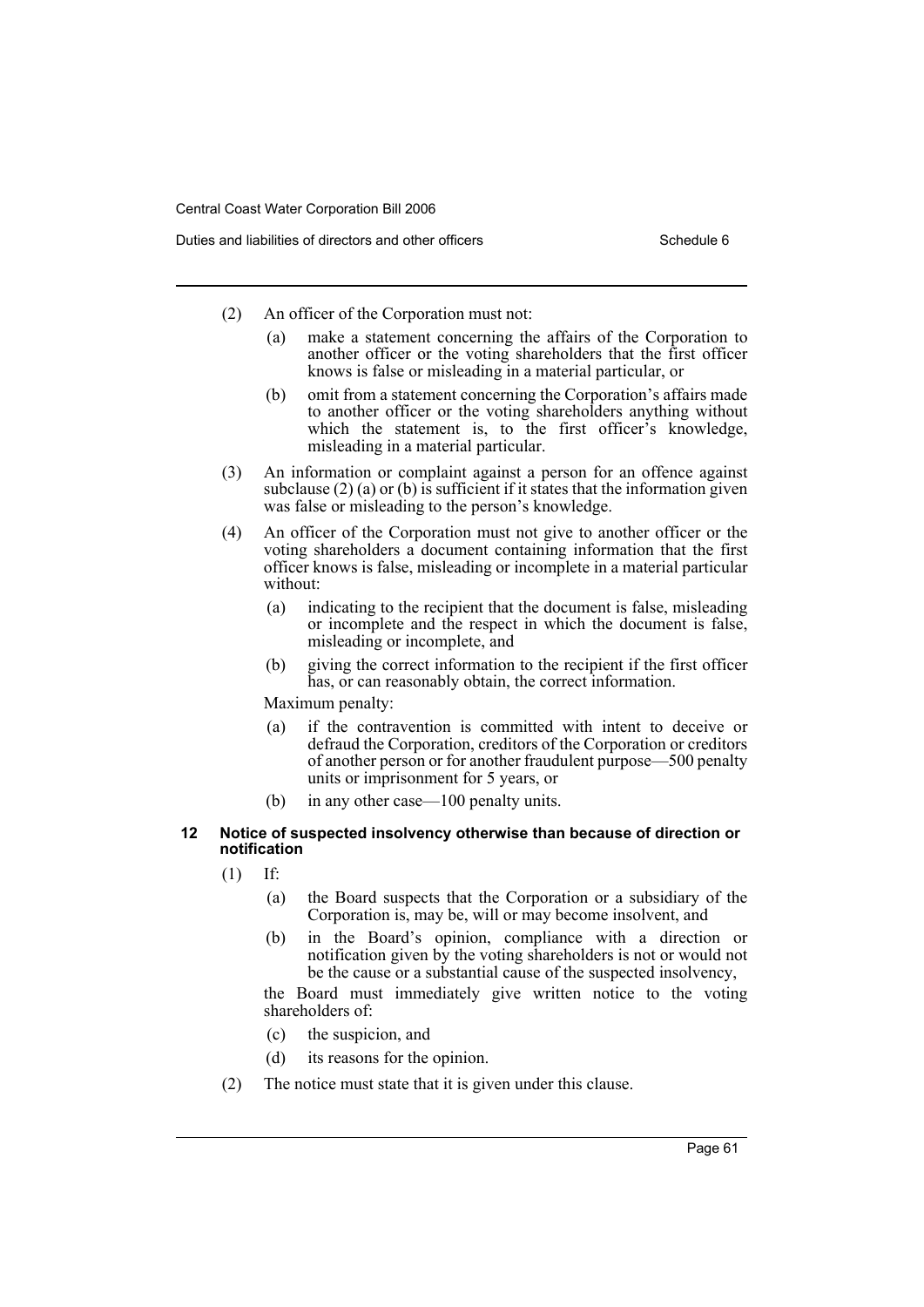Schedule 6 Duties and liabilities of directors and other officers

- (3) If the voting shareholders are satisfied that the Board's suspicion is well-founded, the voting shareholders must immediately give the Board the written directions that the voting shareholders consider necessary or desirable, including any directions necessary or desirable to ensure:
	- (a) that the Corporation or subsidiary does not incur further debts, or
	- (b) that the Corporation or subsidiary will be able to pay all its debts as and when they become due.
- (4) Without limiting subclause (3), a direction under this clause may require the Corporation or any of its subsidiaries to cease or limit particular activities.
- (5) The Board must ensure that a direction under this clause is complied with in relation to the Corporation and must, as far as practicable, ensure that it is complied with in relation to its subsidiaries.
- (6) This clause is in addition to, and does not limit, another provision of this Act or another law.

#### **13 Application of Corporations Act 2001 of the Commonwealth to officers of Corporation subsidiaries**

- (1) In determining for the purposes of the *Corporations Act 2001* of the Commonwealth the degree of care and diligence that a reasonable person in a like position in a subsidiary of the Corporation would exercise in the circumstances of the subsidiary concerned, regard must be had to:
	- (a) the application of this Act to the Corporation and subsidiary, and
	- (b) relevant matters required or permitted to be done under this Act in relation to the Corporation and subsidiary,

including, for example, any relevant directions, notifications or approvals given to the Corporation by the Corporation's voting shareholders or constituent councils.

(2) This section has effect despite the *Corporations Act 2001* of the Commonwealth.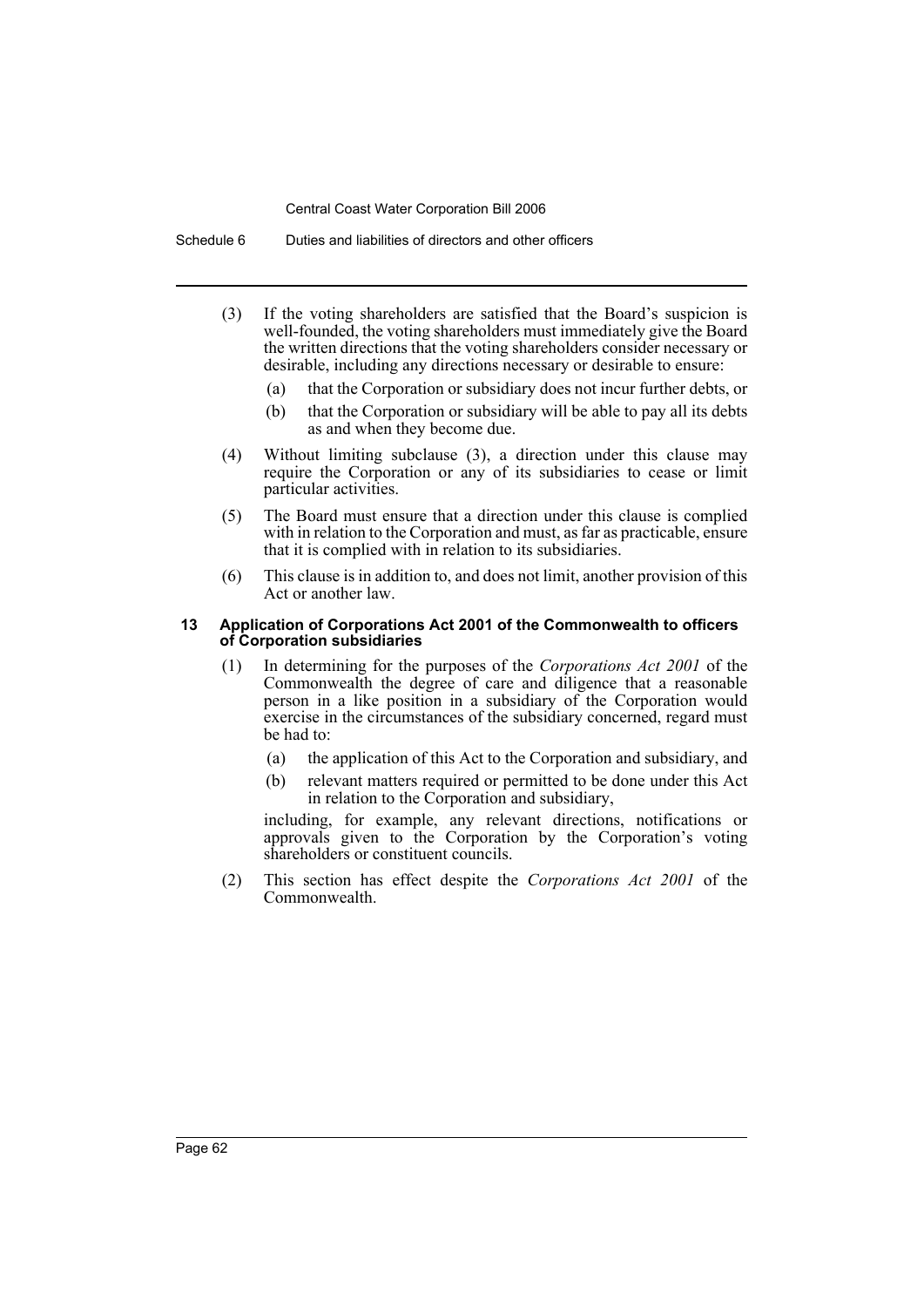Amendment of other Acts **Schedule 7** and the Acts Schedule 7

## <span id="page-65-0"></span>**Schedule 7 Amendment of other Acts**

(Section 61)

## **7.1 Independent Pricing and Regulatory Tribunal Act 1992 No 39**

#### **[1] Section 3 Definitions**

Insert ", water supply authority" after "state owned corporation" in the definition of *government agency* in section 3 (1).

### **[2] Section 3 (1)**

Insert in alphabetical order:

*water supply authority* has the same meaning as it has in the *Water Management Act 2000*.

### **[3] Section 24F Regulatory functions of Tribunal**

Insert after section 24F (d):

(d1) section 51 of the *Central Coast Water Corporation Act 2006*, and

## **[4] Section 24FC Licence auditing functions of Tribunal**

Insert after section 24FC (1) (c):

(c1) its functions in connection with operational audits under section 52 of the *Central Coast Water Corporation Act 2006*, and

#### **[5] Schedule 1 Government agencies for which Tribunal has standing reference**

Omit "constituted under the *Water Management Act 2000*" from the matter relating to water supply authorities.

## **7.2 Water Management Act 2000 No 92**

### **[1] Section 286 Constitution of water supply authorities**

Insert after section 286 (5):

- (6) The Governor may, by proclamation published in the Gazette, omit the name of a water supply authority from Part 4 of Schedule 3.
- (7) The regulations may make provision of a savings or transitional nature consequent on a proclamation under subsection (6).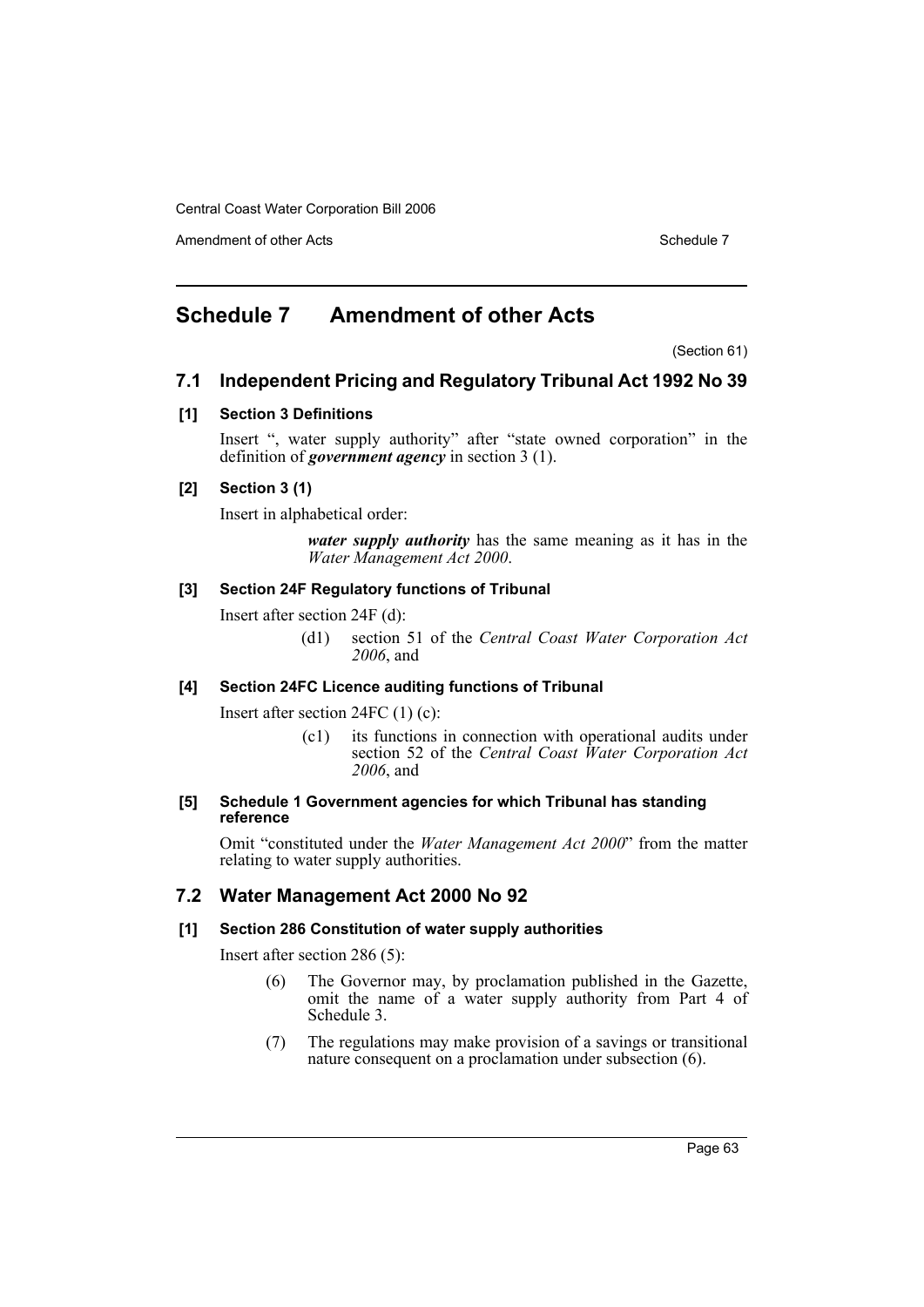Schedule 7 Amendment of other Acts

## **[2] Schedule 3 Water supply authorities**

Omit the following from Part 2 of Schedule 3: Gosford City Council Wyong Council

## **[3] Schedule 3, Part 3**

Omit "Australian Inland Energy Water Infrastructure". Insert instead "Country Energy".

## **[4] Schedule 3, Part 4**

Insert after Part 3 of Schedule 3:

## **Part 4 Council owned corporations**

Central Coast Water Corporation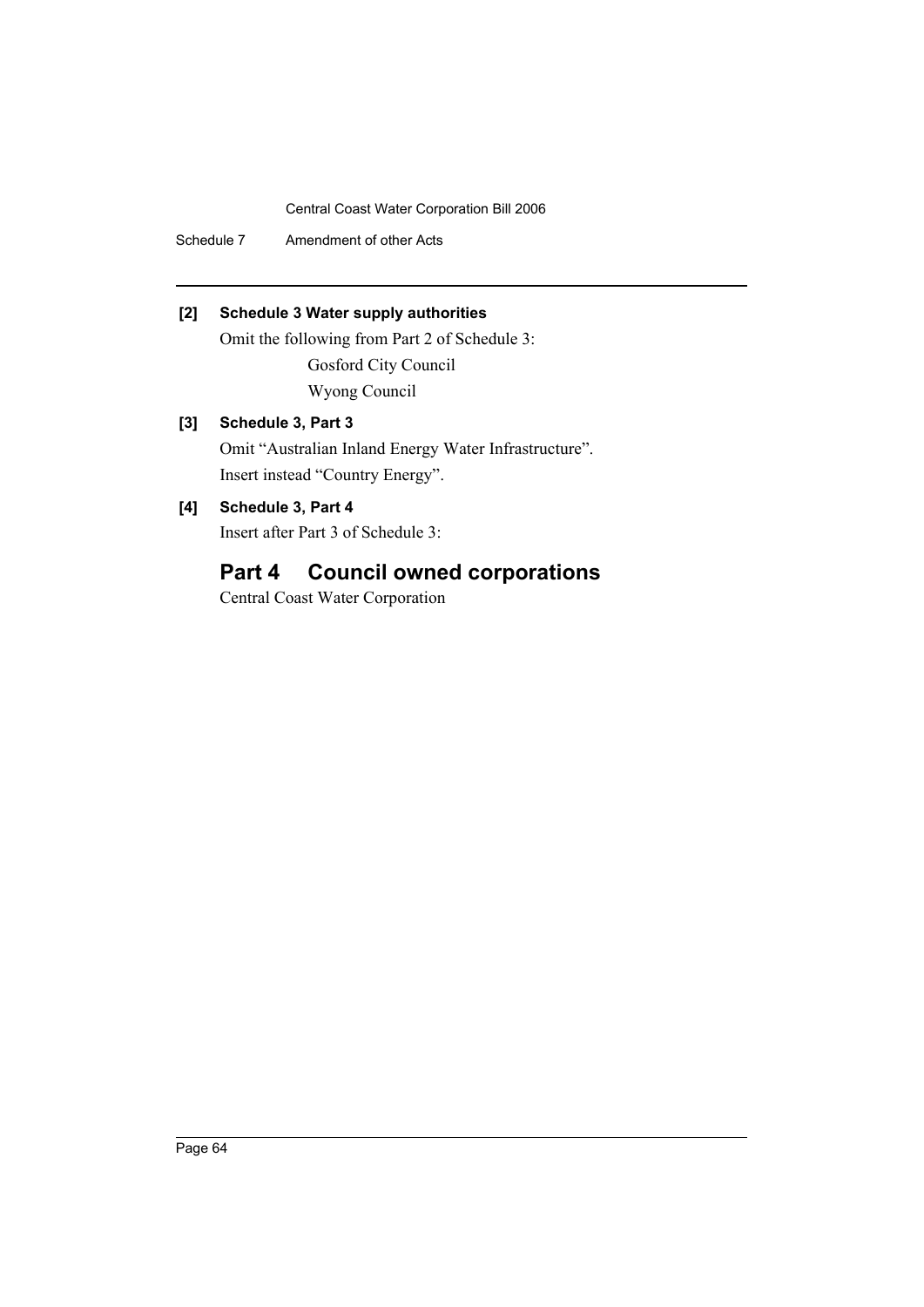Savings, transitional and other provisions Schedule 8 Schedule 8

## <span id="page-67-0"></span>**Schedule 8 Savings, transitional and other provisions**

(Section 62)

## **Part 1 General**

## **1 Regulations**

(1) The regulations may contain provisions of a savings or transitional nature consequent on the enactment of the following Acts:

this Act

- (2) Any such provision may, if the regulations so provide, take effect from the date of assent to the Act concerned or a later date.
- (3) To the extent to which any such provision takes effect from a date that is earlier than the date of its publication in the Gazette, the provision does not operate so as:
	- (a) to affect, in a manner prejudicial to any person (other than the State or an authority of the State), the rights of that person existing before the date of its publication, or
	- (b) to impose liabilities on any person (other than the State or an authority of the State) in respect of anything done or omitted to be done before the date of its publication.

## **Part 2 Provisions consequent on enactment of this Act**

## **2 Previous acts, matters or things**

- (1) Any act, matter or thing that, before the Corporation became a water supply authority, had been done by either of the constituent councils, in its capacity as a water supply authority, continues to have effect as if it had been done by the Corporation.
- (2) Subject to any restrictions imposed by or under this or any other Act, the Corporation may vary or revoke any act, matter or thing so continued.

## **3 Existing development applications and other matters**

- (1) This clause applies to development or an activity relating to:
	- (a) buildings, works or other infrastructure transferred to the Corporation from the constituent councils under this Act, or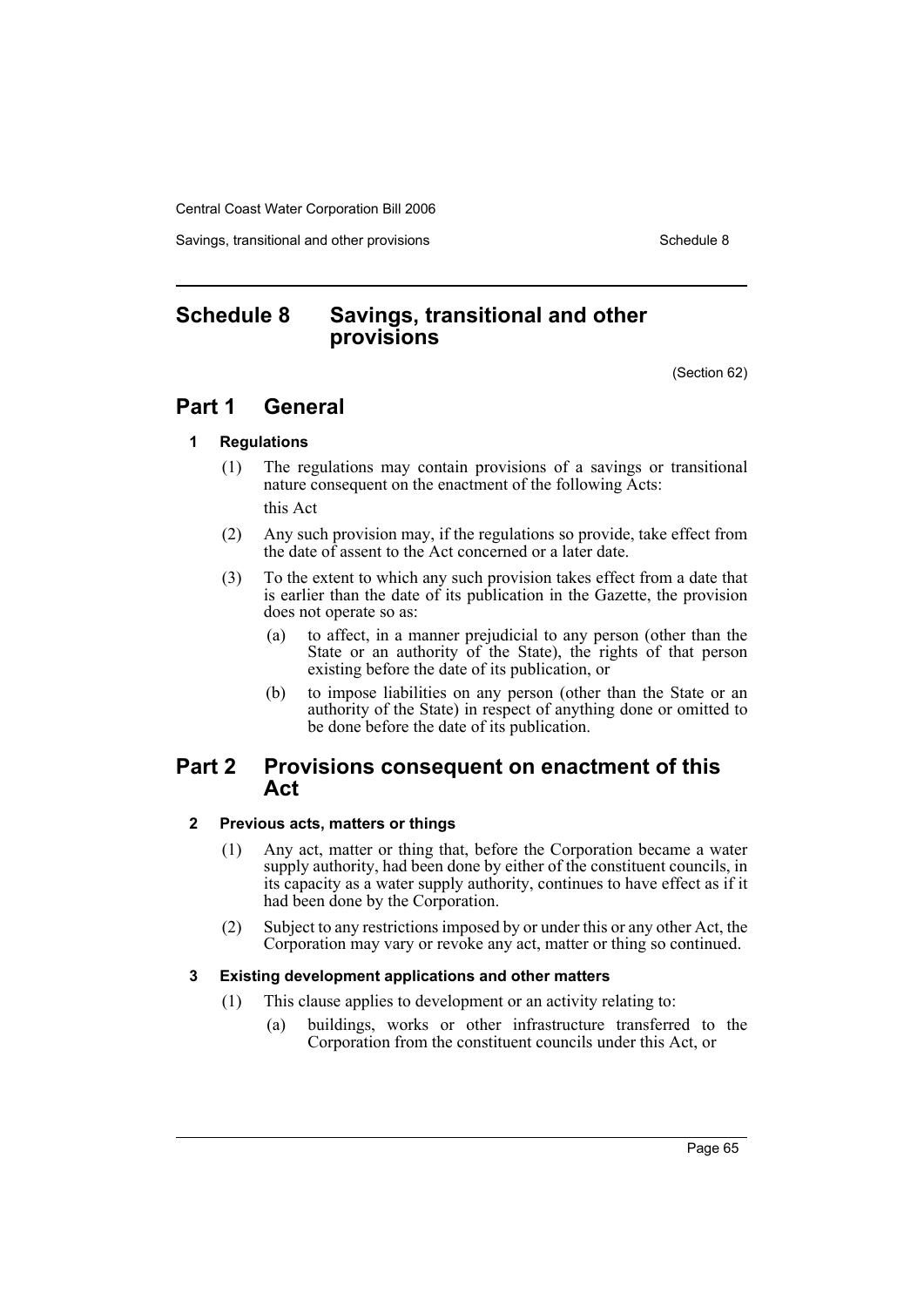Schedule 8 Savings, transitional and other provisions

- (b) a function conferred on the Corporation under this Act that was, immediately before its conferral, conferred on a constituent council.
- (2) A development application relating to a matter referred to in subclause (1) that, before the date on which:
	- (a) the relevant building, work or other infrastructure was transferred to the Corporation, or
	- (b) the relevant function was conferred on the Corporation,

had been made by a constituent council under the *Environmental Planning and Assessment Act 1979*, but had not been finally determined, is taken to have been made by the Corporation.

- (3) An environmental impact statement relating to a matter referred to in subclause (1) that, before the date on which:
	- (a) the relevant building, work or other infrastructure was transferred to the Corporation, or
	- (b) the relevant function was conferred on the Corporation,

had been prepared by a constituent council under the *Environmental Planning and Assessment Act 1979*, but had not been considered, is taken to have been prepared by the Corporation.

## **4 Licences and other authorisations**

- (1) This clause applies to an authorisation granted to a constituent council under any of the following Acts or under a regulation under any of those Acts, and in force immediately before the commencement of this clause:
	- (a) the *Environmental Planning and Assessment Act 1979*,
	- (b) the *Occupational Health and Safety Act 2000*,
	- (c) the *Protection of the Environment Operations Act 1997*,
	- (d) the *Water Act 1912*,
	- (e) the *Water Management Act 2000*,
	- (f) any other Act prescribed by the regulations.
- (2) An authorisation is, to the extent that it relates to transferred functions or assets, taken to be held by the Corporation on the same terms and conditions as the constituent council held the authorisation immediately before the commencement of this clause.
- (3) The regulations may exempt an authorisation from the operation of this clause.
- (4) Nothing in this clause prevents an authorisation from being varied, cancelled or replaced.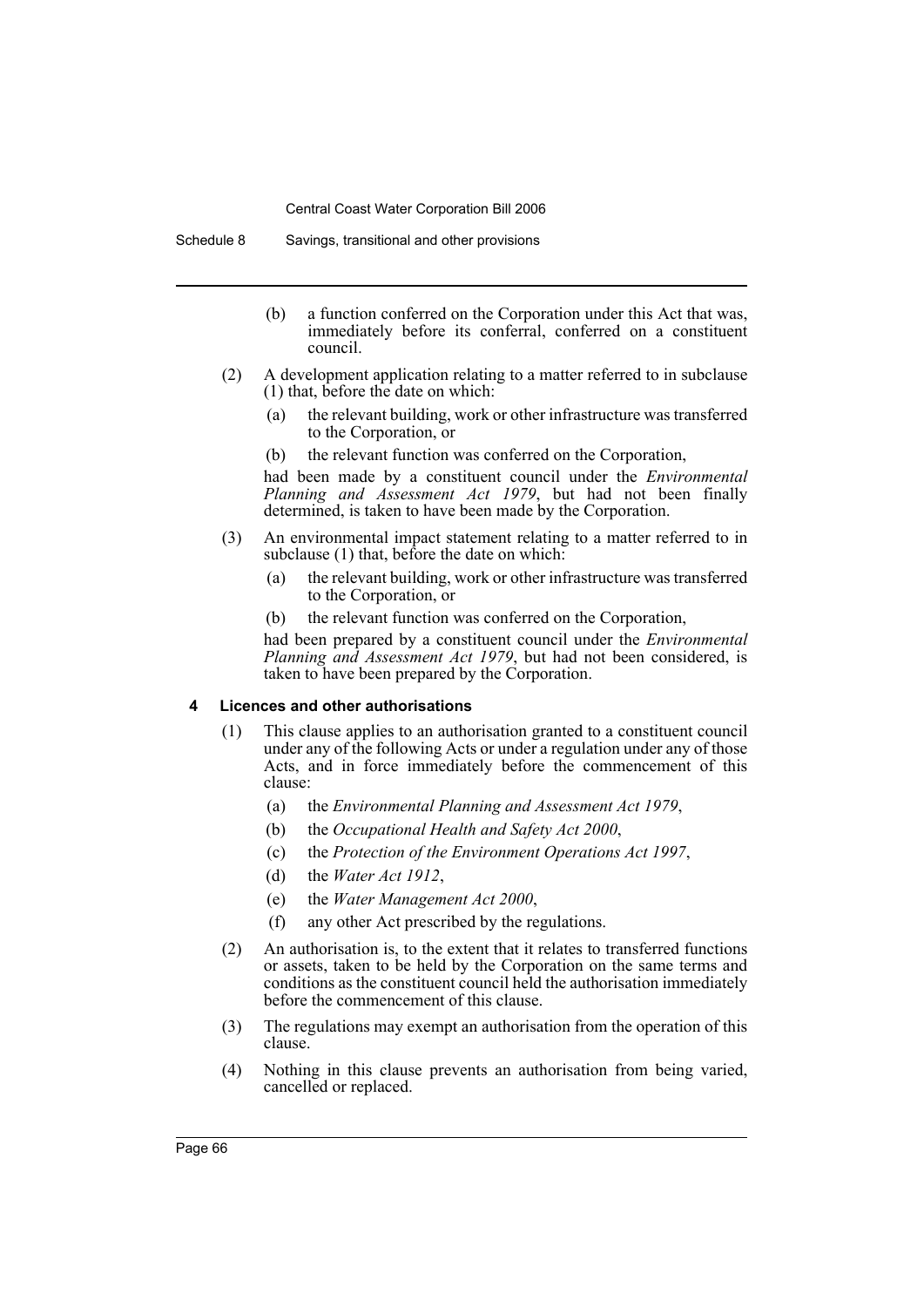Savings, transitional and other provisions Schedule 8 Schedule 8

#### (5) In this clause:

*authorisation* includes a licence, permit or approval.

*transferred functions or assets* means functions conferred on, or assets, rights or liabilities vested in, the Corporation by or under this Act, that were, immediately before the conferral or vesting, conferred on, or vested in, the Ministerial Corporation, the State or a public or local authority.

#### **5 Deemed licences and approvals**

- (1) For the purposes of Part 9 of the *Water Act 1912*, the Corporation is taken, at the time of transfer, to have been granted a water management licence under section 188 of that Act, for each water management work transferred to the Corporation by or under this Act (*a deemed water management licence*).
- (2) A deemed water management licence does not authorise the Corporation to take and use water from any water source.
- (3) The Ministerial Corporation is not required to comply with section 189 (3) of the *Water Act 1912* in relation to any condition that it imposes on a deemed water management licence within 6 months after the date that the licence is taken to have been granted.
- (4) If water management works are transferred to the Corporation by or under this Act, the Corporation is taken on the date of the transfer to have been granted all relevant approvals under Part 3 of Chapter 3 of the *Water Management Act 2000* required to allow the Corporation to use those works in accordance with the Corporation's functions (*a deemed approval*).
- (5) A deemed approval is subject to the provisions of the *Water Management Act 2000* as if the approval had been granted under Division 2 of Part 3 of Chapter 3 of that Act at the time of the transfer of the relevant water management works, and accordingly it may be subjected to conditions, suspended or cancelled in accordance with that Act.
- (6) The Minister administering the *Water Management Act 2000* is not required to comply with section 102 (1) of that Act in relation to any discretionary condition imposed on a deemed approval within 6 months after the date that the approval is taken to have been granted.
- (7) Part 5 of the *Environmental Planning and Assessment Act 1979* does not apply to or in respect of a deemed water management licence or a deemed approval.